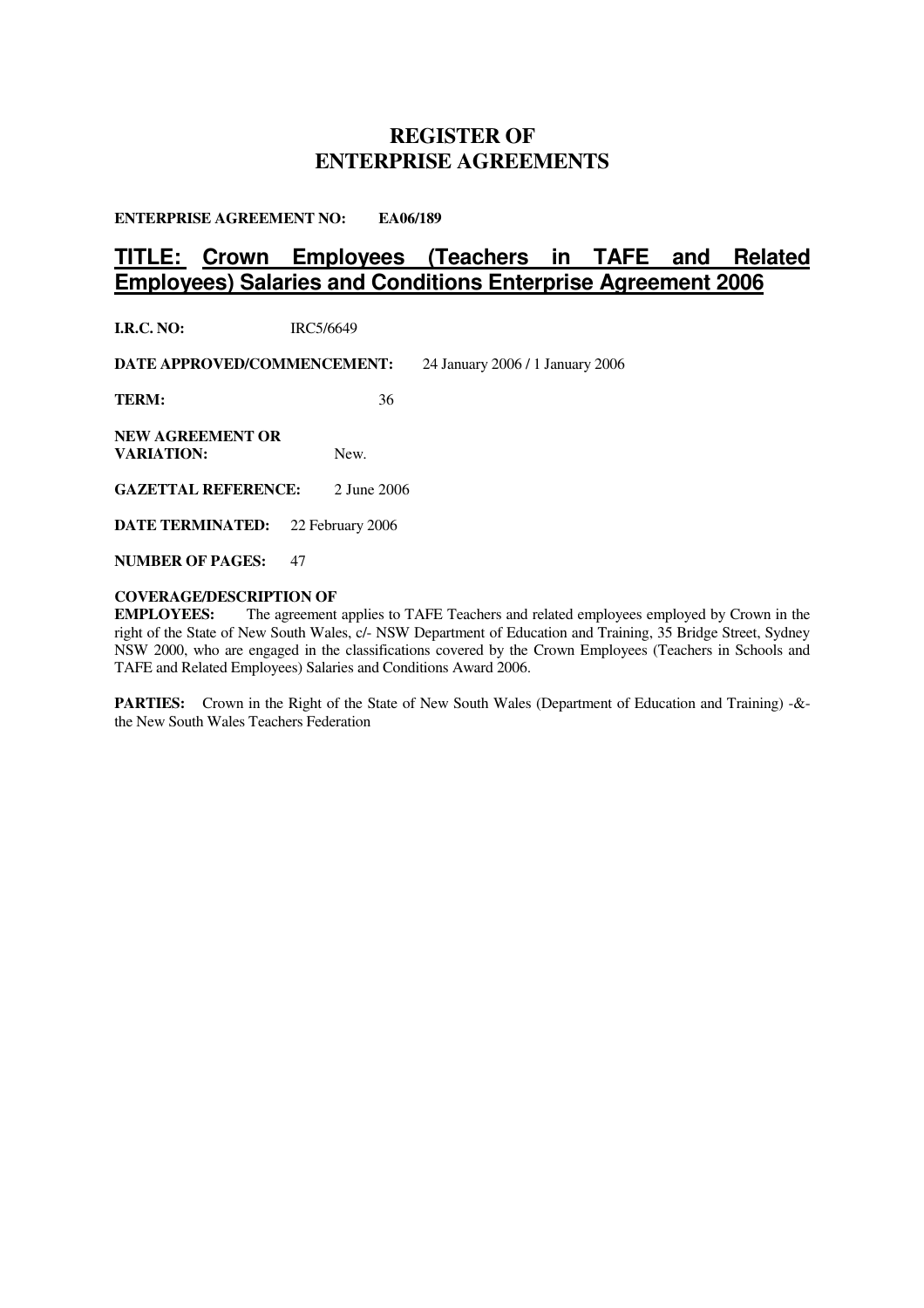# **CROWN EMPLOYEES (TEACHERS IN TAFE AND RELATED EMPLOYEES) SALARIES AND CONDITIONS ENTERPRISE AGREEMENT 2006**

# 1. Arrangement

| Clause No. | <b>Subject Matter</b>                           | Page No. |
|------------|-------------------------------------------------|----------|
| 20.        | <b>Accumulating Program</b>                     | 12       |
| 23.        | <b>Additional One Week</b>                      | 14       |
| 18.        | <b>Administrative Duties</b>                    | 11       |
| 16.        | <b>Allocation of Duties</b>                     | 9        |
| 5.         | Allowances                                      | 7        |
| 44.        | Anti-discrimination                             | 31       |
| 46.        | Area, Incidence and Duration                    | 31       |
| 14.        | Attendance - Teachers and Counsellors           | 8        |
| 19.        | Averaging                                       | 11       |
| 32.        | <b>Calculation of Service</b>                   | 22       |
| 12.        | <b>Compensation for Travel on TAFE Business</b> | 8        |
| 36.        | <b>Contract Teachers (OTEN)</b>                 | 28       |
| 13.        | Contribution to Institute Output Requirements   | 8        |
| 4.         | Deduction of Union Membership Fees              | 6        |
| 11.        | Deferred Salary Scheme                          | 8        |
| 2.         | Dictionary                                      | 3        |
| 42.        | <b>Dispute Resolution Procedures</b>            | 30       |
| 15.        | <b>Duties of Teachers</b>                       | 9        |
| 17.        | Duties Related to Teaching                      | 11       |
| 24.        | Evening Work – Counsellors                      | 15       |
| 26.        | <b>Excess Teaching Hours</b>                    | 16       |
| 45.        | Goods and Services Tax                          | 31       |
| 38.        | <b>Industrial Rights</b>                        | 29       |
| 9.         | <b>Initial Appointments</b>                     | 8        |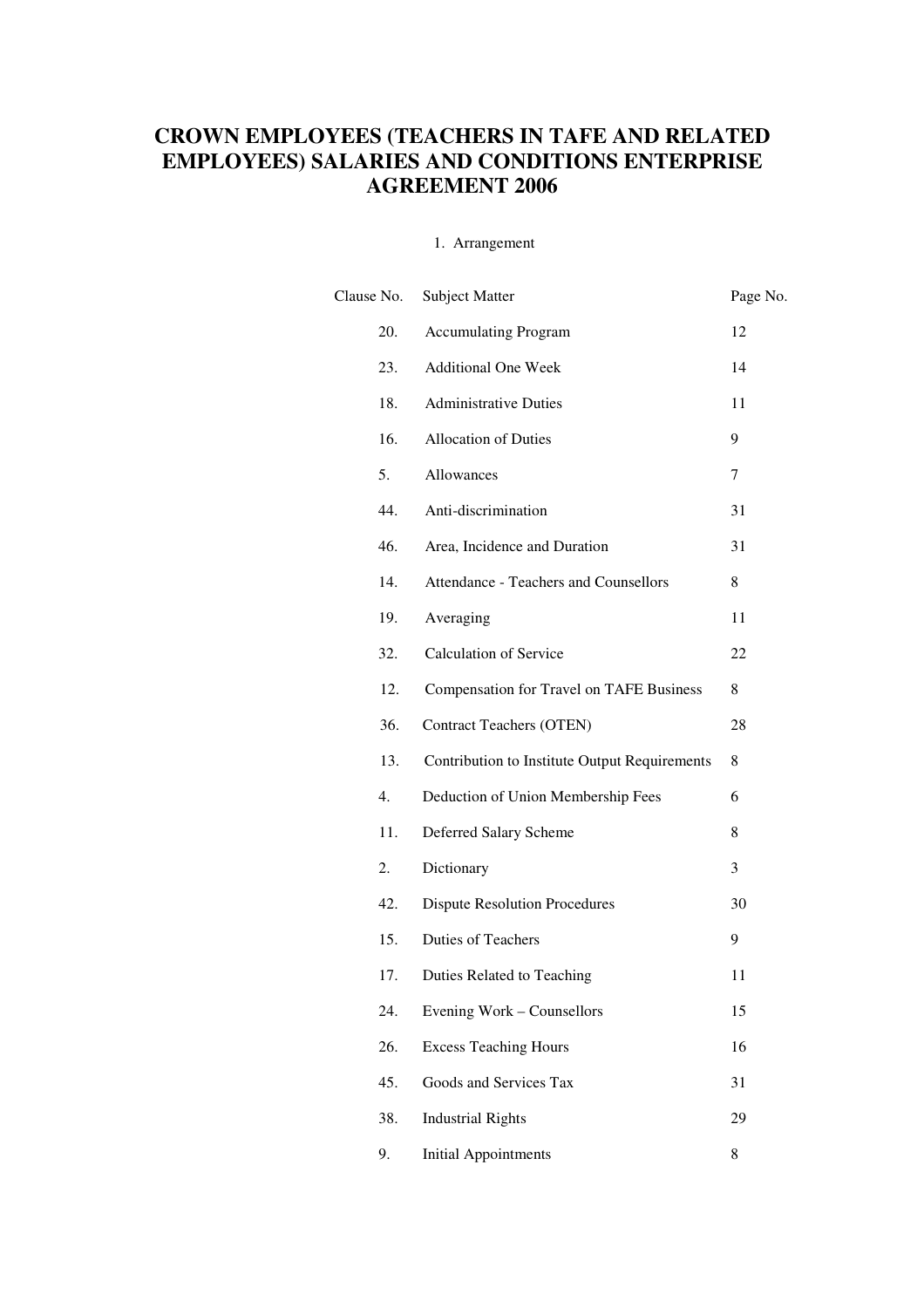|                         | 31. | Leave for Teachers and Related Employees                                            | 18 |
|-------------------------|-----|-------------------------------------------------------------------------------------|----|
|                         | 34. | Multi-skilling                                                                      | 23 |
|                         | 43. | No Further Claims                                                                   | 31 |
|                         | 40. | Pilot Schemes                                                                       | 30 |
|                         | 41. | Principles of Restructuring                                                         | 30 |
|                         | 30. | Professional Development - Education Officers,<br>Related Employees and Counsellors | 18 |
|                         | 21. | Professional Development - Teachers                                                 | 12 |
|                         | 37. | Provision for Positions which Are Hard To Fill                                      | 29 |
|                         | 28. | Qualifications for Appointment                                                      | 16 |
|                         | 39. | <b>Quality Improvement Program</b>                                                  | 29 |
|                         | 3.  | <b>Salaries</b>                                                                     | 5  |
|                         | 8.  | <b>Salary Packaging</b>                                                             | 7  |
|                         | 6.  | Salary Progression and Maintenance                                                  | 7  |
|                         | 27. | Sunday Work/Night Work                                                              | 16 |
|                         | 22. | <b>TAFE Year</b>                                                                    | 13 |
|                         | 7.  | <b>Teacher Quality</b>                                                              | 7  |
|                         | 10. | Teaching in More Than One Location                                                  | 8  |
|                         | 25. | <b>Time Credit</b>                                                                  | 15 |
|                         | 33. | Training and Development                                                            | 22 |
|                         | 29. | Working Conditions - Education Officers and<br><b>Related Employees</b>             | 17 |
|                         | 35. | Working Conditions - Part time Casual<br>Teachers, Coordinators and Counsellors     | 23 |
| <b>SCHEDULES</b>        |     |                                                                                     |    |
|                         |     | Schedule 1 - Common Incremental Salary Scale                                        | 33 |
| Schedule 2 - Allowances |     |                                                                                     | 33 |
|                         |     | Schedule 3 - Locality Allowances                                                    | 34 |
|                         |     | Schedule 4 - Salary Scales - Promotion Classifications                              | 41 |
|                         |     | Schedule 5 - Excess Travel and Compensation for Travel<br>on Official Business      | 42 |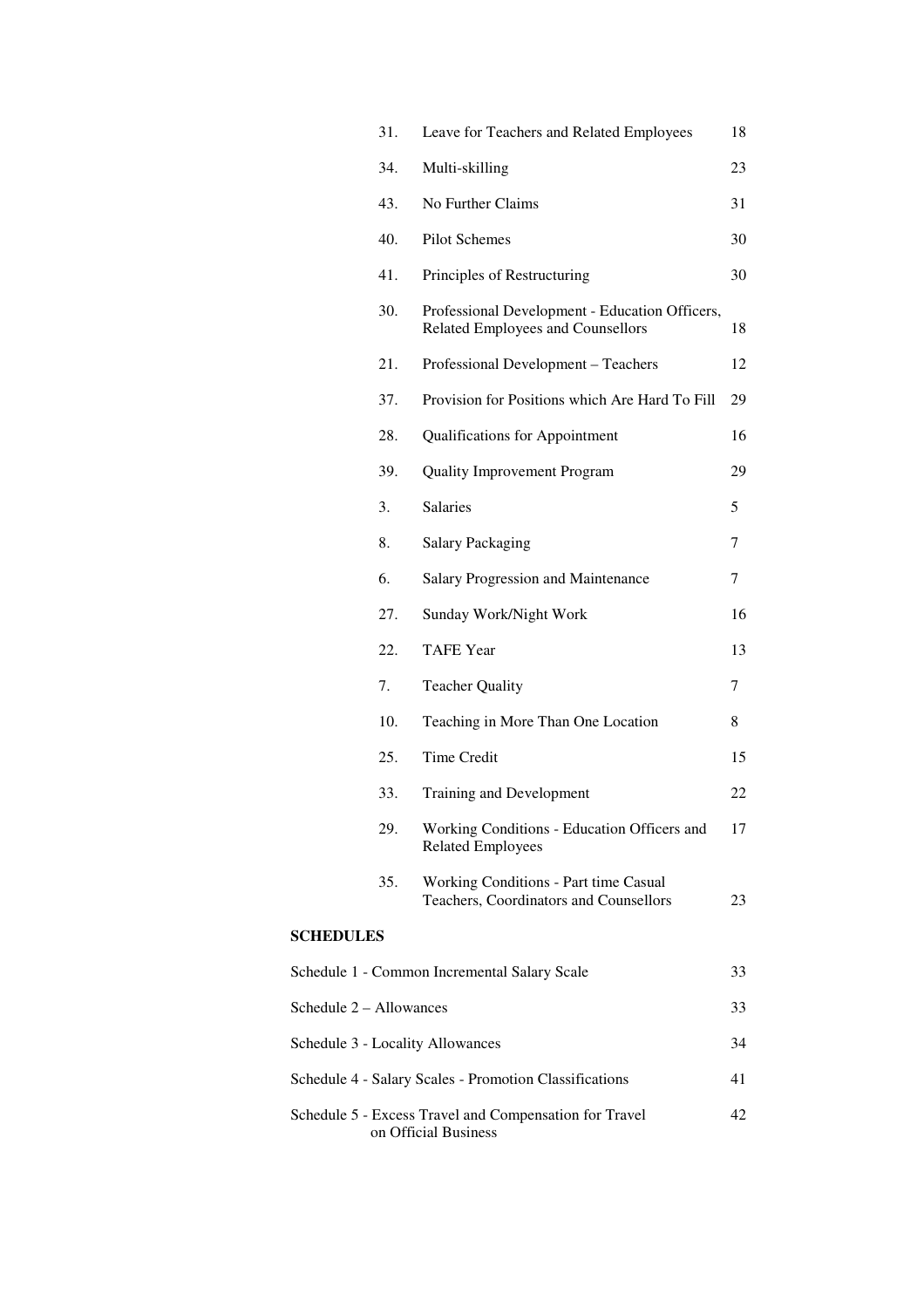| Schedule 6 - Strategies for Maximising Annual |    |
|-----------------------------------------------|----|
| <b>Student Hours in TAFE</b>                  | 48 |

# Schedule 7 - Rates of Pay - Part time Casual Teachers, Coordinators and Counsellors in TAFE and Contract Teachers (OTEN) 49

#### **2. Dictionary**

- 2.1 "Adult Literacy Officer" means a teacher employed as such.
- 2.2 "Advanced Skills Counsellor" means a counsellor employed as such.
- 2.3 "Agreement" means the Crown Employees (Teachers in TAFE and Related Employees) Salaries and Conditions Enterprise Agreement 2006
- 2.4 "Approved Program" means a teaching program taught across the Standard Educational and or TAFE year. A teaching program consists of a standard or an averaging or an accumulating program.
- 2.5 "Australian Qualifications Framework (AQF)" means the policy framework that defines all qualifications recognised nationally in post-compulsory education and training within Australia. The AQF comprises titles and guidelines which define each qualification, together with principles and protocols covering articulation and issuance of qualifications and Statements of Attainment.
- 2.6 "BMET" means the training course known as the Basic Methods of External Teaching, which is the three unit distance mode course that sensitises the contract teacher to the situation of the student working in open/distance mode.
- 2.7 "College/campus/institute" means a TAFE establishment or other centre where instruction is provided by TAFE and includes any place designated as part of, or as an annexe to, such college/campus/institute.
- 2.8 "Contract Teacher" means a teacher employed to mark and provide feedback on work submitted by students enrolled in OTEN and paid per unit of work marked.
- 2.9 "Contract Teaching Duties" means those duties contained in clause 36, Contract Teachers (OTEN).
- 2.10 "Coordination" in clause 35, Working Conditions Part Time Casual Teachers, Coordinators and Counsellors in TAFE, means educational coordination of programs, courses or subjects or the provision of services by part time casual coordinators.
- 2.11 "Counsellor" means an officer or temporary employee employed to provide counselling services to students.
- 2.12 "Degree" means a course of study in a higher education institution leading to a degree as described in the Australian Qualifications Framework as at 1 January 1995.
- 2.13 "Department" means the Department of Education and Training.
- 2.14 "Diploma" means a course of study leading to a diploma as described in the Australian Qualifications Framework as at 1 January 1995.
- 2.15 "Duties Other Than Teaching" in clause 35, Working Conditions Part Time Casual Teachers, Coordinators and Counsellors, means duties other than teaching and coordination except as provided in subclause 35.10 of the said clause 35.
- 2.16 "Education Officer (TAFE)" means an officer appointed as such who has an appropriate degree from a higher education institution and appropriate vocational and/or industrial experience.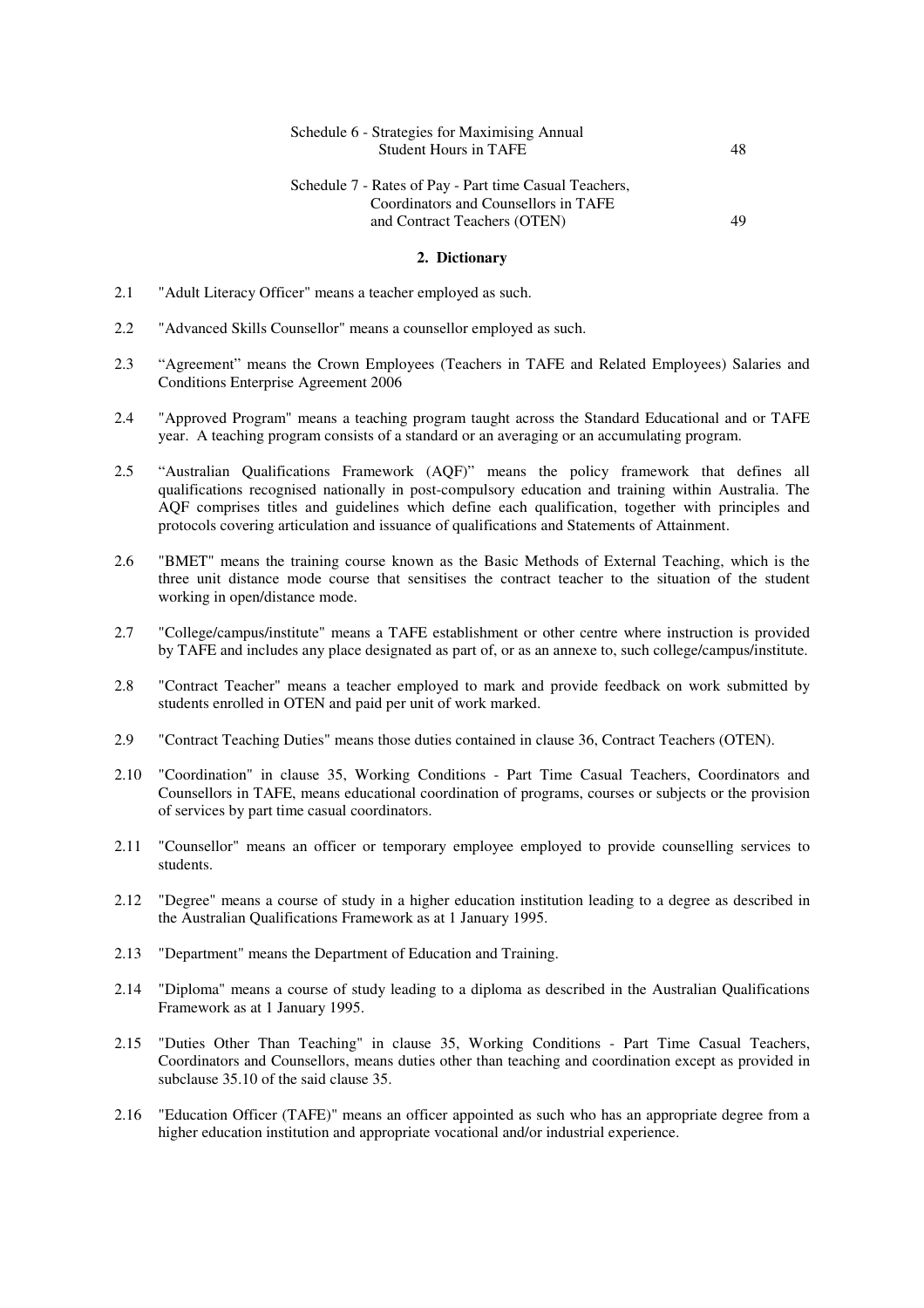- 2.17 "Employee" means a person employed in a classification covered by this Agreement on a permanent, temporary, casual, part time casual or contract basis.
- 2.18 "Equivalent" when referring to qualifications means those qualifications deemed by the employer to be equivalent to specified qualifications.
- 2.19 "Excess Teaching Hours" means the actual teaching hours in excess of a teacher's standard weekly teaching component or annual teaching component, as appropriate, that a teacher is required to teach.
- 2.20 "Federation" means the New South Wales Teachers Federation.
- 2.21 "General Secretary" means the General Secretary of the Federation.
- 2.22 "Graduate" means a person who has obtained a degree from a higher education institution or possesses qualifications determined by the employer to be equivalent to such a degree.
- 2.23 "Graduate Diploma" means a course of study in a higher education institution leading to a graduate diploma as described in the Australian Qualifications Framework as at 1 January 1995.
- 2.24 "Head Teacher" means all persons employed within this classification, including those referred to in subclause 3.8.
- 2.25 "Higher Education Institution" means a university or other tertiary institution recognised by the employer which offers degrees, diplomas or teacher education courses.
- 2.26 "Institute" means any grouping of TAFE campuses or places where TAFE provides education, training, administrative and other services from time to time as specified by the Managing Director.
- 2.27 "Institute Director" means all persons employed within this classification.
- 2.28 "Institute Manager" means all persons permanently or temporarily employed within this classification.
- 2.29 "Industrial Relations Commission" means the Industrial Relations Commission of New South Wales, established by the *Industrial Relations Act 1996*.
- 2.30 "Managing Director" means the Managing Director of TAFE.
- 2.31 "Officer" means and includes all persons permanently employed in TAFE and who, on the date of commencement of the Agreement, were occupying one of the positions covered by the Agreement or who, after that date, are appointed to one of these positions.
- 2.32 "OTEN" means the Open Training and Education Network.
- 2.33 "Part time Casual Coordinator" means a coordinator engaged on an hourly basis to coordinate special programs or other activities.
- 2.34 "Part time Casual Counsellor" means a counsellor engaged on an hourly basis to provide counselling services to students.
- 2.35 "Part time Casual Teacher" means a teacher engaged to teach on an hourly basis. It is the employer's intention that no Part time Casual Teacher shall be engaged to deliver the equivalent of a full time teaching program for 12 or more weeks in a semester except where a Temporary Teacher is not able to be employed following recruitment action.
- 2.36 "Parties" means the Crown in the right of the State of New South Wales and the Federation.
- 2.37 "Service" means continuous service, unless otherwise specified in the Agreement.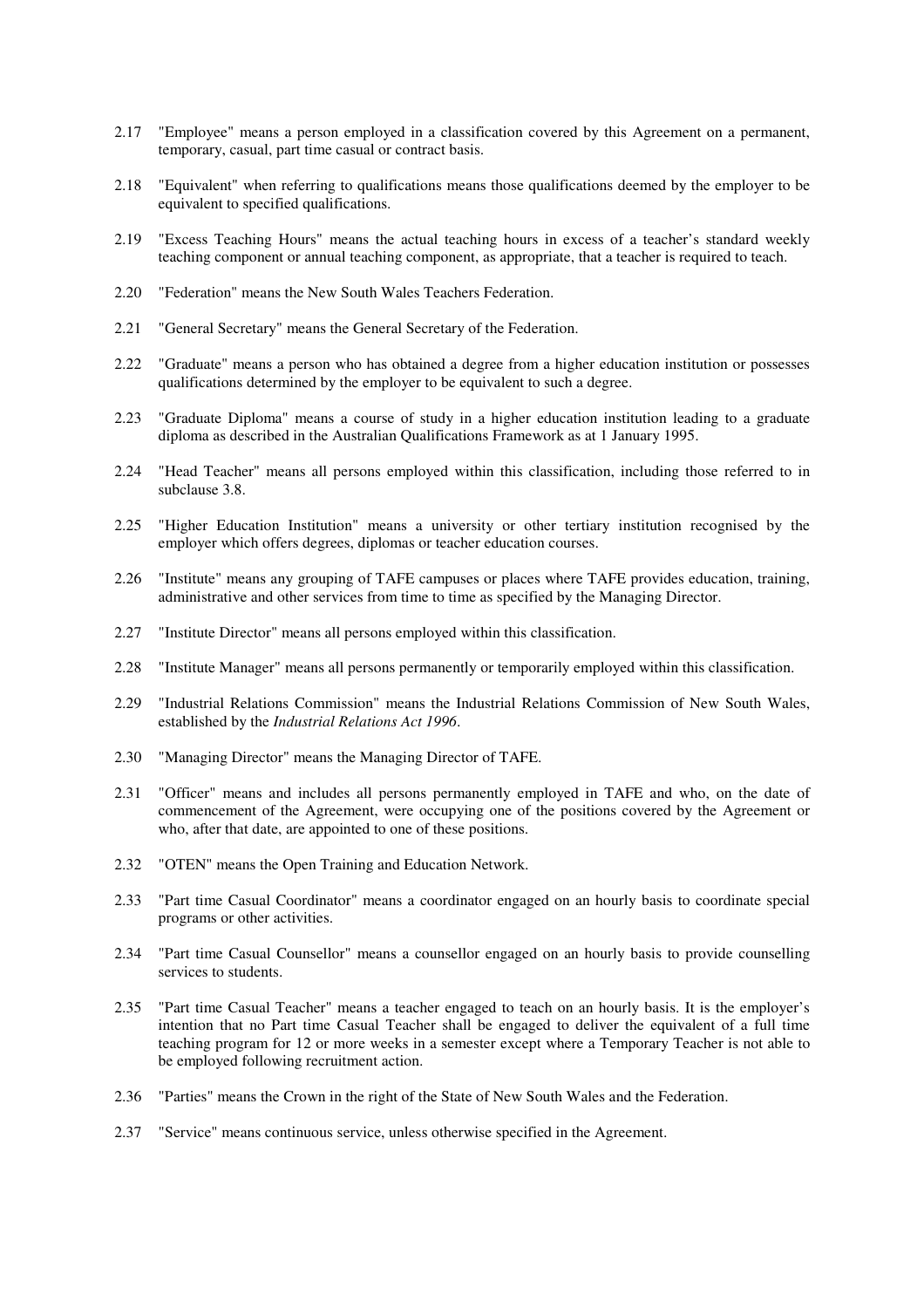- 2.38 "Special Programs" means those programs administered by TAFE which are designated to promote access of special groups of students to TAFE's courses.
- 2.39 "Special Program Coordinator" means an officer or temporary employee appointed to a position as Institute media coordinator, consultant for students with a disability, Aboriginal coordinator, labour market program coordinator, outreach coordinator or Institute multicultural education coordinator in Institutes.
- 2.40 "Standard Educational Year" means that period of approximately 41 weeks falling within a calendar year determined as such by the Managing Director.
- 2.41 "TAFE" means the Technical and Further Education Commission, ie the TAFE Commission.
- 2.42 "TAFE Commission Act" means the *Technical and Further Education Commission Act 1990*.
- 2.43 "Teacher" means a person or officer employed permanently or temporarily in a full time or part time teaching position.
- 2.44 "Temporary Employee" means and includes all persons employed on a temporary basis, other than on a casual or part time casual basis or as a contract teacher (OTEN).
- 2.45 "Temporary Teacher" means an officer, or temporary employee employed on a full time or part time basis to teach for defined period. A Temporary Teacher engaged on a part time basis is entitled to pro rata salary and conditions of a Temporary Teacher engaged on a full time basis.
- 2.46 "TAFE Year" means a period of 50 weeks, excluding the two week period surrounding Christmas/New Year, during which educational programs may be conducted.
- 2.47 "Teacher in Training" means a person employed as a teacher who is undertaking a course of teacher education which has been prescribed by the employer as a compulsory course for that teacher to undertake.
- 2.48 "Trained Teacher" means a teacher who has satisfactorily completed a prescribed course of training at a higher education institution, or such other course or courses which the employer determines as satisfying requirements for classification as a teacher.

## **3. Salaries**

- 3.1 Salaries under this Agreement incorporate the following increases for the first pay period commencing on or after the specified date.
	- 3.1.1 For teachers up to/including step 12, an increase of 3% from 1 January 2006, an additional increase of 3% from 1 January 2007 and a further increase of 3% from 1 January 2008.
	- 3.1.2 For teachers on step 13, an increase of 4.5% from 1 January 2006, an additional increase of 4.5% from 1 January 2007 and a further increase of 4% from 1 January 2008.
	- 3.1.3 For promotions positions, an increase of 4% from 1 January 2006, an additional increase of 4% from 1 January 2007 and a further increase of 4% from 1 January 2008.
- 3.2 Allowances under this Agreement will be increased by 4% each year from the first pay period commencing on or after 1 January 2006, 1 January 2007 and 1 January 2008.
- 3.3 Any further increases in salaries and allowances under a replacement industrial instrument shall not be available until after 1 January 2009.
- 3.4 Subject to satisfying the conditions prescribed by this Agreement, the salaries of the following officers and temporary employees shall be paid in accordance with Schedules 1 and 4.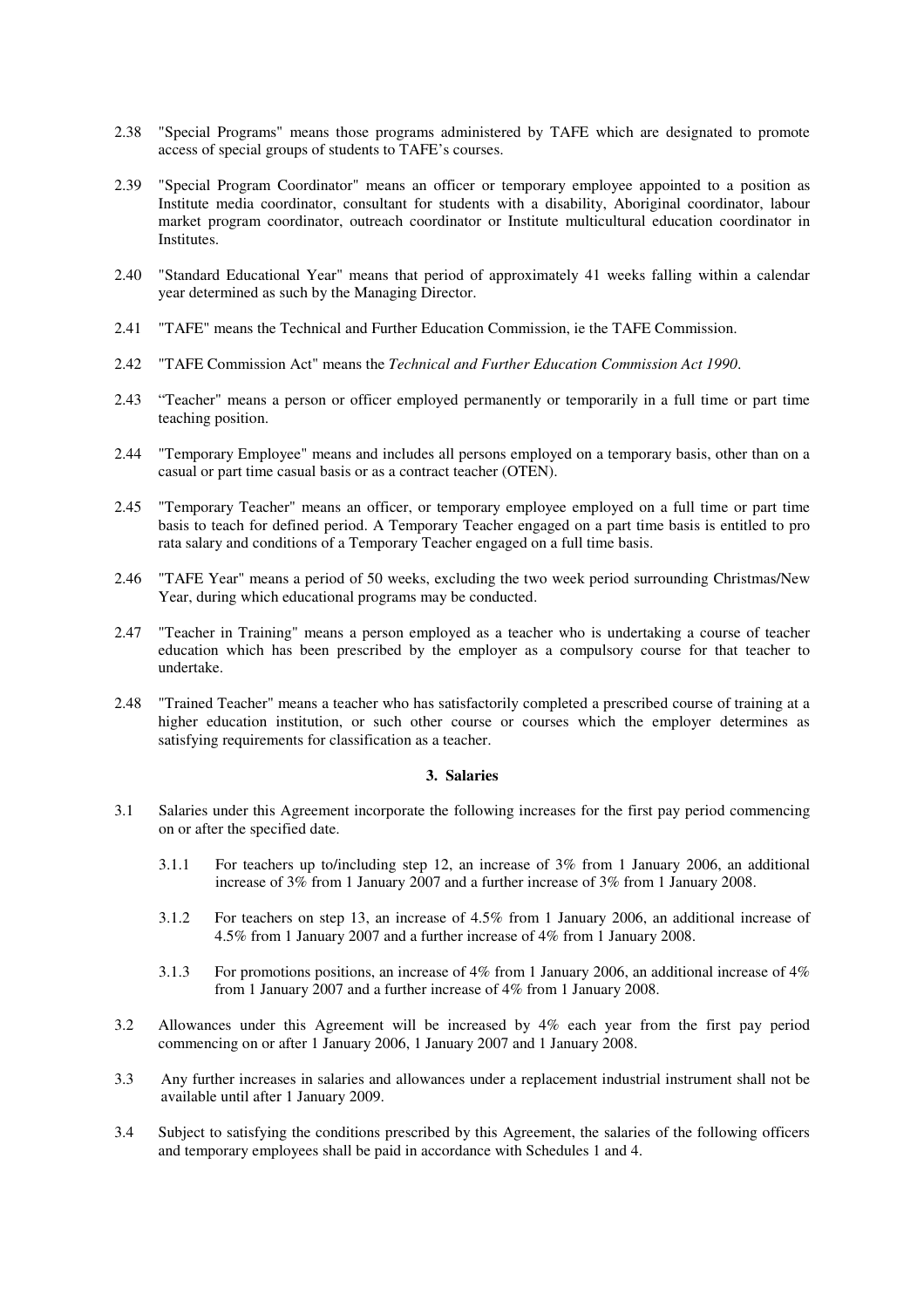| <b>Classification</b>                                                      | Schedule   |
|----------------------------------------------------------------------------|------------|
| Teachers, education officers (TAFE), counsellors, adult literacy officers, | Schedule 1 |
| assistant outreach coordinators.                                           |            |
| Promotion classifications salary scales.                                   | Schedule 4 |

- 3.5 Except as otherwise provided under the Department's salary packaging scheme as set out in clause 8, Salary Packaging, employees in Schedules 1 and 4 must be paid at an annual salary level not less than that for the appropriate classification.
- 3.6 Minimum salaries on commencement of employment and maximum salaries under the common incremental salary scale in Schedule 1are set out in the table below:

| Classification                                                        | Minimum starting salary | Maximum salary                                                          |
|-----------------------------------------------------------------------|-------------------------|-------------------------------------------------------------------------|
| Teachers, counsellors, education<br>officers, adult literacy officers | Step $10^*$             | Step 13                                                                 |
| and assistant outreach coordinators                                   |                         |                                                                         |
| Teachers in training                                                  | Step $10^*$             | No more than one step<br>beyond the step paid on<br>initial appointment |

\* For starting salaries above the minimum starting salary for a teacher refer to the TAFE Policy - Teachers Commencing Salary (TAFE Gazette No. 32, 24 September 2003) or its replacement.

- 3.7 Subject to clause 6, Salary Progression and Maintenance and clause 32 Calculation of Service, officers and temporary employees shall progress without change to their incremental date by way of annual increments to Step 13 on the common incremental salary scale as set out in Schedule 1.
- 3.8 Teachers who were classified as head teacher or senior head teacher as at 26 January 1997 continue to receive the salary increases at the appropriate step for these classifications as set out in Schedule 4 for as long as they hold that classification.
- 3.9 A counsellor who is classified as an advanced skills counsellor shall retain the head teacher band 1 salary while they continue to occupy that position.

# **4. Deduction of Union Membership Fees**

- 4.1 The union shall provide the employer with a schedule setting out union fortnightly membership fees payable by members of the union in accordance with the union's rules.
- 4.2 The union shall advise the employer of any change to the amount of fortnightly membership fees made under its rules. Any variation to the schedule of union fortnightly membership fees payable shall be provided to the employer at least one month in advance of the variation taking effect.
- 4.3 Subject to (4.1) and (4.2) above, the employer shall deduct union fortnightly membership fees from the pay of any employee who is a member of the union in accordance with the union's rules, provided that the employee has authorised the employer to make such deductions.
- 4.4 Monies so deducted from employees' pay shall be forwarded regularly to the union together with all necessary information to enable the union to reconcile and credit subscriptions to employees' union membership accounts.
- 4.5 Unless other arrangements are agreed to by the employer and the union, all union membership fees shall be deducted on a fortnightly basis.
- 4.6 Where an employee has already authorised the deduction of union membership fees from his or her pay prior to this clause taking effect, nothing in this clause shall be read as requiring the employee to make a fresh authorisation in order for such deductions to continue.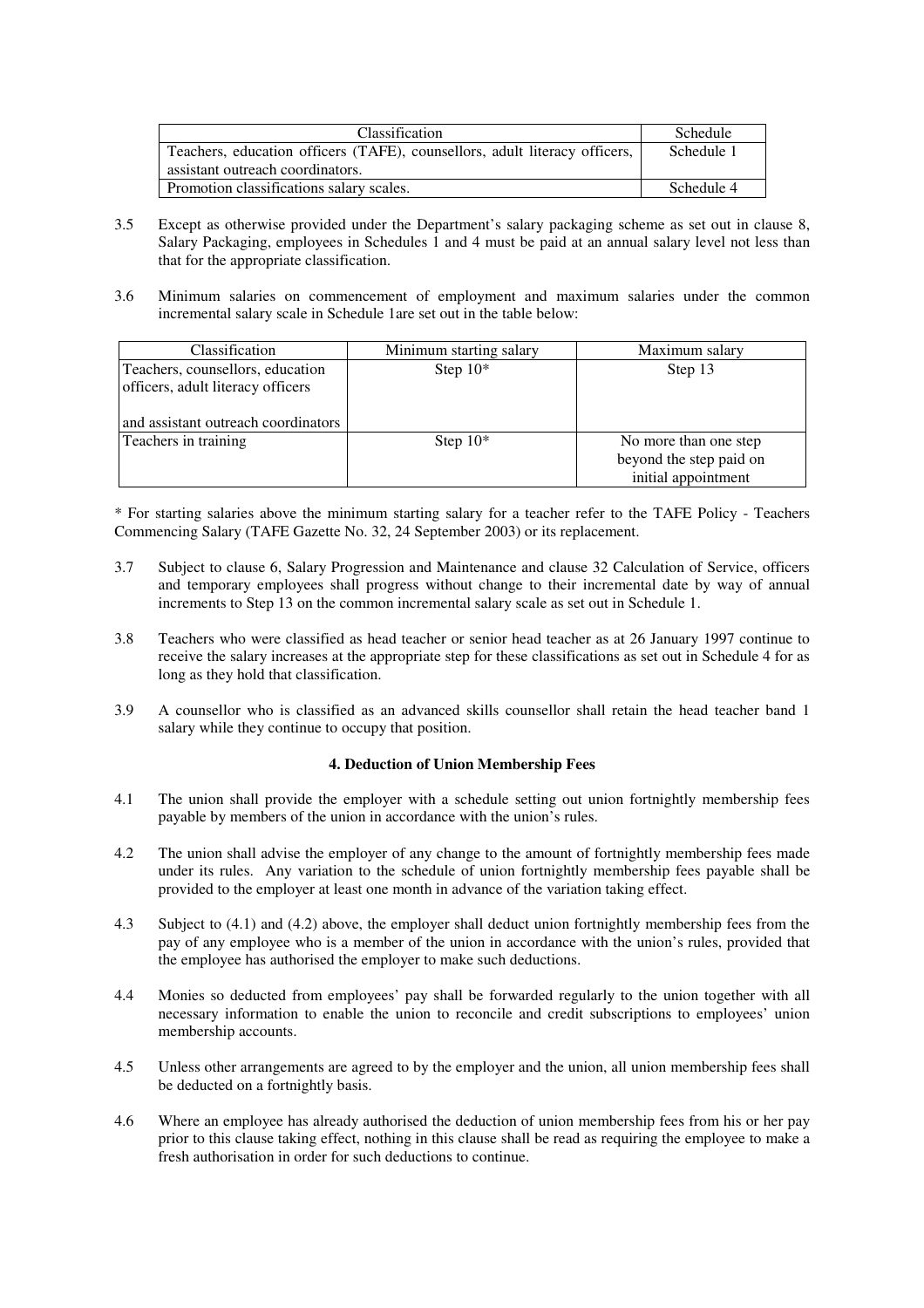## **5. Allowances**

- 5.1 An additional responsibility allowance shall be paid in accordance with this clause and Schedule 2 when:
	- 5.1.1 a teacher is required to accept additional responsibilities of a supervisory or administrative character and the circumstances do not warrant the appointment of a head teacher;
	- 5.1.2 a counsellor is nominated by the employer in any institute or campus as counsellor in charge.

5.2 An education officer (TAFE) who:

- 5.2.1 has completed 12 months service at the salary prescribed on the maximum of the common incremental salary scale; and
- 5.2.2 has demonstrated to the satisfaction of the employer by the work performed, its quality and the results achieved, that the aptitude and abilities of the officer warrant additional payment;

shall be paid an allowance which is the difference between step 13 and Head Teacher Band 1, renewable each period of two years, to ensure a remuneration equivalent to the salary level of head teacher band 1 as set out in Schedule 4 .

5.3 Locality and related allowances shall be paid in accordance with in Schedule 3.

# **6. Salary Progression and Maintenance**

- 6.1 An officer shall be entitled to progress along or be maintained on the common incremental salary scale or the salary level for a promotions position after each 12 months of service subject to the officer demonstrating by means of an annual review, continuing efficiency in teaching practice, satisfactory performance and professional growth.
- 6.2 Any teacher who does not satisfy the teacher training requirements as determined by the employer shall not progress more than one step along the common incremental salary scale above the salary step paid on initial appointment.

# **7. Teacher Quality**

- 7.1 To provide feedback on an officer or temporary employee's performance, each officer or temporary employee's institute director or nominee shall ensure that the teacher's performance is appraised by annual review. This appraisal implemented from the beginning of term four, 2000 continues in force as follows:
	- 7.1.1 The officer or temporary employee's institute director or nominee shall be responsible for annually reviewing the performance and development of the officer or temporary employee undertaking their work.
	- 7.1.2 For officers and temporary employees, the TAFE Teachers and Related Employees Annual Review Policy (TAFE Gazette No. 32, 10 October 2001) or its replacement shall apply.
	- 7.1.3 The annual review for teachers shall be reported by way of the new teacher assessment review form implemented under the *Crown Employees (Teachers in Schools and TAFE and Related Employees) Salaries and Conditions Award* 327 I.G.582.
	- 7.1.4 The parties agree to negotiate on variations, if any, to the policies and procedures in place at the commencement date of the Agreement relevant to annual review of teacher performance.

# **8. Salary Packaging**

8.1 Officers may participate in the Department's salary packaging scheme.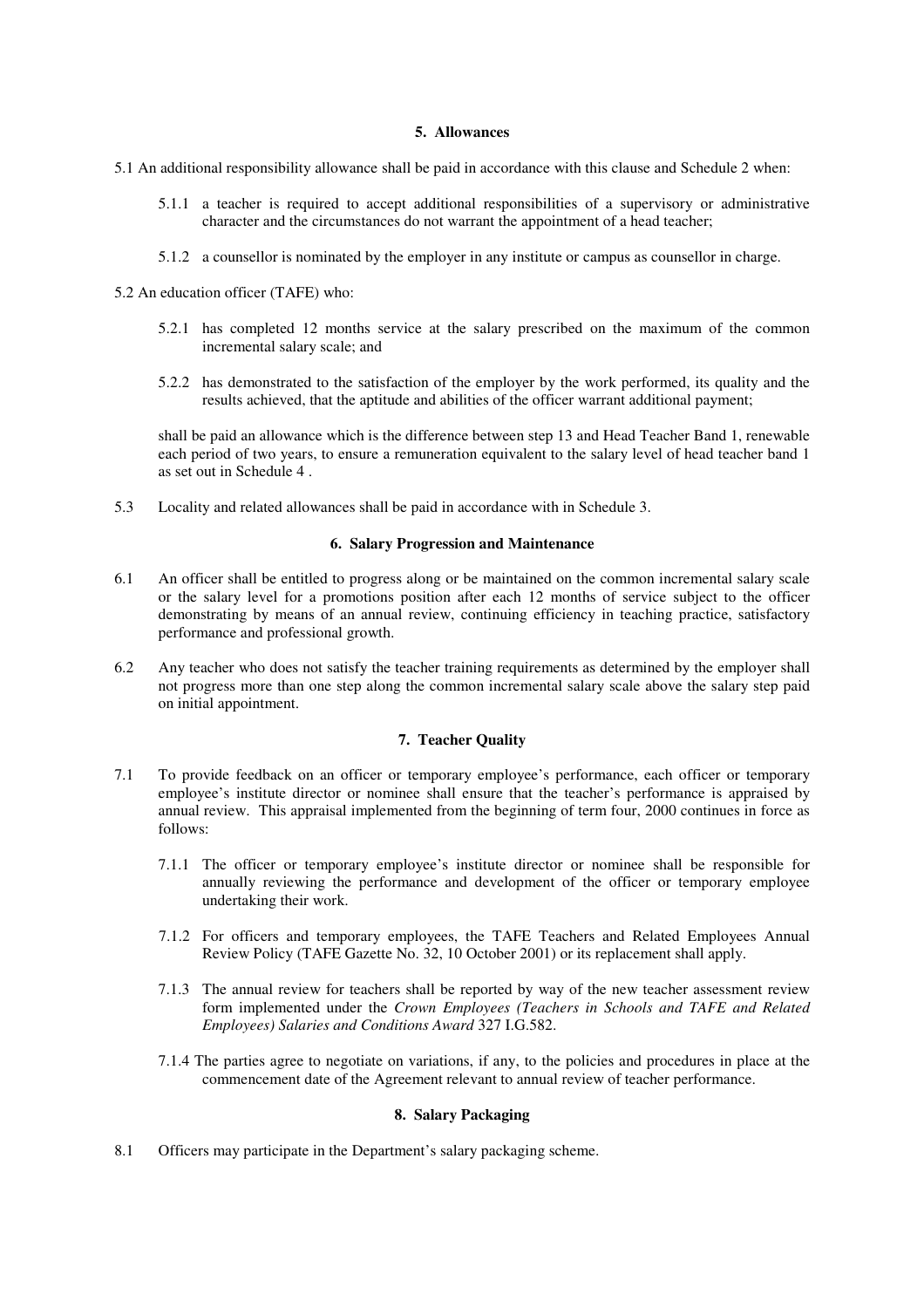8.2 Salary packaging does not apply to temporary teachers.

#### **9. Initial Appointments**

- 9.1 The initial appointment of all officers shall be for a minimum probationary period of one year. Confirmation of an officer's permanent appointment shall depend on completion of a satisfactory annual review pursuant to clause 6, Salary Progression and Maintenance and in the case of teachers, upon satisfactory completion of teacher training requirements.
- 9.2 All initial appointments shall be on the basis of merit.

#### **10. Teaching in More Than One Location**

- 10.1 Teachers may be programmed to teach in more than one location including schools.
	- 10.1.1 Where this occurs there shall be full consultation with the affected teacher or teachers, including sufficient notice and any specific needs of the affected teacher or teachers shall be taken into account.
	- 10.1.2 The travelling compensation provisions at Schedule 5, Excess Travel and Compensation for Travel on Official Business and, as appropriate, time credit provisions at clause 25, Time Credit shall apply to teachers programmed to teach in more than one location.

#### **11. Deferred Salary Scheme**

- 11.1 Officers may seek to join the Department's deferred salary scheme.
- 11.2 Successful applicants may defer twenty per cent of their salary for the first four years and be paid the deferred salary in the fifth year.

#### **12. Compensation for Travel on TAFE Business**

12.1 Where an employee is required and authorised to travel on TAFE business in the performance of their duties, compensation for travel shall be determined in accordance with the provisions of Schedule 5 Excess Travel and Compensation for Travel on Official Business.

#### **13. Contribution to Institute Output Requirements**

- 13.1 Teachers, adult literacy officers, head teachers and special program coordinators in TAFE shall contribute to the achievement of Institute output requirements as measured in Annual Student Hours (ASH). Institutes maintain their commitment to providing educationally and vocationally disadvantaged groups with access to technical and further educational services, including a range of appropriate specialised services, in line with the objectives of the *TAFE Commission Act 1990*.
- 13.2 The strategies detailed in Schedule 6 shall be implemented in TAFE in order to maximise Annual Student Hours.
- 13.3 The parties agree to consult on any variations to State and Commonwealth funding authority requirements in relation to the use of ASH as a measure of institute output.

## **14. Attendance - Teachers and Counsellors**

- 14.1 The standard attendance hours of:
	- 14.1.1 teachers, head teachers, special program coordinators and adult literacy officers, shall be 30 hours per week;
	- 14.1.2 counsellors, advanced skills counsellors and senior counsellors, shall be 35 hours per week.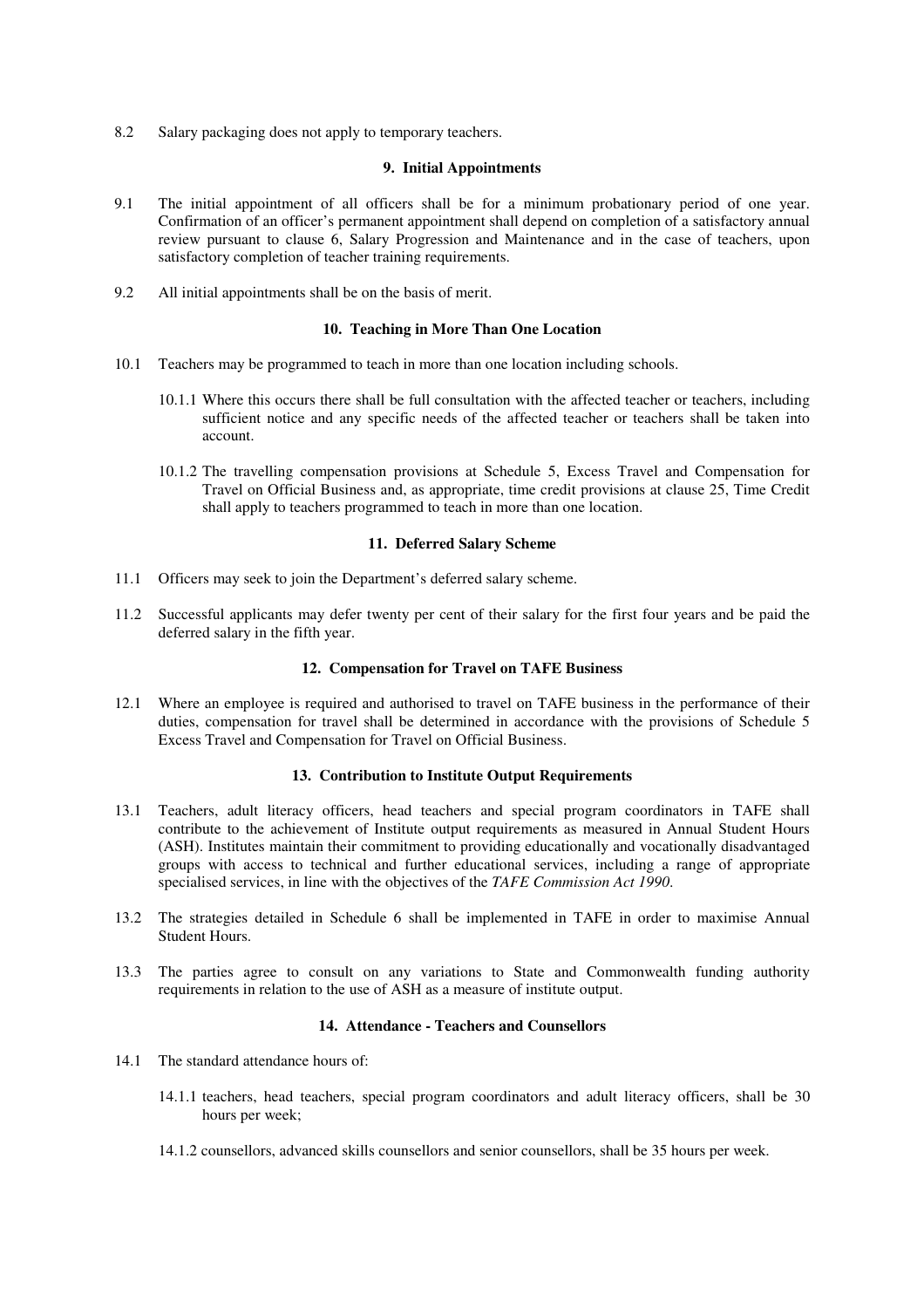- 14.2 The daily span of working hours in colleges/campuses for officers and employees under this Agreement is between 6.00am and 10.00pm on Monday to Saturday, inclusive. Teaching and related duties hours worked by teachers should, unless otherwise unavoidable or by agreement between a teacher and their immediate manager, be continuous.
- 14.3 All full time officers shall be required to attend college five days per week on Monday to Friday, inclusive. However, where the course program requires, teachers, head teachers, special program coordinators, adult literacy officers, counsellors, senior counsellors and advanced skills counsellors:
	- 14.3.1 may be required to work on any five days from Monday to Saturday inclusive as part of their normal program, although they may meet weekly attendance requirements in four days per week;
	- 14.3.2 who are required as part of their normal program to work on a Saturday shall, if they so request, be entitled to have two consecutive days off in the following week.

# **15. Duties of Teachers**

15.1 For the purpose of this clause teacher includes, head teachers, special program coordinators and adult literacy officers.

|  |  |  |  |  |  | 15.2 Teachers perform a broad range of duties that include the following activities: |
|--|--|--|--|--|--|--------------------------------------------------------------------------------------|
|--|--|--|--|--|--|--------------------------------------------------------------------------------------|

| <b>Direct Teaching Activities</b>              | Duties Related to Teaching                     |
|------------------------------------------------|------------------------------------------------|
| Direct teaching activities include but are not | Duties related to teaching include but are not |
| limited to:                                    | limited to:                                    |
| - face to face teaching in any environment or  | preparation;                                   |
| setting, including but not limited to:         | marking;                                       |
| - classrooms.                                  | support and advice to clients;                 |
| - workshops,                                   | enrolment and administration;                  |
| - industry                                     | course, curriculum and program development     |
| - in the field:                                | and review:                                    |
|                                                | industry and community liaison and promotion;  |
| - distance mode and online;                    | training and professional development;         |
|                                                | development of learning materials;             |
| - workplace training and assessment.           | research;                                      |
|                                                | attendance at staff meetings;                  |
|                                                | recognition of prior learning;                 |
|                                                | workplace consultancy and advisory services;   |
|                                                | skills analysis and audit;                     |
|                                                | work placement coordination and supervision;   |
|                                                | leading approved staff development activities; |
|                                                | student selection;                             |
|                                                | course coordination as specified in curriculum |
|                                                | documents.                                     |

15.3 Head teachers also perform administrative duties and special program coordinators and adult literacy officers perform administrative and coordination duties.

# **16. Allocation of Duties**

- 16.1 The direct teaching or counselling component of:
	- 16.1.1 full time teachers shall be 20 hours per week;
	- 16.1.2 head teachers shall be ten or 14 hours per week as determined by the employer;
	- 16.1.3 adult literacy officers shall be nine hours per week;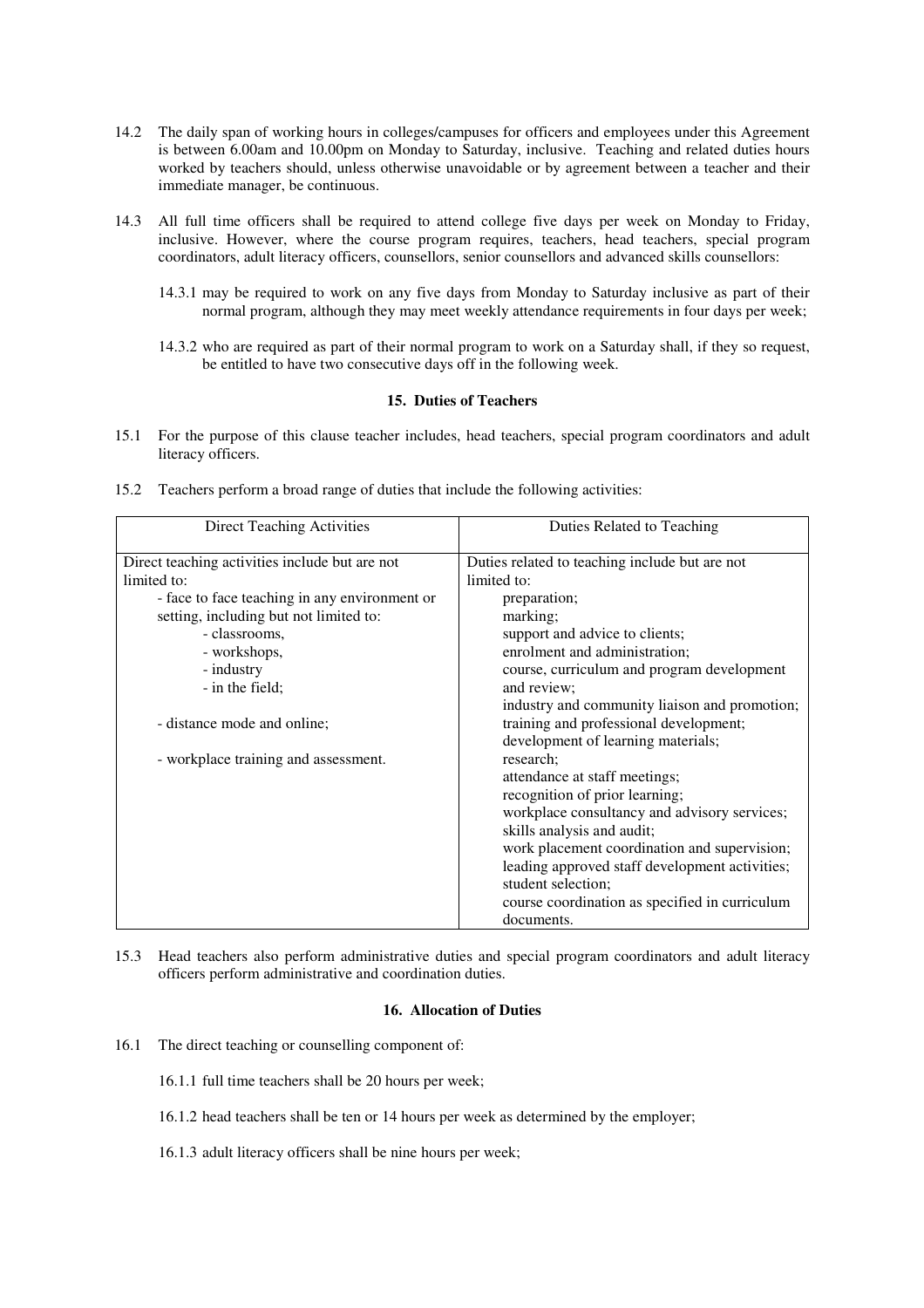- 16.1.4 counsellors and advanced skills counsellors shall be 20 hours per week;
- 16.1.5 senior counsellors shall be 14 hours per week;
- 16.1.6 special program coordinators and assistant outreach coordinators shall be six hours per week or 216 hours per annum;

provided that all teachers, special program coordinators and adult literacy officers are entitled, pursuant to clause 21, Professional Development - Teachers, to a reduction in their direct teaching time by the requisite amount of professional development time.

- 16.2 Teachers shall be required to teach 19 hours per week direct teaching including face to face teaching in any environment or setting including, but not limited to, classrooms, workshops, industry, in the field, by distance mode and online, and including workplace training and assessment.
- 16.3 Only at the discretion of the institute director (or nominee) shall any reduction in the teaching load be permitted. If any such reduction is permitted, the teacher shall not be paid for excess teaching hours, except as otherwise approved by the institute director.
- 16.4 Those teachers whose classes finish prior to the end of the TAFE Year, semester or term due to final examination shall continue to perform other duties. Such duties are to be agreed between the teacher and their immediate manager.
- 16.5 The annual hour equivalents of the direct teaching activities, related duties, administrative and coordination duties and annual weeks of attendance of teachers, adult literacy officers, head teachers and special program coordinators shall be as follows:

| Classification  | Direct           | Related          | Related    | Admin      | $Co-$                    | Total  | Annual     |
|-----------------|------------------|------------------|------------|------------|--------------------------|--------|------------|
|                 | teaching         | duties -         | duties     | duties     | ordination               | annual | weeks of   |
|                 | (annual          | during           | hours      | (annual    | & Admin                  | hours  | attendance |
|                 | equivalent       | teaching         | during the | equivalent | duties                   |        |            |
|                 | hours) #         | weeks            | five non   | hours)     | (annual                  |        |            |
|                 |                  | (annual          | teaching   |            | equivalent               |        |            |
|                 |                  | equivalent       | weeks      |            | hours) $\Phi$            |        |            |
|                 |                  | hours)           | (annual    |            |                          |        |            |
|                 |                  |                  | equivalent |            |                          |        |            |
|                 |                  |                  | hours)     |            |                          |        |            |
| Teachers        | $\overline{720}$ | $\overline{360}$ | 150        | $\equiv$   | $\overline{\phantom{a}}$ | 1230   | 41         |
| Adult literacy  | 324              | 216              | 150        |            | 540                      | 1230   | 41         |
| officers        |                  |                  |            |            |                          |        |            |
| Special         | 216              | 108              | 150        |            | 786                      | 1260   | 42         |
| program         |                  |                  |            |            |                          |        |            |
| coordinators    |                  |                  |            |            |                          |        |            |
| other than      |                  |                  |            |            |                          |        |            |
| consultants for |                  |                  |            |            |                          |        |            |
| students with a |                  |                  |            |            |                          |        |            |
| disability      |                  |                  |            |            |                          |        |            |
| Assistant       |                  |                  |            |            |                          |        |            |
| Outreach        |                  |                  |            |            |                          |        |            |
| Coordinators    |                  |                  |            |            |                          |        |            |
| Special         | 216              | 108              | 150        |            | 756                      | 1230   | 41         |
| program         |                  |                  |            |            |                          |        |            |
| coordinators -  |                  |                  |            |            |                          |        |            |
| Consultants     |                  |                  |            |            |                          |        |            |
| for<br>students |                  |                  |            |            |                          |        |            |
| with<br>a       |                  |                  |            |            |                          |        |            |
| disability      |                  |                  |            |            |                          |        |            |
| Head teachers   | 504              | 252              | 150        | 324        | $\overline{\phantom{a}}$ | 1230   | 41         |
| band 1          |                  |                  |            |            |                          |        |            |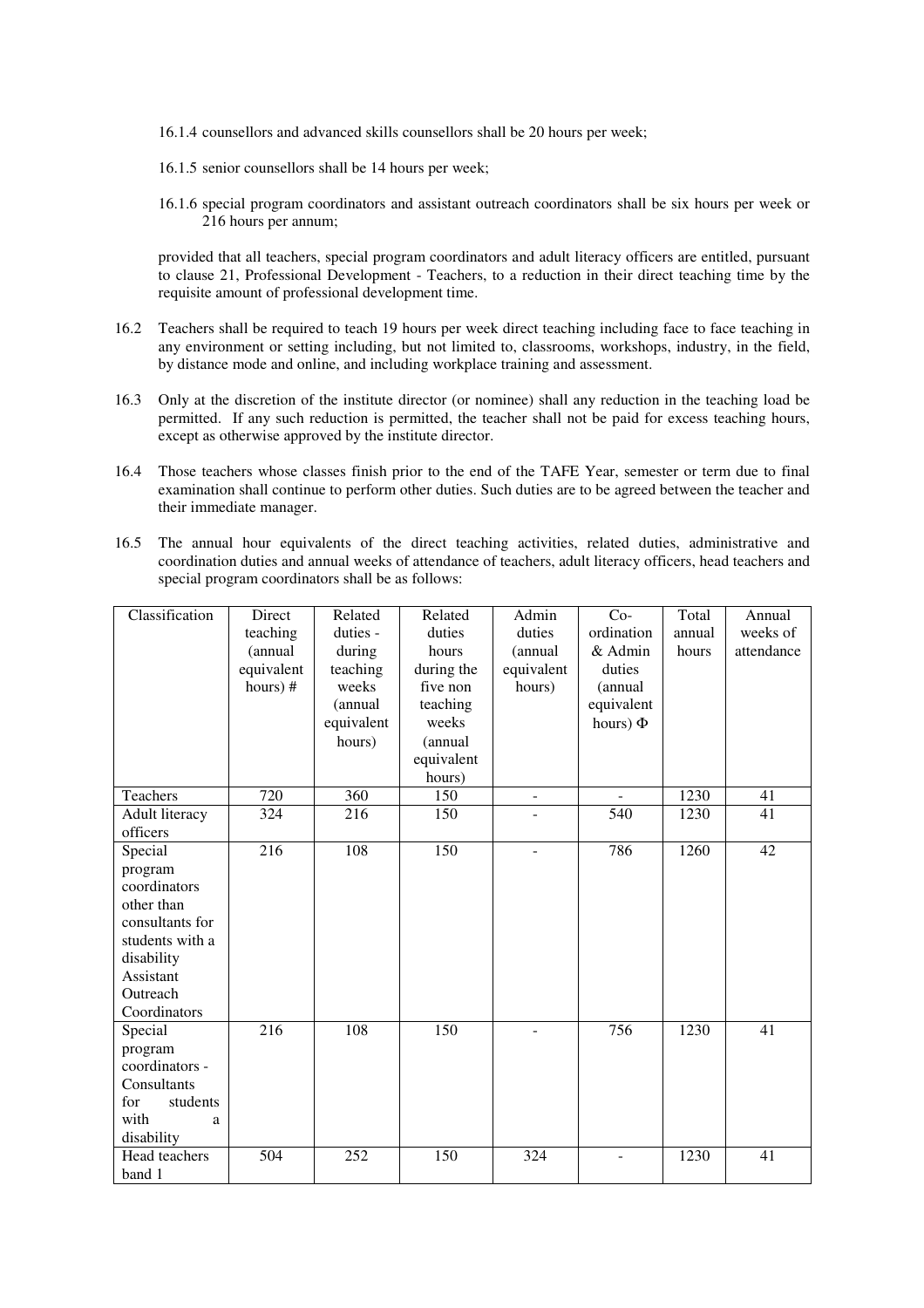| Head teachers | 360 | 180 | 150 | 540 | $\overline{\phantom{0}}$ | 1230 | 41 |
|---------------|-----|-----|-----|-----|--------------------------|------|----|
| band $2^*$    |     |     |     |     |                          |      |    |
|               |     |     |     |     |                          |      |    |

\* Includes head teachers band 1 supervising > 150 weighted hours per week

# Includes 36 hours professional development.

Φ Coordination and Administrative duties for adult literacy officers and special program coordinators

#### **17. Duties Related to Teaching**

- 17.1 For the purpose of this clause teacher includes head teacher, adult literacy officer and special program coordinator.
- 17.2 In addition to direct teaching activities teachers shall be entitled to attend to duties related to teaching for 30 minutes for each hour of teaching that forms part of their approved program, except that adult literacy officers shall be entitled to six hours of related duties time for each week of teaching.
- 17.3 Where a teacher is given a teaching release, each hour of teaching release shall involve a 30 minute reduction in the teacher's related duties time.
- 17.4 Duties related to teaching shall also be undertaken during the five non teaching weeks per annum.
- 17.5 Teachers shall continue, in consultation with their immediate manager, to determine duties that shall be conducted during related duties time.

#### **18. Administrative Duties**

- 18.1 The administrative component of a head teacher shall be:
	- 18.1.1 nine hours per week for a head teacher band 1 supervising up to 150 weighted teaching hours per week;
	- 18.1.2 15 hours per week for a head teacher band 1 supervising more than 150 weighted teaching hours per week; and
	- 18.1.3 15 hours per week for a head teacher band 2.

## **19. Averaging**

- 19.1 For the purpose of this clause, teacher includes head teacher.
- 19.2 Teachers and their supervisors may agree to average the teacher's direct teaching component as set out in subclause 16.1 of clause 16, Allocation of Duties, over fixed periods of up to one year determined in advance to enable appropriate patterns of work to meet student needs in accordance with the following provisions.
	- 19.2.1 Teachers may, within the fixed averaging period be allocated teaching up to five hours above their direct teaching component, provided that the direct teaching component is to balance over the averaging period.
	- 192.2 The direct teaching component to related duties ratio is to be maintained but may be averaged over the fixed averaging period, provided that the standard attendance of 30 hours per week is met.
	- 19.2.3 Within the fixed averaging period, any direct teaching undertaken which exceeds five hours above the teacher's weekly direct teaching component as set out in subclause 16.1 of the said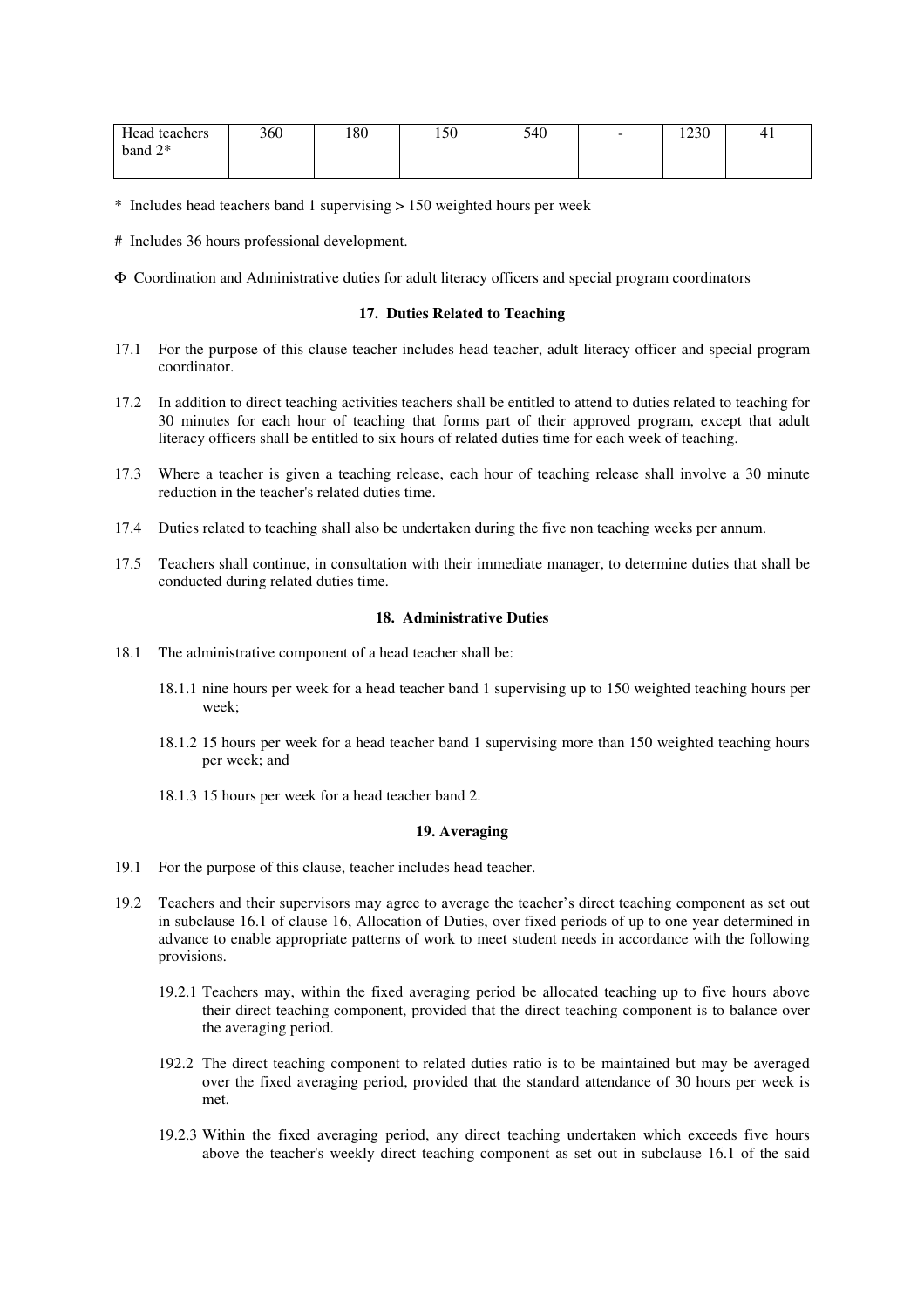clause 16, Allocation of Duties, shall be paid in accordance with clause 26, Excess Teaching Hours.

- 19.2.4 Any teaching undertaken, which exceeds at the end of the fixed averaging period a teacher's direct teaching component, shall be paid as excess hours. Excess teaching hours claimed in accordance with paragraph 19.2.3 of this subclause cannot be included in determining teaching hours for the purpose of this paragraph.
- 19.2.5 Except for hours accrued in accordance with the said paragraph 19.2.3, where an averaging teaching program is worked, payment for excess hours will be determined and paid at the end of the fixed averaging period or semester whichever is the lesser in accordance with clause 26, Excess Teaching Hours.
- 19.3 A teacher may average their direct teaching component over periods of less than one year consistent with subclause 19.2 of this clause.
- 19.4 The administrative component of a head teacher's approved program must be worked as a consistent number of hours on a weekly basis within any year. Averaging of the administrative component of the standard attendance hours is not permitted.

# **20. Accumulating Program**

- 20.1 For the purpose of this subclause, teacher includes head teachers.
- 20.2 By agreement between the teachers and their immediate manager, and subject to TAFE's needs, teachers may elect to teach up to a maximum of five hours above their direct teaching component over one term or up to twelve weeks.
- 20.3 Teachers may not be directed to teach an accumulating program.
- 20.4 Regular or repetitive use of accumulating programs for periods over twelve weeks should be avoided. Where the need arises, accumulating hours beyond that period is also voluntary.
- 20.5 When an accumulating program is chosen, teachers may elect on a once per term basis to accumulate hours or be paid fortnightly for the teaching hours above twenty.
- 20.6 Where teachers elect to accumulate hours, they may be paid at the end of the term or accrue excess hours into the next term.
- 20.7 Where an election to accumulate hours is made, teachers in consultation with their immediate manager should, in the context of a pre planned program, determine in advance when the time in lieu is to be taken.
- 20.8 If payment is elected, it shall be in accordance with clause 26, Excess Teaching Hours.
- 20.9 By the end of the TAFE year all excess hours must be taken as time in lieu or paid out.
- 20.10 The teaching component to related duties ratio of 2:1 is to be maintained for the first 20 hours of teaching.
- 20.11 Teachers shall be required to attend for 41 weeks per annum unless accumulated hours have been banked to be taken as time in lieu.

## **21. Professional Development - Teachers**

21.1 For the purposes of this clause, teacher includes head teachers, special program coordinators and adult literacy officers.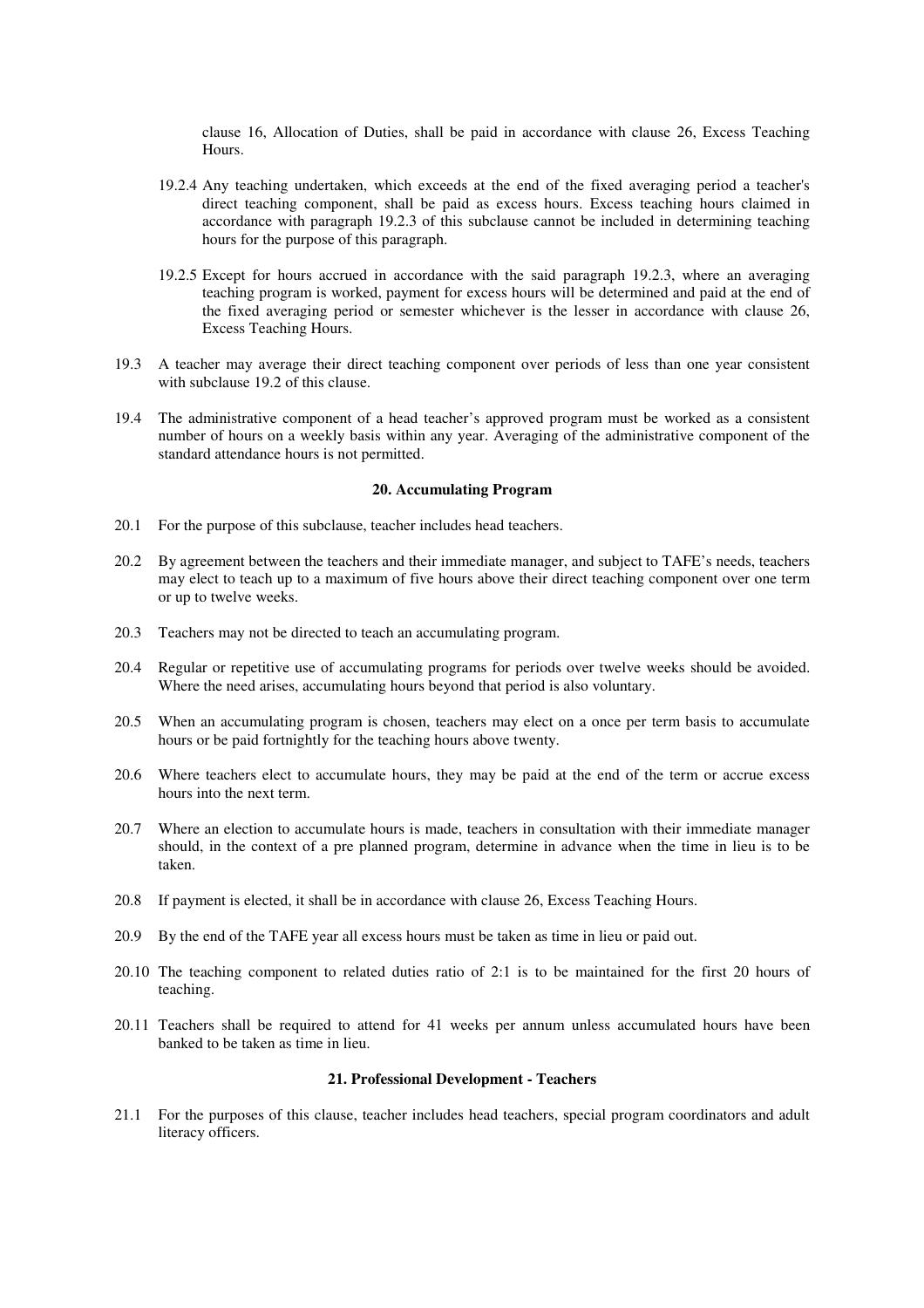- 21.2. Discussions are to occur between the teacher and their appropriate head teacher/supervisor for an agreed professional development plan that meets the development needs of the teacher and the section/faculty/unit. The plan will be developed as part of the Annual Teacher Review process and will guide the professional development plan over the year.
- 21.3 An approved program for all teachers shall include professional development on the following basis:
	- 21.3.1 teachers undertaking teacher training shall have two hours per teaching week professional development in their first two years of service;
	- 21.3.2 teachers who are teacher trained on recruitment shall have two hours professional development per teaching week in their first year of service; and
	- 21.3.3 all other teachers shall have one hour of professional development per teaching week and may elect to use their professional development time on a weekly basis or to accrue this time over a period of up to twelve weeks.
- 21.4 The parties shall encourage teachers to accumulate their professional development time up to a maximum of twelve hours. This shall facilitate teachers engaging in more meaningful accredited professional development programs. This shall not prevent teachers electing to take their professional development time on a weekly basis.
- 21.5 The related duties time which would normally accrue to the hour(s) of teaching replaced by professional development shall continue to be used for teaching related duties.
- 21.6 The professional development allocation, which is provided by agreement between the parties, is in recognition of the potential value of professional development and:
	- 21.6.1 is available for professional experience;
	- 21.6.2 is available for self initiated activities;
	- 21.6.3 shall be in addition to other professional development time/activities already provided by the employer; and
	- 21.6.4 teachers are encouraged to share their experiences with other teachers.

## **22. TAFE Year**

- 22.1 For the purpose of this clause, teacher includes head teacher.
- 22.2 Institutes shall operate for a period of 50 weeks in a calendar year. There shall be a two week close down period in colleges/campuses over the Christmas and New Year period. The dates of the close down period shall be determined by the Managing Director or delegate.
- 22.3 Teachers working TAFE Year programs shall undertake teaching duties for 36 weeks, non-teaching duties for five weeks and are to receive the same number of public holidays and vacation days in the TAFE Year as teachers who are working the standard educational year.
- 22.4 Teachers may not be directed to teach more than twelve consecutive weeks without taking a vacation break or may not elect to teach more than eighteen consecutive weeks without taking a vacation break.
- 22.5 Staffing of courses delivered outside the standard educational year shall be based on an essentially consultative procedure.
- 22.6 Managers of the relevant sections shall:
	- 22.6.1 at the first instance, seek volunteers from within the college/campus to teach the course. If suitably qualified full time teachers from within the college/campus are available and they wish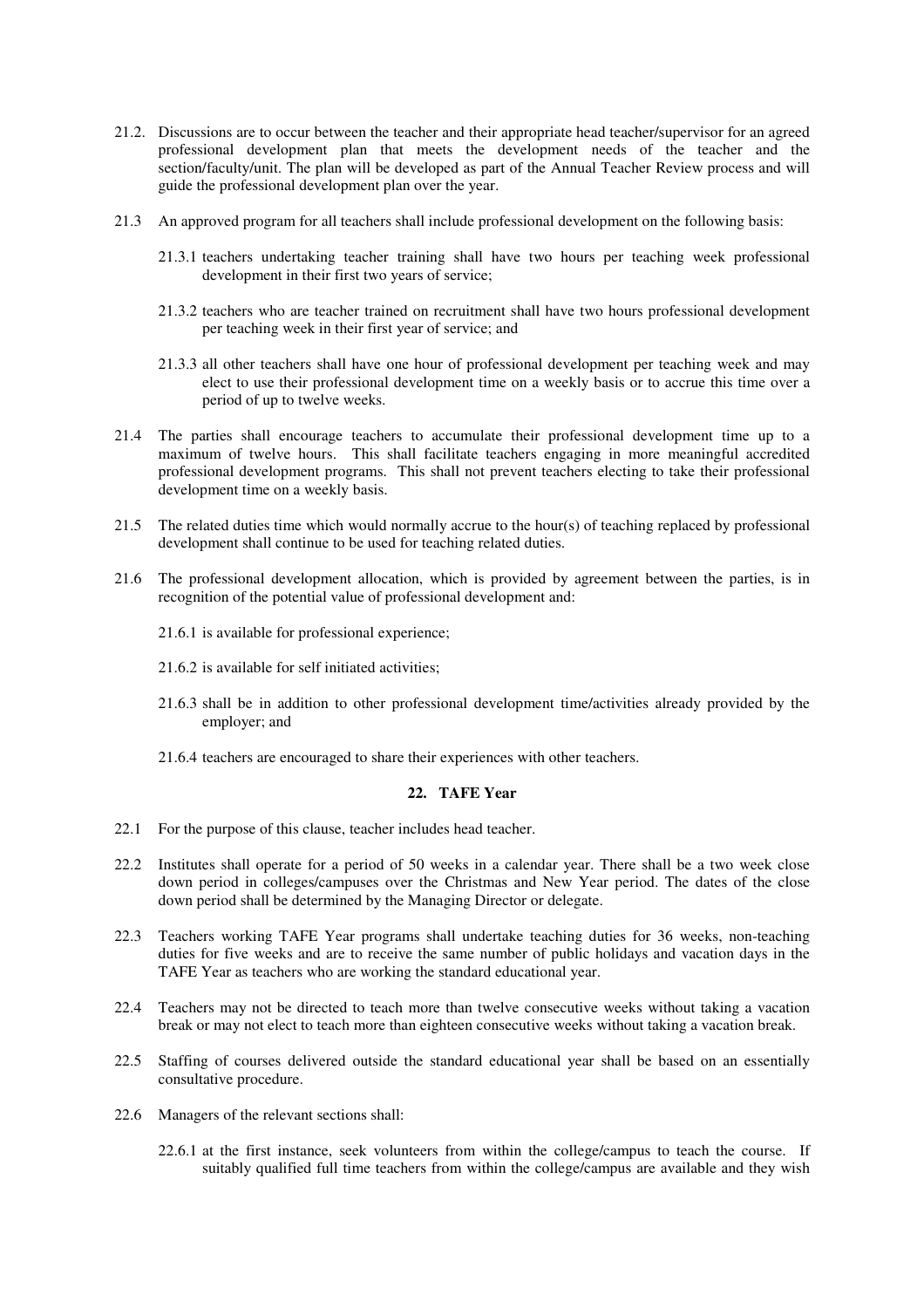to make alternative vacation arrangements, the college/campus should introduce an equitable system of selecting volunteer teachers on a rotation basis;

- 22.6.2 if no suitable full time teachers within the college/campus are available, then offers to teach courses may be extended to full time teachers at other colleges/campuses;
- 22.6.3 failing the above, an offer could then be made to suitable part time casual teachers;
- 22.6.4 in the event that all of the above avenues are exhausted, an institute manager may direct a full time teacher to undertake the program, provided that a teacher directed to teach in a TAFE Year program in the midsummer vacation shall not be directed to teach a TAFE Year program in the following midsummer vacation.
- 22.7 Deferred vacation leave shall be arranged on an agreed basis between the teacher and the college management, taking into account the educational programs in the college/campus, particularly in the first two weeks of the standard educational year, and the needs of the teacher.
- 22.8 Deferred vacation leave shall be taken, whenever possible, in full weekly blocks, each beginning Monday and ending on Friday.
- 22.9 Deferred vacation leave is to be cleared within twelve months of the conclusion of the TAFE Year activity and cannot be accumulated and carried over into subsequent years.
- 22.10 The TAFE Year provisions shall apply to teachers who are required to attend college/campus for student selection, programming, enrolment and other duties which can only be done outside the standard educational year and which are essential to the functioning of the section.
- 22.11 Teachers who work up to three days in one block outside the standard educational year may elect, once per TAFE Year, to be paid for this work in lieu of taking vacation leave. Where a teacher elects to be so paid, such payment shall be made at the rate for excess teaching as per clause 26, Excess Teaching Hours.

# **23. Additional One Week**

- 23.1 For the purpose of this clause teacher includes head teacher.
- 23.2 By agreement between teachers and their immediate manager, teachers may elect to attend up to one week of their agreed non attendance period to meet TAFE's needs.
- 23.3 Teachers may elect to be paid for this work or to accumulate their hours.
- 23.4 Where an election for payment is made, then such payment shall be at the rate prescribed at clause 26 Excess Teaching Hours for excess teaching hours or at the part time casual duties other than teaching rate for related duties.
- 23.5 Where teachers elect to accumulate, such hours shall contribute to their bank of hours.
- 23.6 Where teaching duties are undertaken, the hours shall accumulate as part of their total teaching bank of hours.
- 23.7 Where related duties are undertaken, these hours shall accumulate as part of the related duties bank of hours.
- 23.8 Teachers, in consultation with their immediate manager, should consider the provisions of clause 22 TAFE Year, and this clause.
- 23.9 Teachers may only attend one additional week per TAFE Year, whether the provisions of the said clause 22 TAFE Year, or this clause are applied.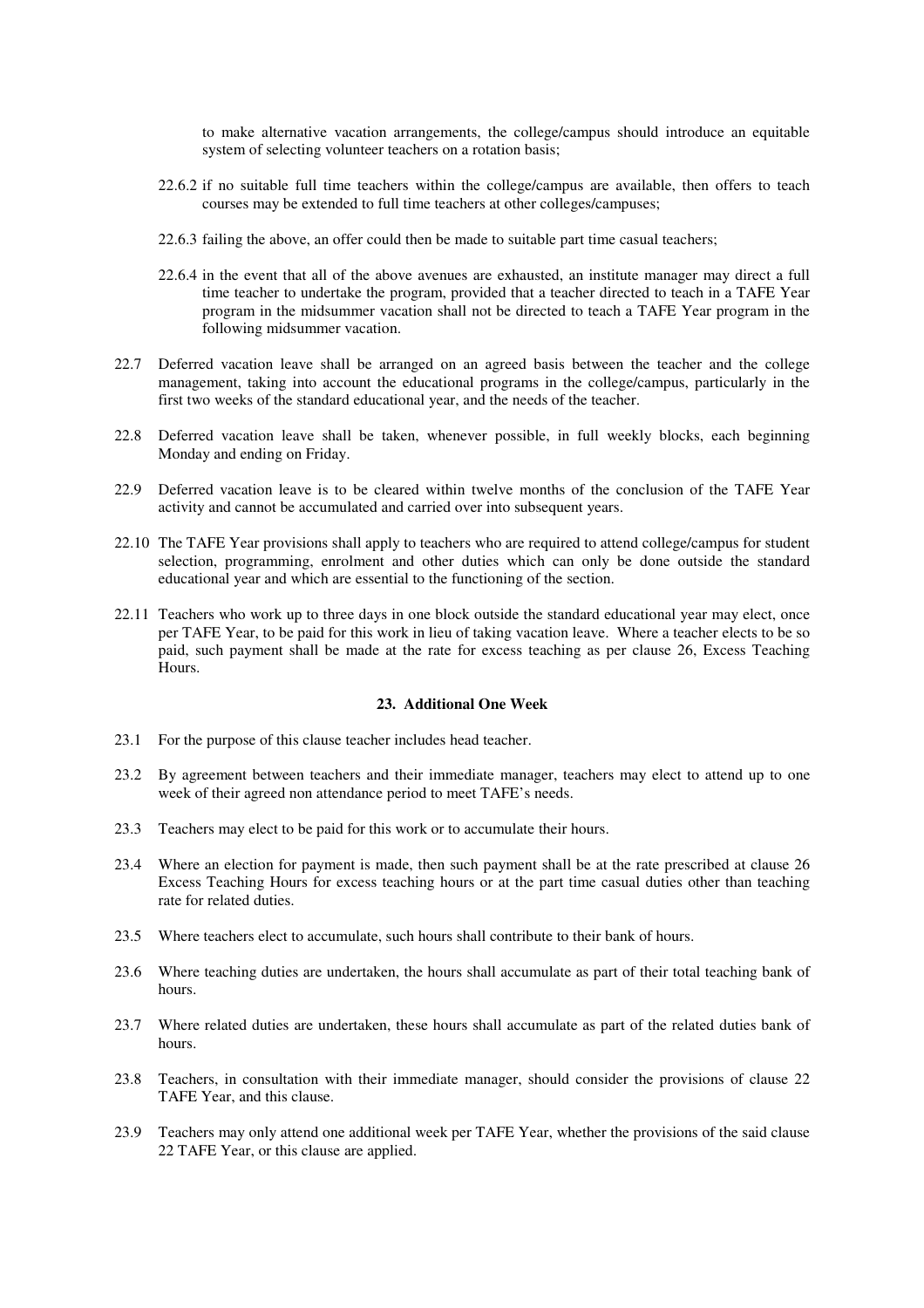- 23.10 Where teachers are directed to undertake duties in a vacation period, after the provisions of subclause 22.6 of clause 22 TAFE Year have been followed, then only the provisions of clause 22 TAFE Year shall apply.
- 23.11 Where teachers volunteer to undertake duties in the vacation period, then either the provisions of clause 22 TAFE Year or the provisions of this clause shall apply.

#### **24. Evening Work - Counsellors**

- 24.1 For the purpose of this clause, counsellor includes senior counsellors and advanced skills counsellors.
- 24.2 Counsellors required to perform part of their counselling program after 5.30pm as part of their normal program shall be paid at a rate of 1.25 times their hourly salary rate.
- 24.3 The formula for calculating the hourly salary rates for a counsellor shall be:

| Annual Salarv |  |  |
|---------------|--|--|
| 260.8929      |  |  |

#### **25. Time Credit**

- 25.1 For the purposes of this clause, teacher includes head teacher and adult literacy officer.
- 25.2 Teachers who are required to perform direct teaching activities between 6.00am and 7.30am Monday to Friday, 5.30pm and 10.00pm Monday to Friday and 6.00am and 10.00pm on Saturday as part of their approved program and not part of excess teaching hours, shall have their direct teaching activities reduced by one hour for every four hours of such teaching or pro rata, provided that:
	- 25.2.1 where, as a consequence of the operation of this subclause, a teacher's teaching load is reduced by their attendance, the said teaching load shall be reduced by an equivalent time but the teacher's total related duties time shall remain unaltered;
	- 25.2.2 subject to the provisions of clause 19, Averaging, where, as a consequence of the operation of this subclause, a teacher's direct teaching load is reduced, direct teaching hours above the reduced load shall be deemed to be excess and paid at the appropriate rate according to clause 26, Excess Teaching Hours, for the time at which the hours are taught.
		- (i) A teacher may choose to accumulate the excess teaching hours in accordance with the provisions of clause 20, Accumulating Program.
- 25.3 Teachers who are required to work during the hours prescribed at subclause 25.2, other than direct teaching, including the following circumstances:
	- 25.3.1 Related duties (excluding meal breaks) which in one continuous period of time, extend beyond 5.30pm and 10.00pm or after 6.00am and 7.30am Monday to Friday and or between 6.00am and 10.00pm Saturday, where a teacher is required to teach two teaching sessions that are part of their approved program;
	- 25.3.2 where head teachers are directed to perform supervisory duties;
	- 25.3.3 enrolment duties;

as part of their approved program and not as part of excess teaching hours, shall be paid at a rate of 1.25 times the hourly rate for the teacher so engaged. The formula for calculating the hourly rate of the teacher shall be:

| Annual salary | x        | 5 | x              | $\frac{1}{30}$ |
|---------------|----------|---|----------------|----------------|
| 1             | 260.8929 | x | $\frac{1}{30}$ |                |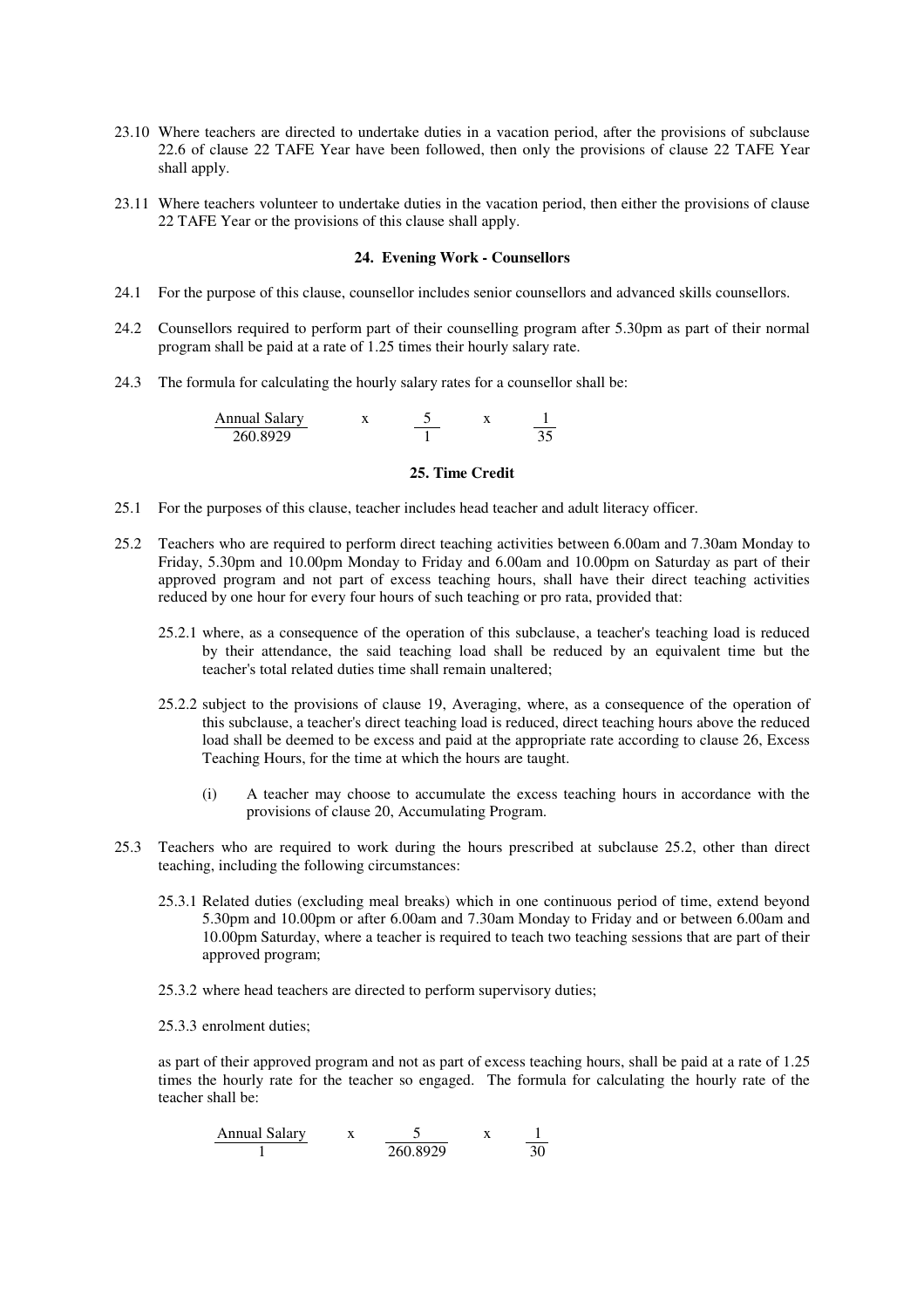## **26. Excess Teaching Hours**

- 26.1 For the purpose of this clause, teacher includes head teacher and adult literacy officer.
- 26.2 Subject to the provisions in clause 19, Averaging, excess teaching hours worked between 7.30 am and 5.30 pm Monday to Friday shall be paid at a rate equivalent to the part time casual teaching duties rate of pay. This rate shall be known as the excess teaching rate.
- 26.3 The formula for calculating the excess teaching hourly rate for hours described in subclause 26.2 shall be:

| Maximum TAFE Teacher Salary | x        | 5 | x              | 1 | x      | 1.3475 |
|-----------------------------|----------|---|----------------|---|--------|--------|
| 1                           | 260.8929 | x | $\frac{1}{30}$ | x | 1.3475 |        |

- 26.4 Subject to the provisions in clause 19, Averaging, excess teaching hours between 6.00am and 7.30am, Monday to Friday, 5.30pm and 10.00pm, Monday to Friday and 6.00am and 10.00pm Saturday, shall be credited on the basis of five hours for every four hours worked, or pro rata, and the hours so derived shall be paid according to this clause.
- 26.5 Emergency Hours
	- 26.5.1 Emergency excess teaching hours occur when an unplanned absence of a teacher leads to another teacher being given less than 24 hours notice to take a class.
	- 26.5.2 Payment for emergency excess teaching hours shall be made fortnightly at the appropriate rate for the hours worked.
	- 26.5.3 Emergency excess teaching hours cannot be included in determining the direct teaching hours of an averaging program.
- 26.6 The parties agree that the use of excess teaching hours shall be discouraged.

#### **27. Sunday Work/Night Work**

- 27.1 For the purpose of this clause teacher includes head teacher and adult literacy officer.
- 27.2 That part of an approved program required to be worked on Sunday or on other days between the hours of 10.00pm and 6.00 am shall be paid at the rate of double the hourly rate of the teacher.
- 27.3 The formula for calculating the hourly rate shall be:

| Annual Salarv |          |  |
|---------------|----------|--|
|               | 260.8929 |  |

#### **28. Qualifications for Appointment**

- 28.1 Except where the employer determines that special circumstances exist in relation to a particular person which warrant that person's appointment with a lesser qualification or a shorter duration of vocational experience, the minimum qualifications for appointment to positions are as follows:
	- 28.1.1 Education officer appropriate degree or diploma at AQF level or equivalent and appropriate vocational and or industrial experience.
	- 28.1.2 Teacher appropriate technical or professional qualifications plus from two to five years, as appropriate, vocational and or industrial experience.
	- 28.1.3 Counsellor appropriate degree from a higher education institution and at least three years study in psychology or other such study as the employer deems appropriate, plus two years appropriate vocational experience.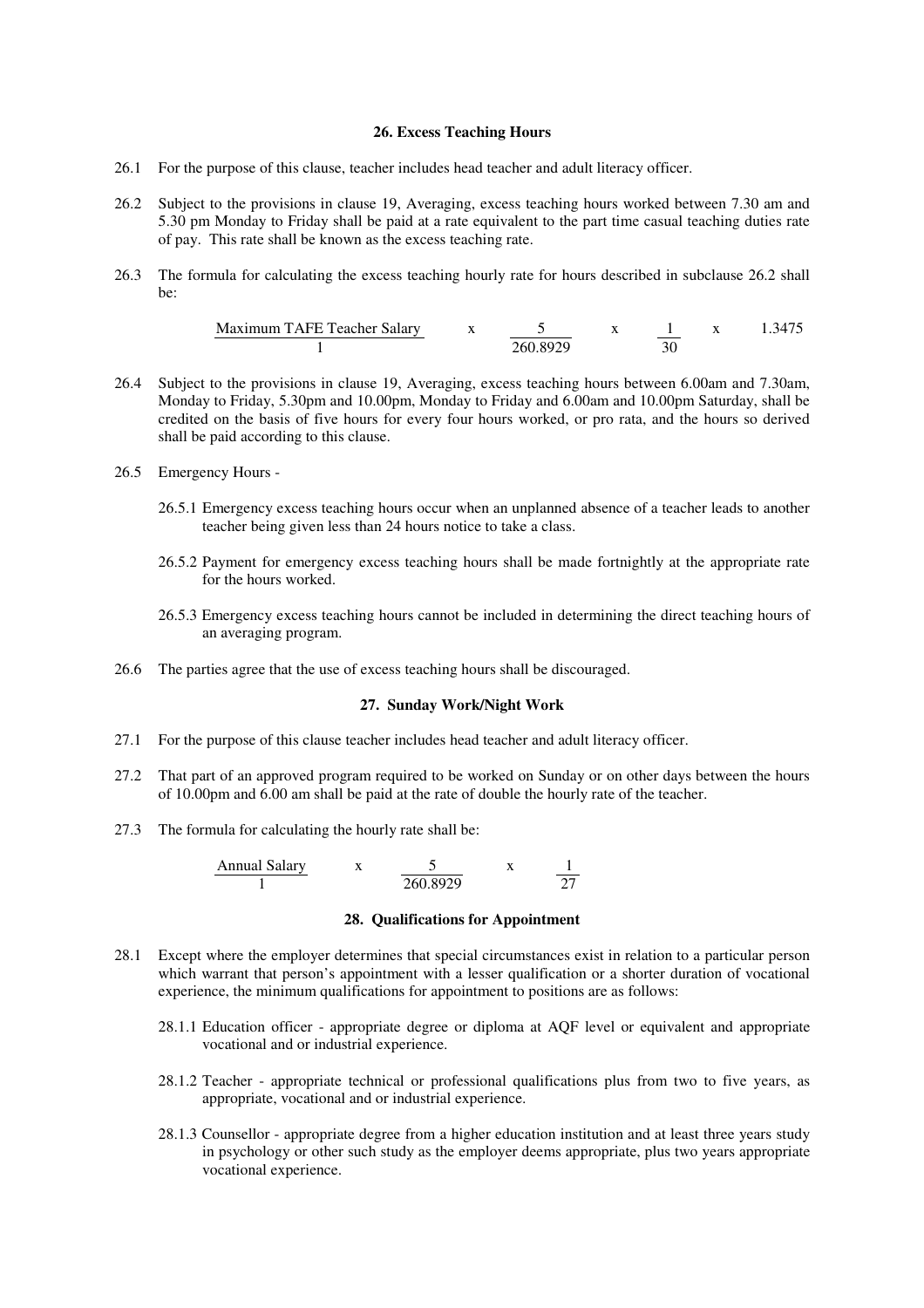# **29. Working Conditions - Education Officers and Related Employees**

- 29.1 This clause sets out the general conditions of employment for the following classifications education officer, senior education officer, chief education officer, principal education officer, curriculum manager, industry specialist, principal officer, quality assurance coordinator, cluster manager, program manager, Manager Education and Training Resource Centre.
- 29.2 They shall:
	- 29.2.1 be employed on a 35 hours per week basis and may average their working hours, provided they work 420 hours every twelve weeks;
	- 29.2.2 be entitled to professional development/study time as per clause 30, Professional Development Education Officers, Related Employees and Counsellors.
- 29.3 In the context of a pre planned program, managers and their employees shall negotiate their working arrangements, including their daily span of hours, so as to meet TAFE's and the individual's needs. Possible working arrangements include:
	- 29.3.1 the taking of part, single or multiple days as time in lieu;
	- 29.3.2 taking time in lieu before 420 hours have been accumulated;
	- 29.3.3 working a standard 35 hour week.
- 29.4 Up to a maximum of one week (35 hours) may be carried forward from one twelve week period to the next.
- 29.5 Where employees do not work the required 420 hours over the twelve week period, then an annual leave debit shall be made to cover the shortfall.
- 29.6 Where agreed working arrangements need to be reviewed this shall also be negotiated between employees and their manager.
- 29.7 The band of hours for employees not located in colleges/campuses shall be from 7.30am to 9.00pm Monday to Friday.
- 29.8 The band of hours for employees located in colleges/campuses shall be from 6.00am to 10.00pm Monday to Saturday.
- 29.9 All full time employees located in colleges/campuses shall be required to attend five days per week unless the taking of time in lieu has been agreed.

## **30. Professional Development - Education Officers, Related Employees and Counsellors**

- 30.1 Permanent and temporary education officers, related employees and counsellors shall have a professional development program as follows:
	- 30.1.1 retention of their existing study time for those employed as at 31 January 1994; or
	- 30.1.2 ten working days per annum which may be accumulated over six years up to a maximum of 60 working days to undertake professional experience, work or study inside or outside the TAFE system which is of demonstrated value to TAFE and/or the professional development of the employee. This time may be taken in minimum periods of one half day per week as negotiated with their immediate manager. The absence requires the approval of the employer and is subject to the operating needs of the unit.
- 30.2 Permanent and temporary cluster managers, manager education and training resource centre, principal education officers, program managers, curriculum managers, quality assurance coordinators, chief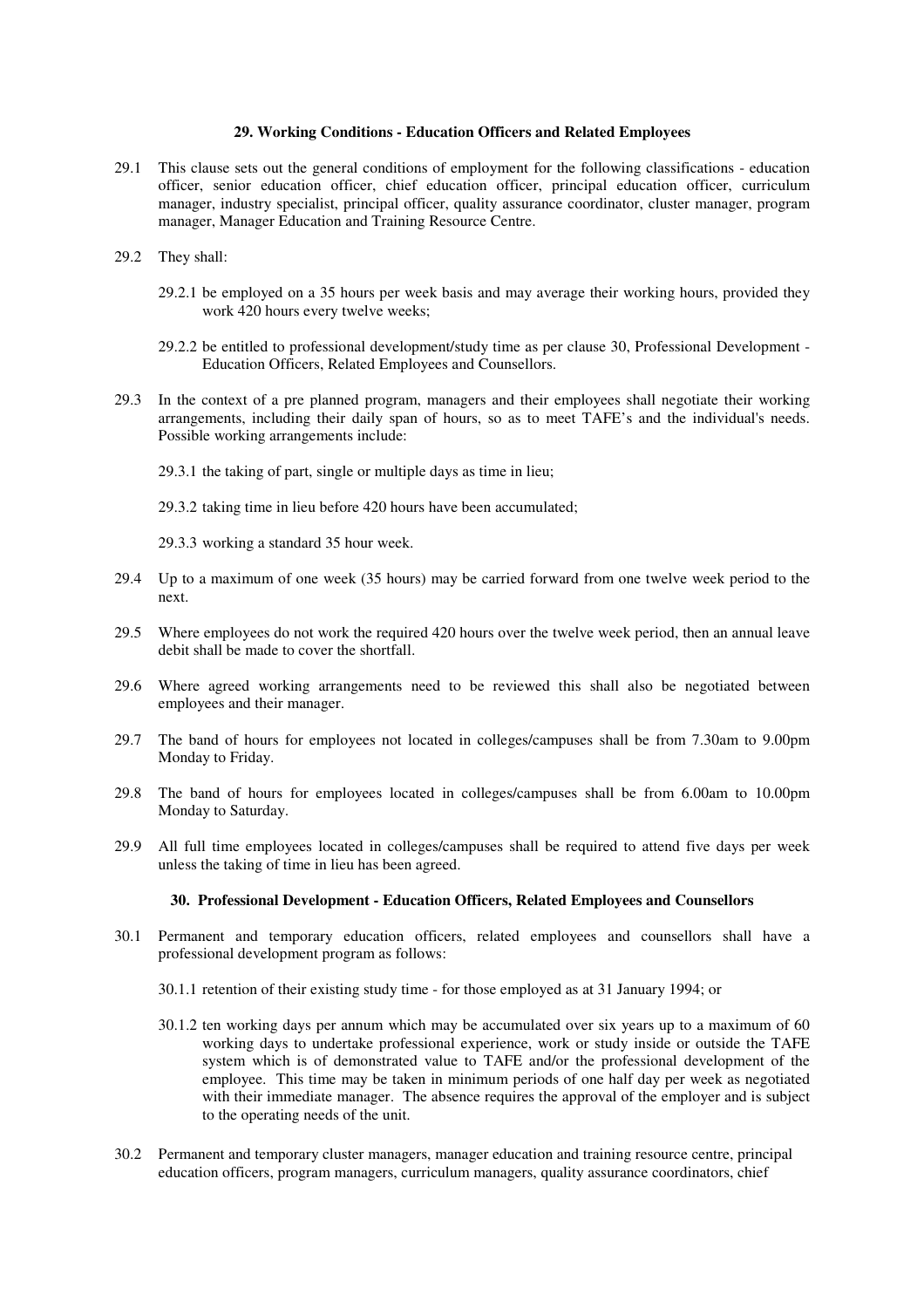education officers and senior education officers shall have a professional development program as follows:

- 30.2.1 ten working days per annum, which may be accumulated over two years up to a maximum of 20 working days to undertake professional experience, work or study inside or outside the TAFE system which is of demonstrated value to TAFE and/or to the employee's current and medium term professional development needs. The professional development activity is negotiated with and must be approved by the line manager in advance. This time may be taken in minimum periods of one half day per week subject to the operating needs of the institute or unit. This does not preclude access to other professional development opportunities provided by the employer.
- 30.2.2Related employees as per clause 30.2 undertaking courses of study who require different arrangements to those in subclause 30.2.1 may apply to the employer for special consideration. The employer shall consider these requests on a case-by-case basis.
- 30.2.3 Where the employer requires professional development, the employer will meet the compulsory fees involved. Where the professional development opportunity is voluntary the employer may, at its discretion, refund all or part of the compulsory fees incurred by the related employees as per clause 30.2.
- 30.2.4 Related employees as per clause 30.2 employed as at 3 June 2005 with an existing balance of professional development time of up to 60 days may utilize this time as provided for in subclause 30.2.1 of this agreement. Following utilisation of this balance, professional development time will accrue on the basis provided for in subclause 30.2.1 of this agreement.
- 30.2.5 Related employees as per sub clause 30.2 who have accumulated 20 working days, but due to operational arrangements, are unable to take them within the two year period shall by negotiation and agreement with the line manager retain the balance of professional development time in excess of 20 working days. The employee shall have six months after the next date of accrual in which to utilise the excess balance. This will not affect the accrual of additional professional development days as per sub clause 30.2.1.

# **31. Leave for Teachers and Related Employees**

- 31.1 Annual Recreation Leave All officers and temporary employees shall be entitled to a minimum of 20 days recreation leave or pro rata where employed for periods less than the equivalent full time.
- 31.2 Annual Leave Loading All officers and temporary employees shall be paid a loading of 17.5 per cent of their wage/salary for each week of the four weeks minimum annual leave as provided for in subclause 31.1 for each twelve months of service, or pro rata, on the basis of the employee's ordinary salary rate.
- 31.3 Annual Leave and Agreed Weeks of Non Attendance teachers, counsellors and special program coordinators:
	- 31.3.1 Except where provision is otherwise made in this Agreement, all leave in excess of four weeks shall be deemed to be in lieu of additional work and overtime.
	- 31.3.2 In lieu of the provisions under the *Annual Holidays Act 1944*, unless otherwise required by the employer, officers and temporary employees in the following classifications shall not be required to attend their workplace for the number of weeks as set out in the following schedule: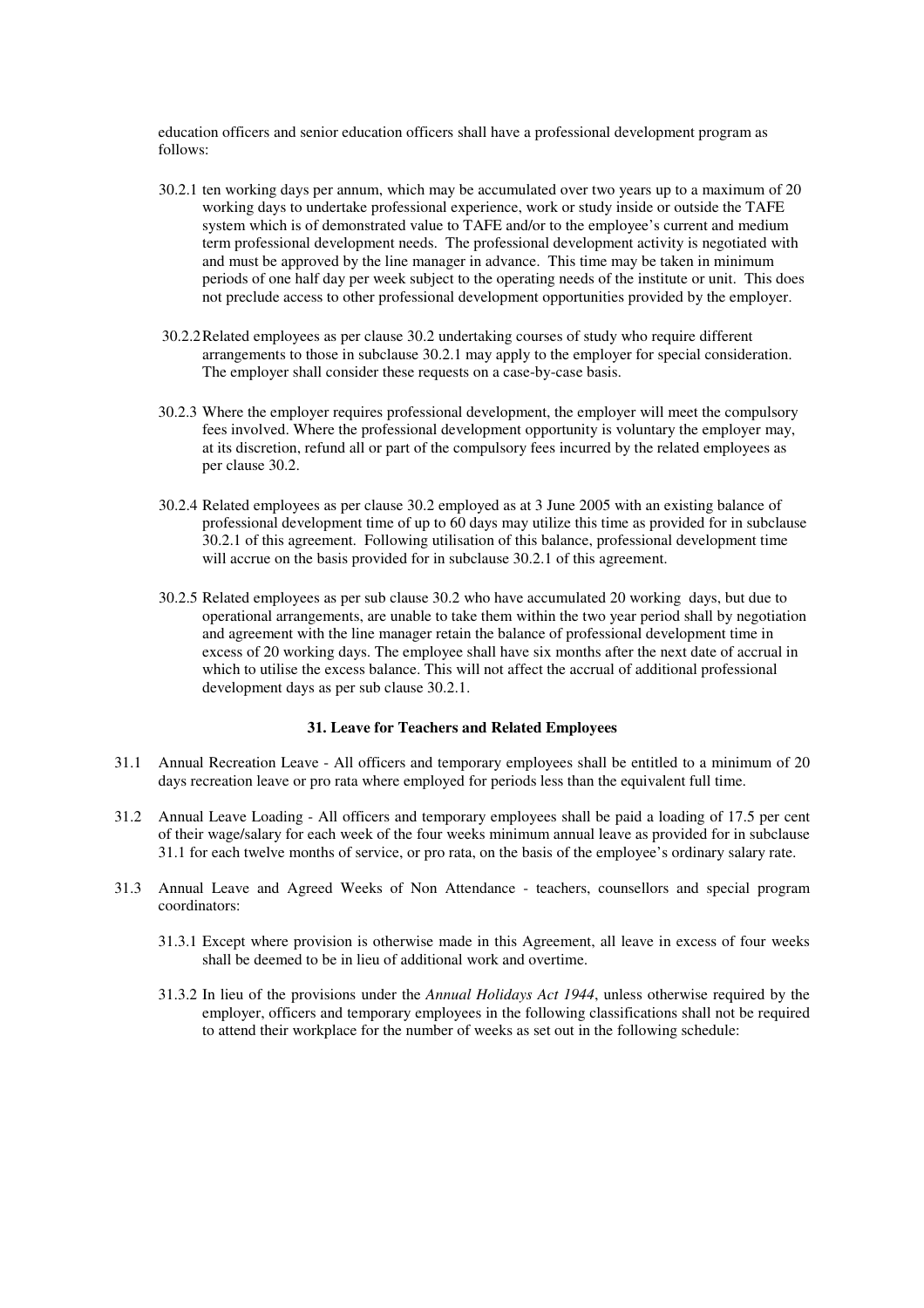| Salary Group            | Classification                             | Annual Leave | Agreed Weeks of |
|-------------------------|--------------------------------------------|--------------|-----------------|
|                         |                                            | Weeks        | Non Attendance  |
|                         |                                            |              |                 |
| Common Salary           | Teacher                                    |              |                 |
| Scale                   | <b>Adult Literacy Officer</b>              |              |                 |
|                         | Counsellor                                 |              |                 |
|                         | <b>Advanced Skills Counsellor</b>          |              |                 |
|                         | Assistant Outreach Co-ordinator            |              |                 |
| <b>Promotion Salary</b> | <b>Head Teacher</b>                        |              |                 |
| <b>Scales</b>           | Special Program Coordinators               |              |                 |
|                         | Consultants for students with a disability |              |                 |
|                         | Senior Counsellor                          |              |                 |

# 31.4 Sick Leave -

- 31.4.1 All officers and temporary employees shall be entitled to fifteen days per annum with the unused component of the annual entitlement being fully cumulative or pro rata where employed for periods less than the equivalent full time.
- 31.4.2 Employees employed on teaching conditions who, as at 31 January 1994, were entitled to 22 days on full pay and 22 days on half pay in any twelve month period shall retain their previously accumulated sick leave entitlement.
- 31.4.3 Special sick leave shall continue to be available.
- 31.4.4 Additional Sick Leave the provisions of this subclause shall only apply to officers and temporary employees employed on teaching conditions.
	- (i) The maximum grant of additional sick leave during the first two years of service is fifteen days.
	- (ii) Additional sick leave provided under this subclause is available at any stage during the employee's first two years of service but shall only be granted in circumstances where:
		- (a) there is no current concern regarding the employee's use of sick leave as contained in paragraph 31.4.1 of this subclause;
		- (b) all sick leave entitlements as contained in paragraph 31.4.1 have been exhausted.

#### 31.5 Extended Leave -

- 31.5.1 Officers and full time temporary employees shall be entitled to extended leave of 44 working days on full pay or 88 working days on half pay after completing ten years of service and a further eleven working days for each completed year of service after ten years.
- 31.5.2 Extended leave entitlements as a result of service prior to 31 January 1994 shall be saved as accumulated under the pre-existing provisions applying to the employee concerned.
- 31.6 Family and Community Service Leave
	- 31.6.1 The maximum amount of family and community service leave that may be granted to full time officers and temporary employees is:
		- (i) during the first twelve months of service three working days;
		- (ii) after completion of twelve months service six working days in any two year period;
		- (iii) after completion of two years service nine working days in any three year period.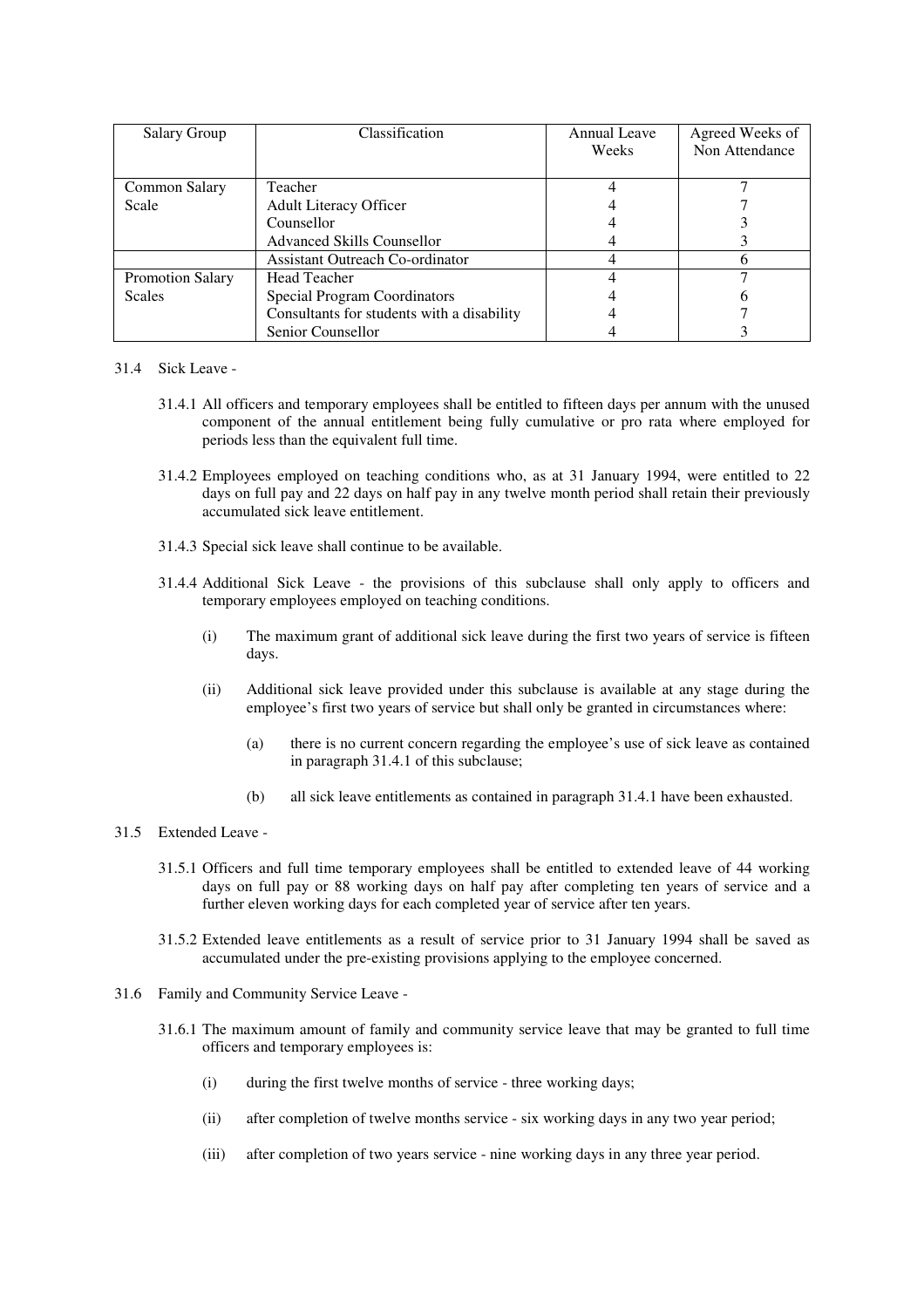# 31.7 Personal/Carer's Leave -

31.7.1 Use of Sick Leave -

- (i) Where family and community service leave is exhausted an officer or temporary employee with responsibilities in relation to a class of person set out in subparagraph (iii) (b) below who needs that employee's care and support shall be entitled to use, in accordance with this subclause, any current or accrued sick leave entitlement provided for in sick leave provisions of this agreement or absences to provide care and support for such persons when they are ill. Leave may be taken for part of a day.
- (ii) That employee shall if required, establish either by production of a medical certificate or statutory declaration the illness of the person concerned and that the illness is such as to require care by another person. In normal circumstances, an employee must not take personal carer's leave under this subclause where another person has taken leave to care for the same person.
- (iii) The entitlement to use sick leave in accordance with this subclause is subject to:
	- (a) the employee being responsible for the care of the person concerned; and
	- (b) the person concerned being:
		- (1) a spouse of the employee; or
		- (2) a de facto spouse who, in relation to a person, is a person of the opposite sex to the first mentioned person who lives with the first mentioned person as the husband or wife of that person on a bona fide domestic basis although not legally married to that person; or
		- (3) a child or an adult child (including an adopted child, a stepchild, a foster child or an ex nuptial child), parent (including a foster parent and legal guardian), grandparent, grandchild or sibling of the employee or spouse or de facto spouse of the employee; or
		- (4) a same sex partner who lives with the employee as the de facto partner of that employee on a bona fide domestic basis; or
		- (5) a relative of the employee who is a member of the same household where, for the purposes of this section:

"relative" means a person related by blood, marriage, affinity or Aboriginal kinship structures;

"affinity" means a relationship that one spouse, because of marriage, has to blood relatives of the other; and

"household" means a family group living in the same domestic dwelling.

(iv) An employee shall, wherever practicable, give the employer or nominee notice, prior to the absence, of the intention to take leave, the name of the person requiring care and that person's relationship to the employee, the reasons for taking such leave and the estimated length of absence. If it is not practicable for the employee to give prior notice of absence, the employee shall notify the employer or nominee of such absence at the first opportunity on the day of absence.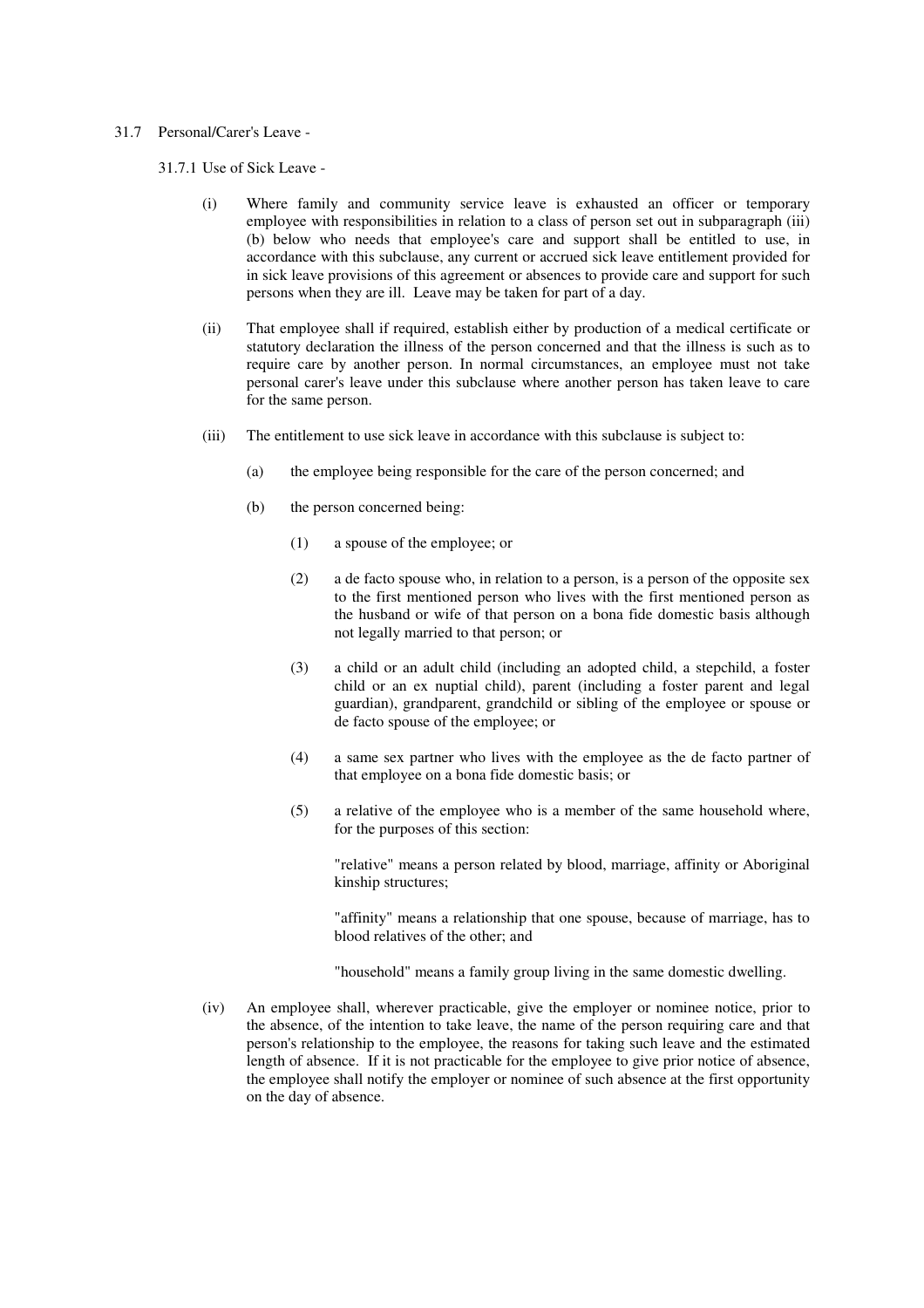- 31.7.2 Unpaid Leave for Family Purposes
	- (i) An officer or temporary employee may elect, with the consent of the employer or nominee, to take unpaid leave for purpose of providing care and support to a member of a class of person set out in subparagraph 31.7.1 (iii) (b) who is ill.
- 31.7.3 Annual Leave
	- (i) An officer or temporary employee may elect, with the consent of the employer or nominee and subject to the *Annual Holidays Act 1944*, to take annual leave not exceeding five days in single-day periods or part thereof in any calendar year at a time or times agreed by the parties.
	- (ii) Access to annual leave, as prescribed in subparagraph (i) of this paragraph, shall be exclusive of any shut down period provided for elsewhere under this agreement.
	- (iii) The employee and employer or nominee may agree to defer payment of the annual leave loading in respect of single-day absences until at least five consecutive annual leave days are taken.
- 31.7.4 Time Off in Lieu of Payment for Overtime
	- (i) An officer or temporary employee may elect, with the consent of the employer, to take time off in lieu of payment of overtime at a time or times agreed with the employer within twelve months of the said election.
	- (ii) Overtime taken as time off during ordinary time hours shall be taken at the ordinary time rate, that is, an hour for each hour worked.
	- (iii) If, having elected to take time as leave in accordance with subparagraph (i) of this paragraph, the leave is not taken for whatever reason, payment for time accrued at overtime rates shall be made at the expiry of the twelve month period or on termination.
	- (iv) Where no election is made in accordance with the said subparagraph (i), the employee shall be paid overtime rates in accordance with the award.
- 31.7.5 Make-up Time
	- (i) An officer or temporary employee may elect, with the consent of the employer or nominee to work "make-up time", under which the employee takes time off ordinary hours and works those hours at a later time during the spread of ordinary hours provided in the agreement, at the ordinary rate of pay.
- 31.7.6 Rostered Days Off
	- (i) An officer or temporary employee may elect, with the consent of the employer or nominee, to take a rostered day off at any time.
	- (ii) An employee may elect, with the consent of the employer or nominee, to take rostered days off in part day amounts.
	- (iii) An employee may elect, with the consent of the employer or nominee, to accrue some or all rostered days off for the purpose of creating a bank to be drawn upon at a time mutually agreed between the employer or nominee and the employee, or subject to reasonable notice by the employee or the employer or nominee.
	- (iv) This subclause is subject to the employer or nominee informing each union which is party to the agreement and which has members employed at the particular enterprise of its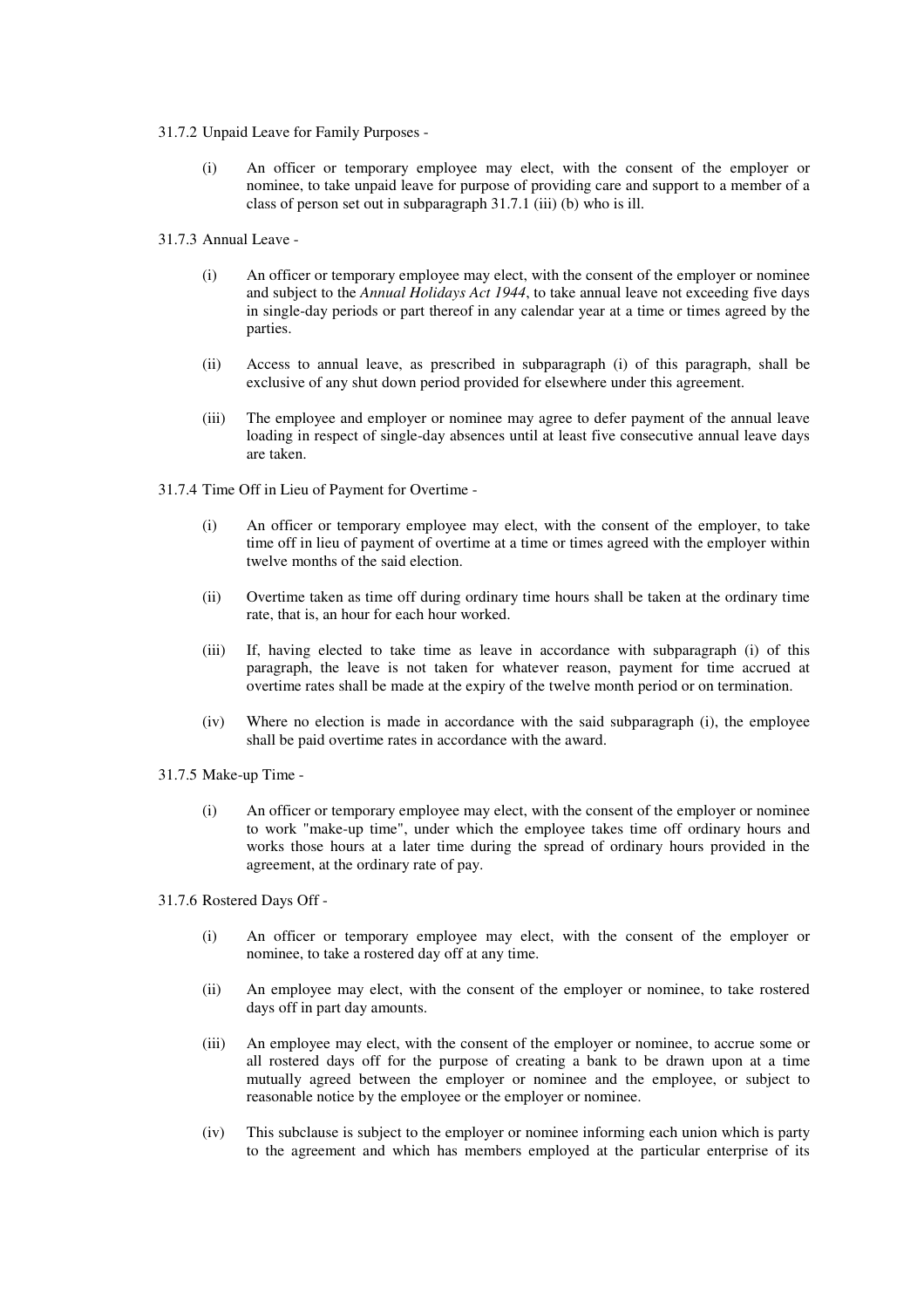intention to introduce an enterprise system of RDO flexibility, and providing a reasonable opportunity for the union to participate in negotiations.

- 31.7.7 Bereavement Leave
	- (i) An officer or temporary employee shall be entitled to up to two days bereavement leave without deduction of pay on each occasion of the death of a person prescribed in subparagraph 31.7.1 (iii) (b) of this subclause, provided that for the purpose of bereavement leave, the employee need not have been responsible for the care of the person concerned.
	- (ii) The employee must notify the employer or nominee as soon as practicable of the intention to take bereavement leave and shall, if required by the employer or nominee provide to the satisfaction of the employer or nominee proof of death.
	- (iii) An employee shall not be entitled to bereavement leave under this clause during any period in respect of which the employee has been granted other leave.
	- (iv) Bereavement leave may be taken in conjunction with other leave available under this clause. In determining such a request the employer or nominee shall give consideration to the circumstances of the employee and the reasonable operational requirements of TAFE.

### **32. Calculation of Service**

- 32.1 In calculating the years of service for the purpose of this Agreement the following periods shall not be taken into account:
	- 32.1.1 any leave of absence without pay exceeding five days in any year of service;
	- 32.1.2 any unauthorised absences;
	- 32.1.3 any time period during which an employee is not eligible to progress by reason of failure to satisfy any condition attaching to salary progression under this Agreement.

#### **33. Training and Development**

- 33.1 The parties confirm a commitment to training and development for all education employees. Employees recognise their obligation to maintain and update their skills. The employer recognises its obligations to provide employees with opportunities to maintain and update their skills.
- 33.2 It is the aim of the parties to this Agreement that employees shall be provided with opportunities for training and development so that they will form a highly skilled, competent and committed workforce, experiencing job satisfaction and providing the highest quality service.
- 33.3 The parties agree that, wherever possible, training and development shall be designed to articulate with approved and accredited courses.
- 33.4 The employer shall facilitate the professional development, skills enhancement and career development opportunities of employees and improve effectiveness through a range of activities, including:
	- work-based learning; return to industry; job rotation; transfers; secondment;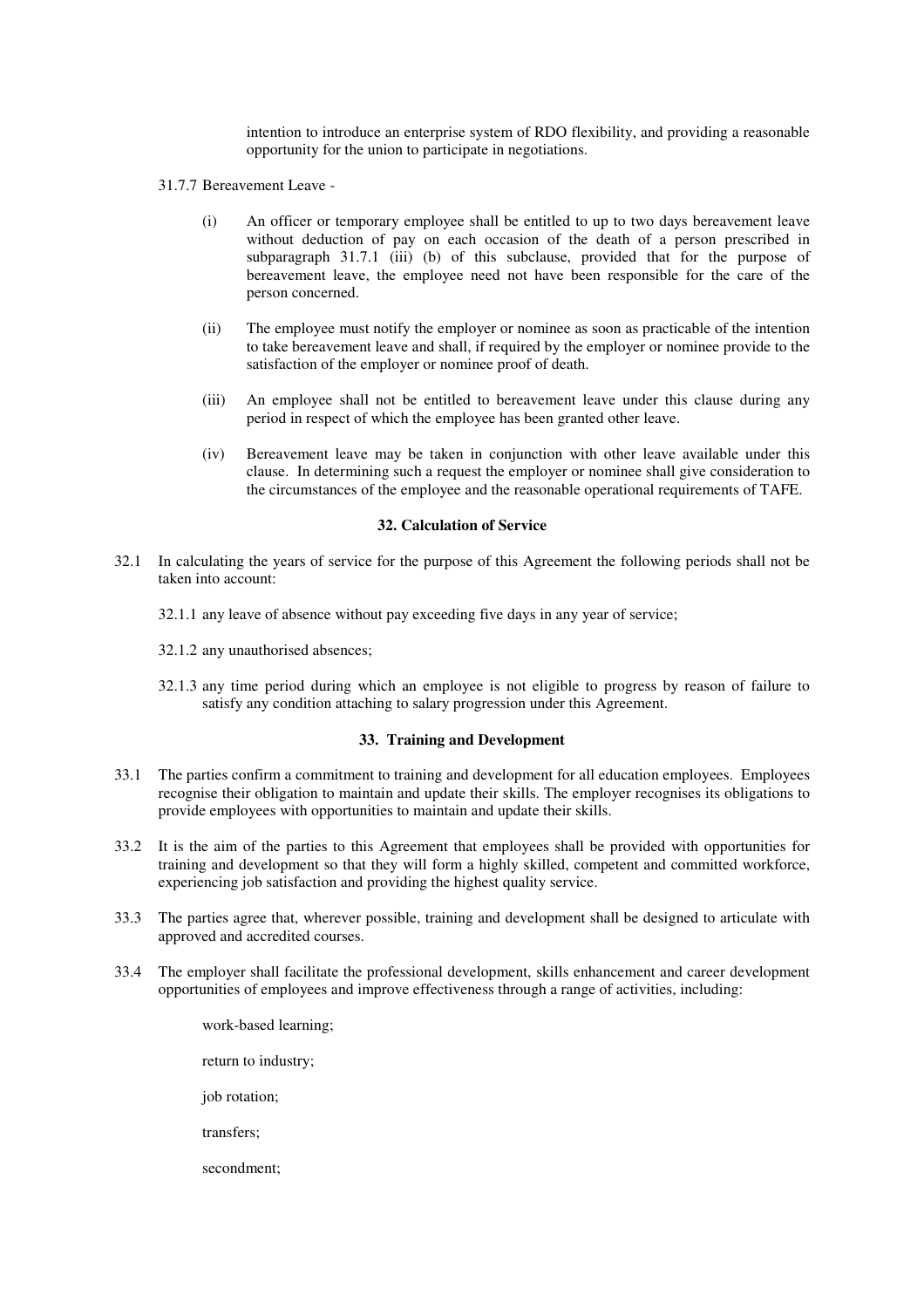project team participation;

job design and redesign;

provision of training relevant to the needs of the individual and the requirements of the organisation.

## **34. Multi-Skilling**

- 34.1 Subject to appropriate qualifications, training and taking into account a teacher's long term career path opportunities, the employer may transfer teachers to teach their approved program in part or in whole in another location or discipline other than the one to which they currently belong.
- 34.2 Teachers transferred pursuant to subclause 34.1 of this clause shall have a right to a review of their position each year in consultation with relevant TAFE officers.

## **35. Working Conditions - Part Time Casual Teachers, Coordinators and Counsellors**

- 35.1 This clause sets out the general conditions of employment for part time casual teachers, coordinators and counsellors.
- 35.2 Subject to satisfying the conditions prescribed by this Agreement, the hourly rate of pay inclusive of all incidents of employment, excluding entitlements under the *Long Service Leave Act 1955* and including duties in subclause 35.7 of this clause, of part time casual teachers and coordinators shall be as set out in Schedule 7.
- 35.3 Full time teachers and the rates for part time casual teaching, coordination/consultancy and duties other than teaching are linked by a formula based for administrative convenience on the ratios of the hourly rate of a full time teacher on the maximum salary of the common incremental salary scale contained in Schedule 1.
- 35.4 The formula for calculating the hourly rate for full time teachers is:

| Maximum Teacher Salary |           |  |
|------------------------|-----------|--|
|                        | 260 8929. |  |

35.5 The ratios calculated in accordance with subclause 35.3 are:

| Ratio                           |        |  |  |  |
|---------------------------------|--------|--|--|--|
| <b>Teaching Duties</b>          | 1.3475 |  |  |  |
| Coordination/Consultancy Duties | 1.2667 |  |  |  |
| Duties Other Than Teaching      | 1 0638 |  |  |  |

- 35.6 Part time casual teachers who teach within a correctional centre shall be entitled to an environmental allowance of an additional amount per hour as set out in Schedule 2 on the rates contained in Schedule 7 for each hour so taught within the correctional centre.
- 35.7 Duties
	- 35.7.1 The rate paid for part time casual teachers is for the duties on which part time casual teachers are engaged during the hours for which they have been authorised to undertake direct teaching activities and performance of related duties including:

attendance in the classroom before the commencement and after the completion of class;

setting and marking of class tests;

assessing and marking students'practical work;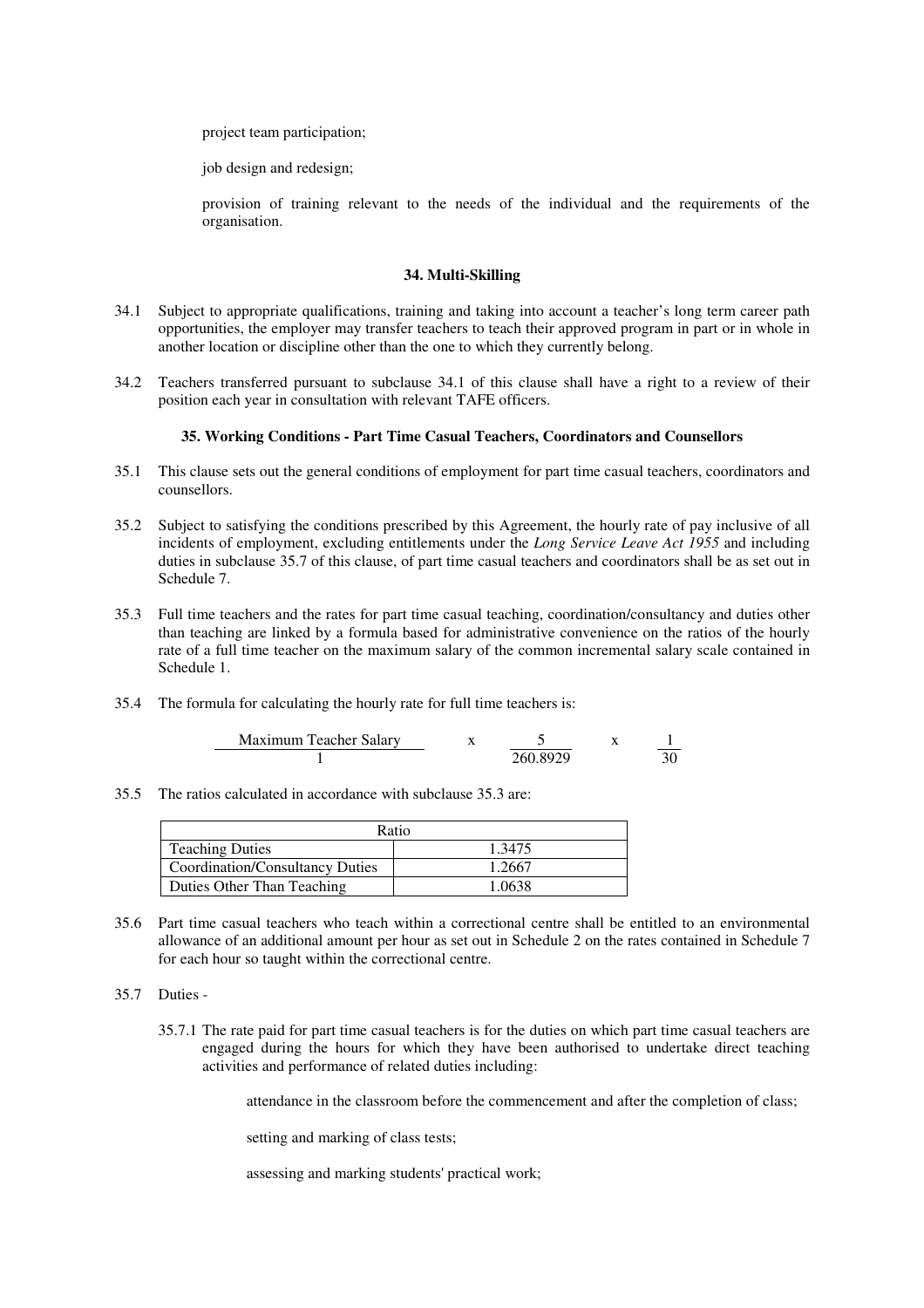preparing special lectures and lecture demonstrations;

completing records and returns;

setting and marking assignments;

initial recording of results;

familiarisation with the syllabus;

organisation of lesson plan;

preparation of lesson notes, and teaching aids;

making copies of notes; and

preparation for practical work, drawing and practical exercises.

#### 35.8 Sick Leave -

- 35.8.1 Part time casual teachers and coordinators shall be entitled to sick leave as follows:
	- (i) In any calendar year a part time casual teacher or coordinator shall be entitled to accrue and then use sick leave as set out in subparagraphs (ii) to (viii) below.
	- (ii) After having completed 468 hours of service during any calendar year, a part time casual teacher or coordinator shall have accrued paid sick leave of three weeks per annum pro rata to the average number of hours per week worked by the teacher or coordinator in that calendar year. The part time casual teacher or coordinator shall accrue a number of hours sick leave on an annual basis equal to the number of hours service in a calendar year divided by twelve.
		- (iii) Provided that a part time casual teacher or coordinator who has completed 468 hours service in a calendar year but does not have accumulated sick leave entitlement from preceding years shall have an hourly sick leave entitlement equal to the number of hours service, at the date of taking leave, multiplied by three and divided by the number of weeks worked by that date.
		- (iv) The maximum amount of accumulated sick leave in any calendar year shall be 60 hours.
		- (v) At the commencement of each calendar year, a part time casual teacher or coordinator shall be credited with unused sick leave accrued in the preceding calendar year.
		- (vi) A part time casual teacher or coordinator who has an accrued sick leave entitlement and who, because of personal illness, is unable to attend or perform duty on any day when engaged or scheduled to attend, shall be entitled to be paid sick leave at the rate applicable to those duties.
		- (vii) Where a part time casual teacher's or coordinator's application for sick leave exceeds three consecutive program days or as otherwise required by the employer, the part time casual teacher or coordinator shall produce a satisfactory medical certificate from a qualified medical practitioner stating the nature of the illness and the time which, in the doctor's opinion, must elapse before the applicant can resume duty.
		- (viii) Where a part time casual teacher or coordinator is also engaged in any other full time employment and is entitled thereunder to sick leave benefits in respect to a period of employment which is concurrent with any period(s) of employment as a part time casual teacher or coordinator they shall not be entitled to any sick leave benefits under this Agreement.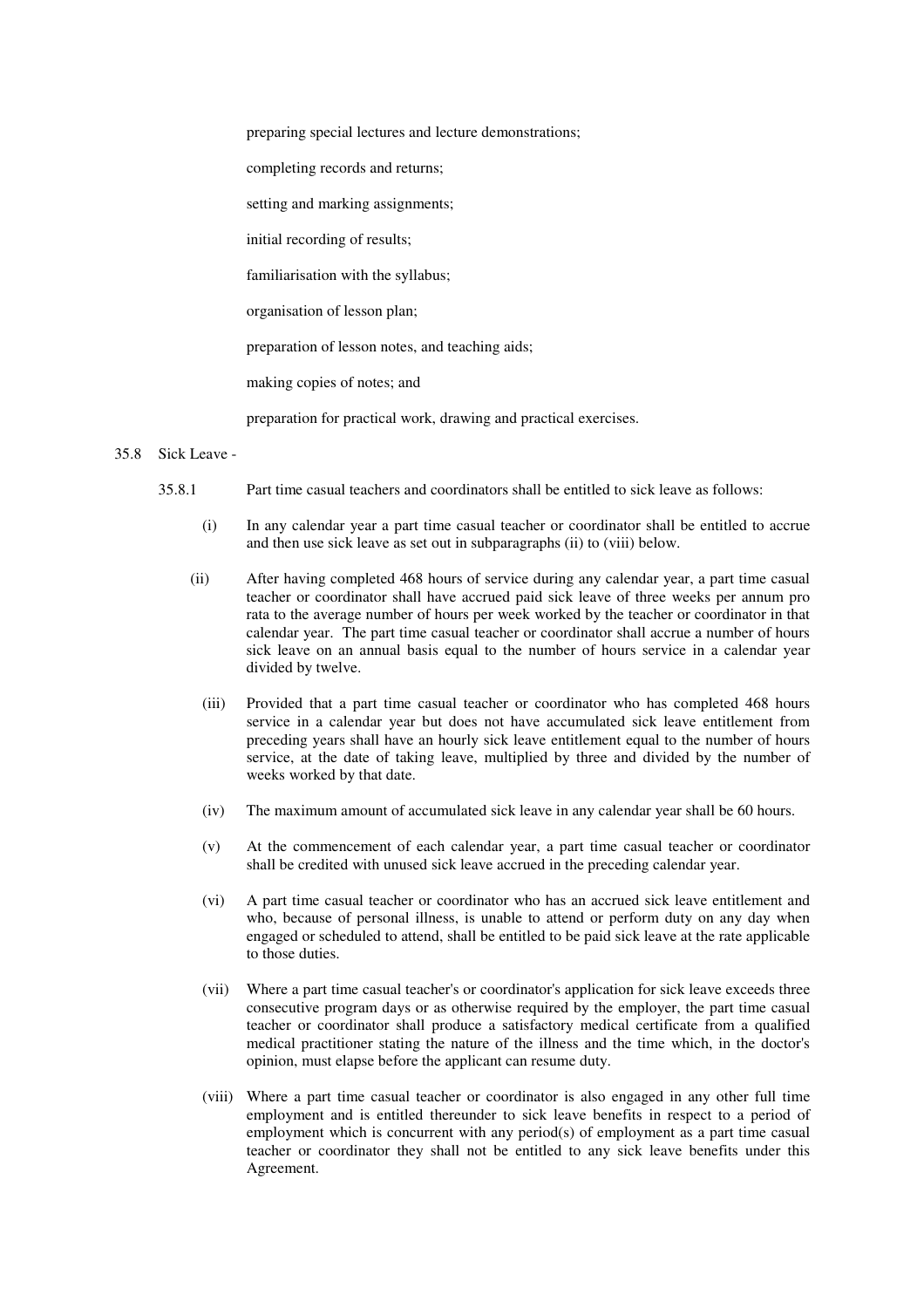- 35.8.2 Part time casual teachers and coordinators who have a sick leave entitlement pursuant to clause 35.8.1 shall be entitled to use that entitlement for personal/carer's and bereavement leave purposes in accordance with subclause 31.7 Personal/Carer's Leave.
- 35.9 Hard to Fill Country Locations
	- 35.9.1 When a part time casual teaching, coordination and or counselling position has been advertised twice in the press and no selection has been made, appropriate travel and subsistence allowances pursuant to the *Crown Employees (Public Service Conditions of Employment 2002) Award* published 21 March 2003 (338 I.G. 837) as varied, or its successor shall be paid to part time casuals who, upon request by the employer, work in a remote location other than the location to which they are otherwise engaged.
- 35.10 Payment for Related Duties

Part time casual teachers teaching 10 or more hours in a week in any one Institute shall be entitled to payment for related duties, provided that they attend to perform the related duties. Such related duties shall be paid at the teaching duties rate according to the following table:

| <b>Teaching Duties Hours</b> | <b>Related Duties Hours</b> |
|------------------------------|-----------------------------|
| 19 hours or more per week    | 6 hours 20 minutes          |
| 18 hours                     | 6 hours                     |
| 17 hours                     | 5 hours 40 minutes          |
| 16 hours                     | 5 hours 20 minutes          |
| 15 hours                     | 5 hours                     |
| 12 to less than 15 hours     | 3 hours                     |
| 10 to less than 12 hours     | 1 hour                      |

- 35.10.2 Payment for related duties paid to part time casual teachers teaching 10 hours or more a week are for duties associated with the part time casual teacher's teaching section as well as for duties related to the part time casual teacher's direct teaching activities set out in subclause 35.7.
- 35.10.3 The apportionment of the related duties to be undertaken and the required attendance shall be by agreement between the part time casual teacher and their supervisor/s and become part of the teacher's approved program. Where practical, attendance is to be arranged so that the teacher can attend staff meetings, professional development and other related duties on the day/s the teacher is programmed to teach. Split shifts are not to be included as part of a part time casual teacher's approved program unless requested by the part time casual teacher.

#### 35.11 Training and Development -

- 35.11.1 Where a part time casual teacher, coordinator or counsellor is approved to attend a staff development activity which coincides with normal duties, such part time casuals shall be paid at the rate applicable to their duty program for the length of that duty program whilst so engaged on staff development activities.
- 35.11.2 Allowances and reimbursement of out-of-pocket expenses pursuant to the *Crown Employees (Public Service Conditions of Employment 2002) Award* published 21 March 2003 (338 I.G. 837) as varied, or its successor, for motor vehicle allowances shall be made on the following bases, provided that such travel is by the most economical means.
- 35.11.3 If participants attend courses where they are required to be away from their homes overnight, they shall be entitled to:
	- (i) provision of the cost of rail travel or use of car with payment at casual rates; and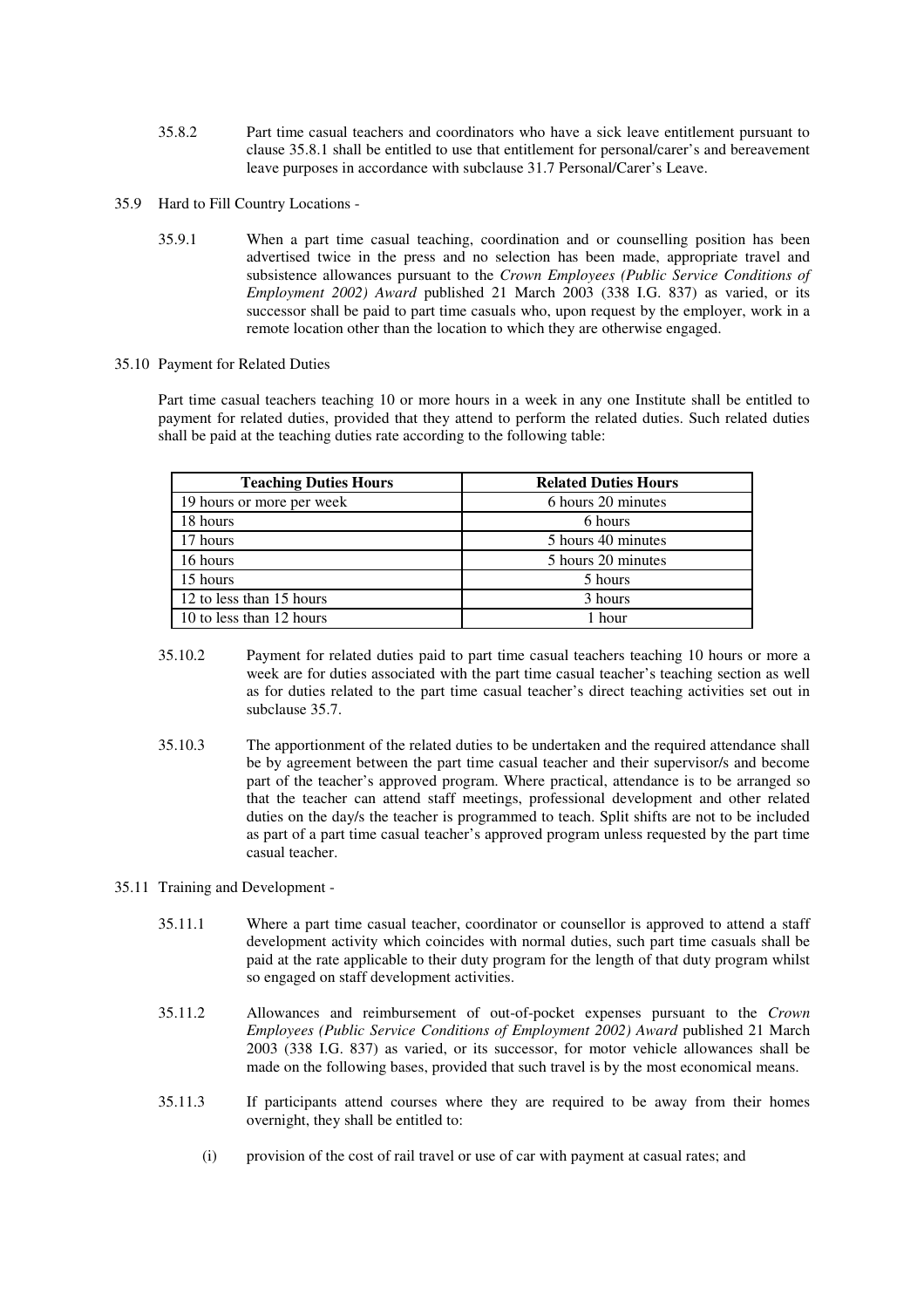- (ii) payment of incidental expenses necessarily incurred in travelling.
- 35.11.4 If participants attend courses where they are not required to be away from their homes overnight, they shall be entitled to:
	- (i) travelling costs as per subparagraph 35.11.3 (i) and
	- (ii) meal allowances, when meals are not provided by the employer.
- 35.12 Class Cancellation
	- 35.12.1 Where a part time casual teacher reports for duty on any day on the basis of a request by an authorised officer and then is advised that their services are not required or receive less than two hours notice of cancellation, the teacher shall be entitled to receive payment for the scheduled duties.
- 35.13 Attendance at Staff Meetings
	- 35.13.1 Part time casual teachers and coordinators who are approved to attend staff meetings shall be paid at the rate specified for duties other than teaching for attendance at the meetings.
	- 35.13.2 A minimum one hour is payable for each meeting attendance.
	- 35.13.3 Approval for attendance in excess of two hours for each meeting shall be at the discretion of the officer at the level above the part time casual's supervisor.
- 35.14 Public Holiday Pay
	- 35.14.1 When a public holiday occurs on the day when part time casual teachers and coordinators are normally required to be on duty, they shall be paid for that day's normally programmed hours if they were:
		- (i) On their normal duty day immediately preceding the public holiday, irrespective of whether that day was the class day one week earlier or some additional class day between those two days; and
		- (ii) On their normal duty day immediately following the public holiday, irrespective of whether that day was the class day one week later or some additional class day between those days.
	- 35.14.2 Part time casual teachers and coordinators engaged as substitutes for other part time casual teachers and coordinators shall be paid only if the normal part time casual teachers or coordinators do not qualify under paragraph 35.14.1 of this subclause.
	- 35.14.3 Part time casual teachers who teach during a vacation period are entitled to be paid for public holidays falling within the vacation period pursuant to this clause.
- 35.15 Payment of Interview Expenses
	- 35.15.1 Part time casual teachers, coordinators and counsellors applying for full time TAFE positions are entitled to the following provisions:
		- (i) When a part time casual is called for interview for a full time position, then the employer shall meet the applicant's reasonable expenses for travel and subsistence as contained in the Interview Expenses policy contained in the TAFE Commission Gazette of 10 August 1994, as amended from time to time.
		- (ii) The payment of expenses shall be a matter for discussion and agreement prior to interview, bearing in mind due economy.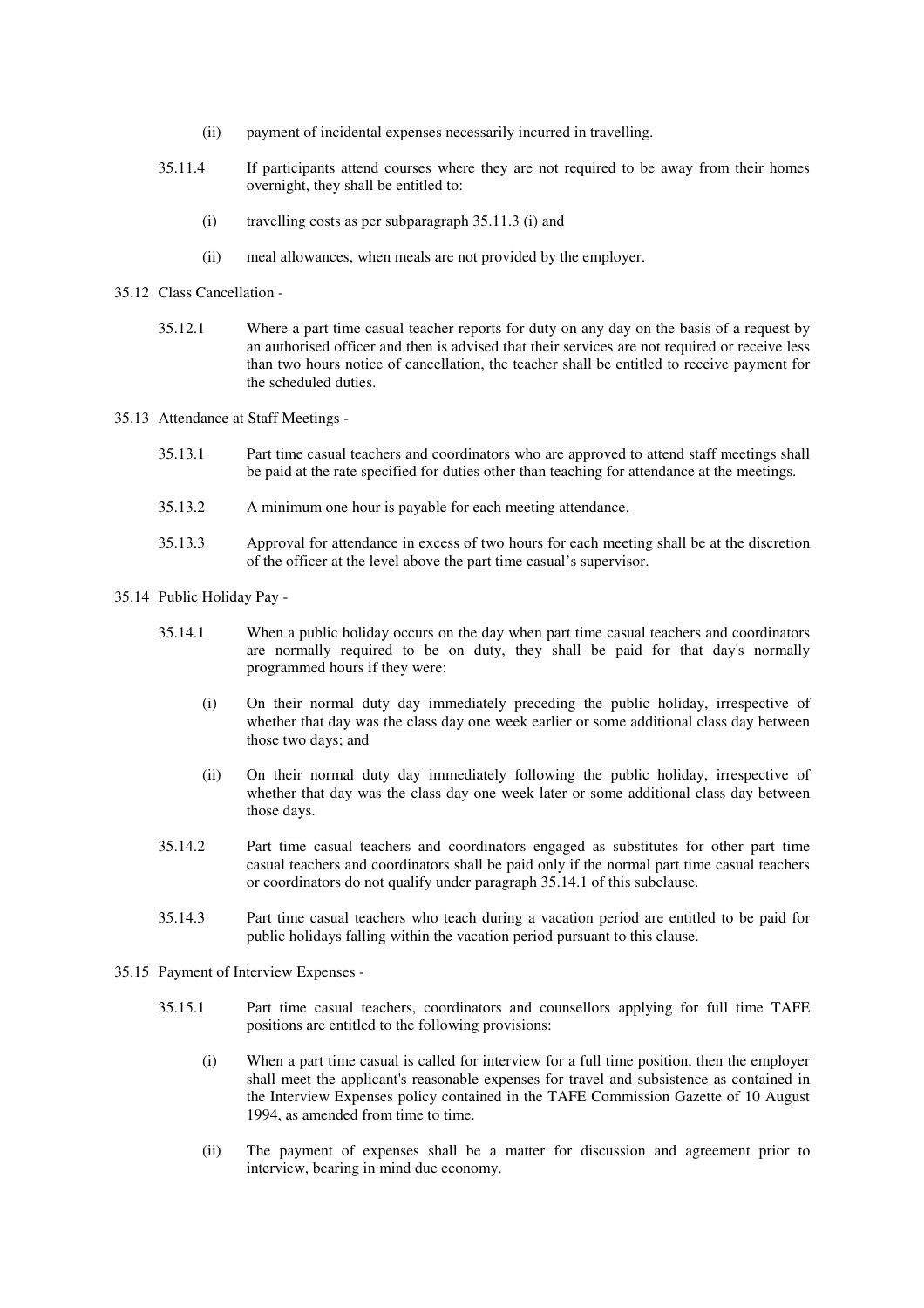(iii) Travel arrangements shall be discussed when interviews are arranged.

35.16 Recognition of Previous TAFE Part time Casual Service -

- 35.16.1 Part time casual teachers, coordinators and counsellors who are subsequently appointed to full time TAFE positions are eligible to have such part time casual TAFE service recognised for extended (long service) leave purposes, provided their service merged without break into full time service.
- 35.16.2 To calculate their entitlement, the following formula is used:

Number of hours worked per week as a part time casual x Period of part time casual employment Number of hours worked per week by full time staff in that classification

- 35.17 Agreed Leave
	- 35.17.1 Declared Emergencies
		- (i) Part time casual teachers and coordinators who, in a declared emergency, volunteer to assist the emergency services or who are members of volunteer emergency organisations which are required to assist during a declared emergency are to be granted leave with payment where it coincides with teaching duty. There is no limit on the duration of such leave.
		- (ii) On resumption of duty, proof of attendance certified by an authorised representative of the emergency service shall be provided.
		- (iii) Agreed leave for a further one day for rest purposes may be granted prior to the resumption of duty.
	- 35.17.2 Jury Duty
		- (i) Part time Casual Teachers and Coordinators Responsibility
			- (a) A part time casual teacher or coordinator, who attends a court in answer to a jury summons on a day when they would otherwise be on duty, may elect to receive payment for jury expenses or receive leave, whichever is most advantageous to the part time casual.
			- (b) To obtain leave, a part time casual teacher or coordinator must furnish to the appropriate supervisor any certificate of attendance issued by the Sheriff or by the Registrar of the court giving particulars of attendances by the part time casual teacher or coordinator during any such period and the details of any payment or payments made to the part time casual teacher or coordinator under Section 72 of the *Jury Act 1977*, in respect of any such period.
			- (c) A part time casual teacher or coordinator must, as soon as possible, notify the appropriate supervising officer of the details of any jury summons served.
		- (ii) Employer's Responsibility
			- (a) The appropriate supervising officer shall, in respect of any period during which a part time casual teacher or coordinator was required to be on duty: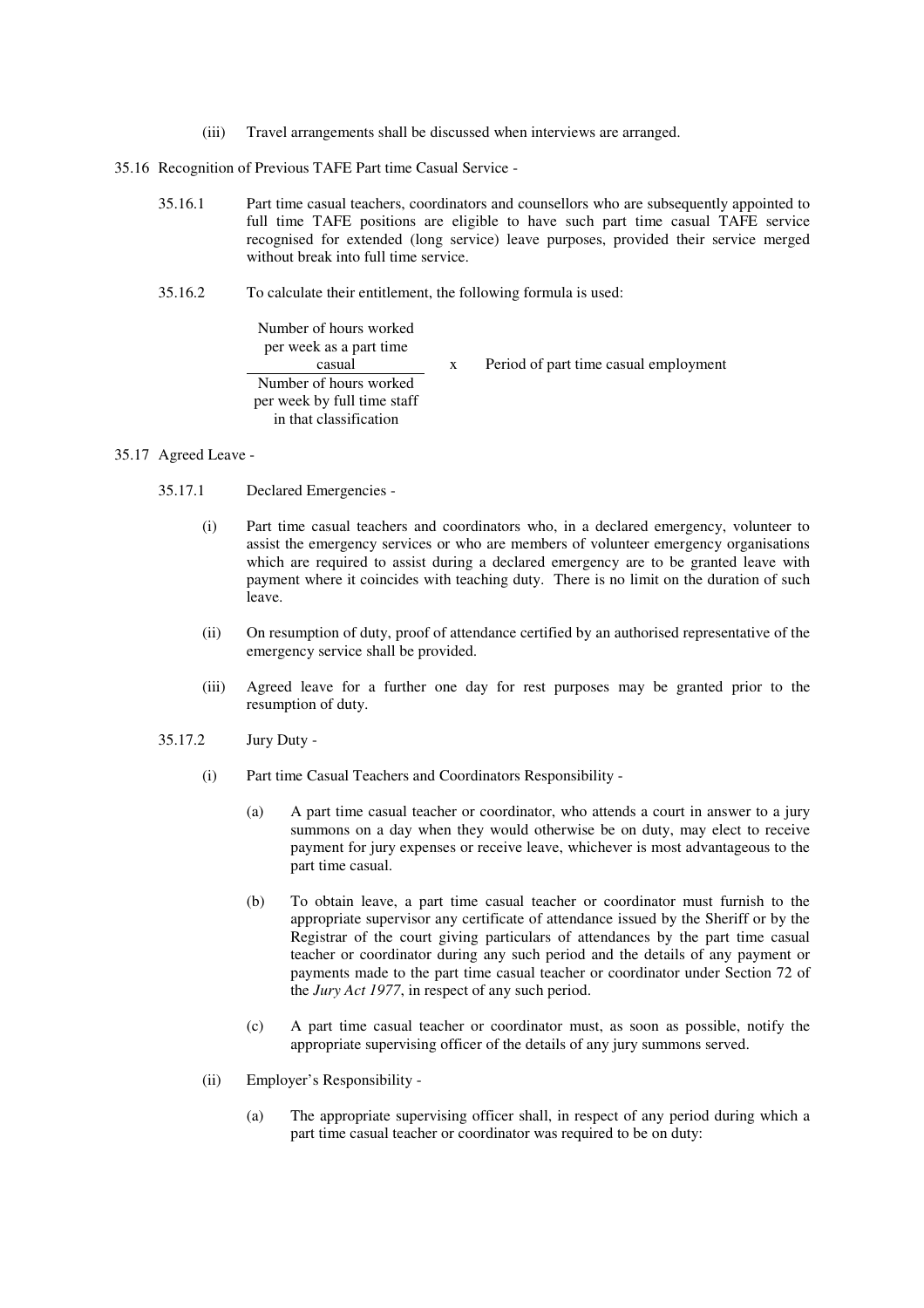- (1) upon receipt of any such certificate of attendance grant, in respect of any such period for which the part time casual teacher or coordinator has been paid out-of-pocket expenses only, agreed leave on full pay; or
- (2) in any other case grant, at the sole election of the part time casual teacher or coordinator, agreed leave without pay.

#### 35.18 Access to Facilities -

35.18.1 The institute shall ensure that the facilities are available to all part time casual employees. Subject only to the needs for security and safety, teaching materials, working areas and equipment, resource and reference materials and technical and administrative employees shall be readily accessible by part time casual employees before, during and following their scheduled duty periods.

#### 35.19 Statement of Service -

- 35.19.1 The employer shall maintain a record of service detailing hours paid during the period of engagement of all part time casuals.
- 35.19.2 The record of service prior to the introduction of the Lattice Human Resources Management System shall be established from the employer's records supplemented by part time casuals submitting records/statutory declarations of this service.
- 35.19.3 This record of service will be updated and made available to each part time casual as a Statement of Service:
	- (i) On request by the part time casual concerned; or
	- (ii) On termination of the part time casual's employment.
- 35.20 Induction
	- 35.20.1 A part time casual teacher, on initial engagement, shall be paid up to two hours at the duties other than teaching rate for attendance at a formal induction program.
- 35.21 Part time Casual Counsellors
	- 35.21.1 Part time casual counsellors shall be entitled to an hourly rate of pay as set out in Schedule 7. The hourly rate of pay is linked by a formula to step 10 of the common incremental salary scale. The formula is as follows:

Step 10 Common Salary Scale x 5 x 1.5 1 260.8929 35

- 35.21.2 The hourly rate of pay calculated in paragraph 35.21.1 is inclusive of all incidence of employment, including sick leave in subclause 35.8, public holiday pay in subclause 35.14 and agreed leave in subclause 35.17 except for entitlements under the *Long Service Leave Act 1955*.
- 35.22 Temporary Appointment Opportunities
	- 35.22.1 Part time casual teachers, counsellors and coordinators are eligible to apply for temporary appointment to positions (other than full time teaching, permanent teaching and promotional teaching positions) advertised within the TAFE Gazette.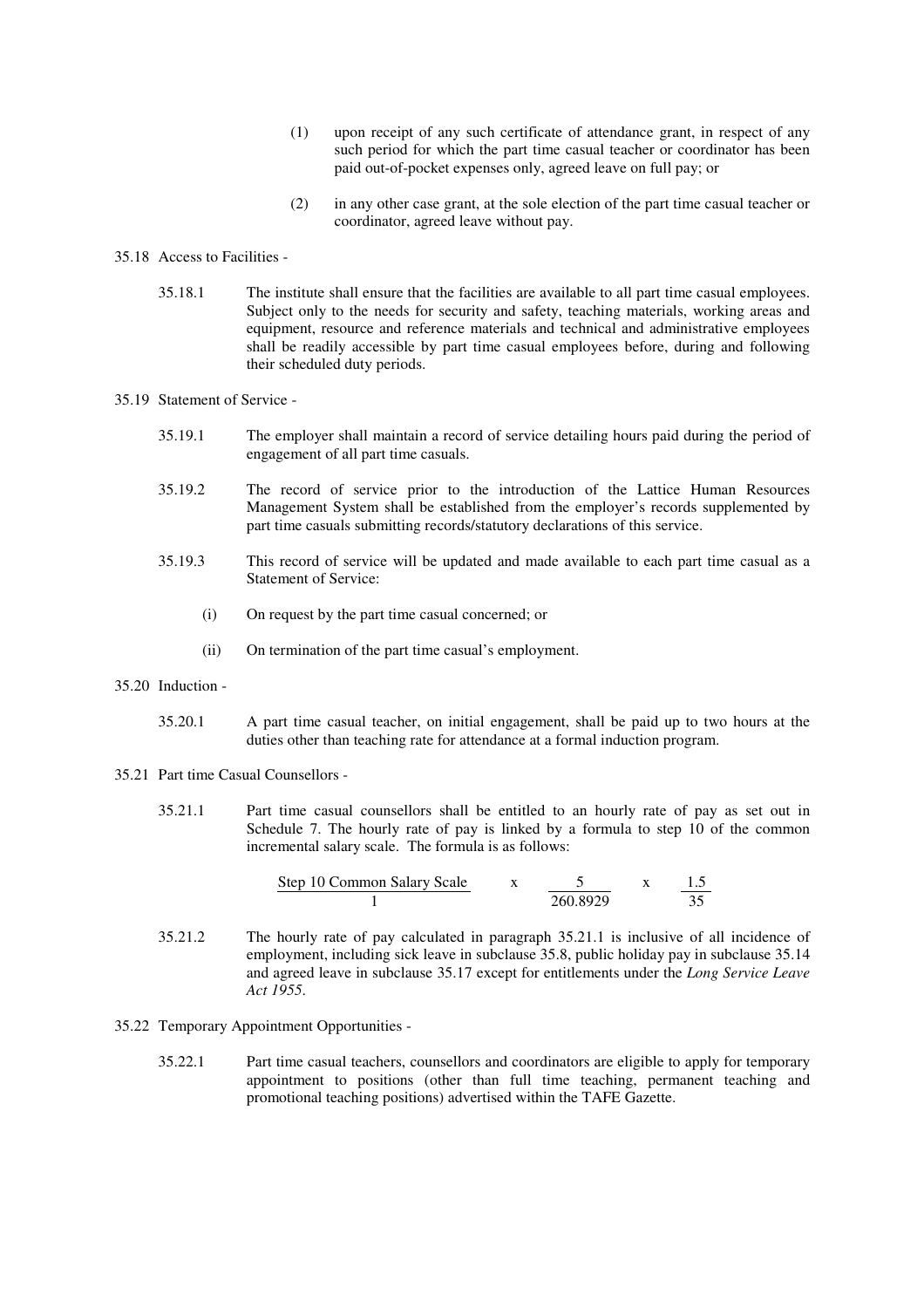# **36. Contract Teachers (OTEN)**

- 36.1 This clause establishes the general conditions of employment, including hourly rates of pay, which are specific to contract teachers employed at OTEN.
- 36.2 In addition to the qualifications for appointment the Basic Method of External Teaching (BMET) is the pre entry requirement.
- 36.3 Rates of Pay
	- 36.3.1 There shall be a single contract teaching rate. The rate of pay for contract teachers is linked to the hourly teaching duties rate for part time casual teachers as follows:

| Teaching Duties Rate for  |  |    | - | Sper unit |
|---------------------------|--|----|---|-----------|
| Part time Casual Teachers |  | 60 |   |           |

- 36.3.2 This formula reflects the parties'agreement that the marking of each unit of work shall be allocated 25 minutes.
- 36.3.3 The rates of pay for contract teachers (OTEN) are set out in Schedule 7. These rates are inclusive of all incidence of employment except for long service leave as provided under the *Long Service Leave Act 1955*.

#### **37. Provision for Positions Which Are Hard to Fill**

- 37.1 This clause does not apply to part time casual teachers and contract teachers (OTEN).
- 37.2 A position will be regarded as "hard to fill" when it has been advertised once throughout TAFE and twice throughout New South Wales in the major press and no appointment has been made.
- 37.3 When a position has been identified as "hard to fill" in accordance with subclause 37.2, the employer will review the position in order to ensure that the current position description and accountabilities appropriately reflect the nature of the position. Where appropriate, job redesign will follow and the new position will be advertised in the normal manner.
- 37.4 Where job redesign has not been deemed to be appropriate, Institute Directors and managers may offer an allowance of up to ten per cent of the maximum salary of the position when it is next advertised.
- 37.5 The allowance will be paid to the selected applicant for as long as they remain in the advertised position.

## **38. Industrial Rights**

- 38.1 Federation Representatives
	- 38.1.1 An accredited Federation representative at the place in which they are employed shall, upon notification thereof to their employer, be recognised as an accredited Federation representative.
	- 38.1.2 An accredited Federation representative shall be allowed the necessary time during working hours to interview the employer or their representative on matters affecting employees.
	- 38.1.3 An accredited Federation representative shall be allowed a reasonable period of time during working hours to interview a duly accredited Federation official.
- 38.2 Consultative and Other Committee Work
	- 38.2.1 Where an employee is required by the employer, nominated by the Federation or otherwise selected by other employees to participate in work based consultative or like committees, the employer shall provide such employees with paid leave to attend to such matters.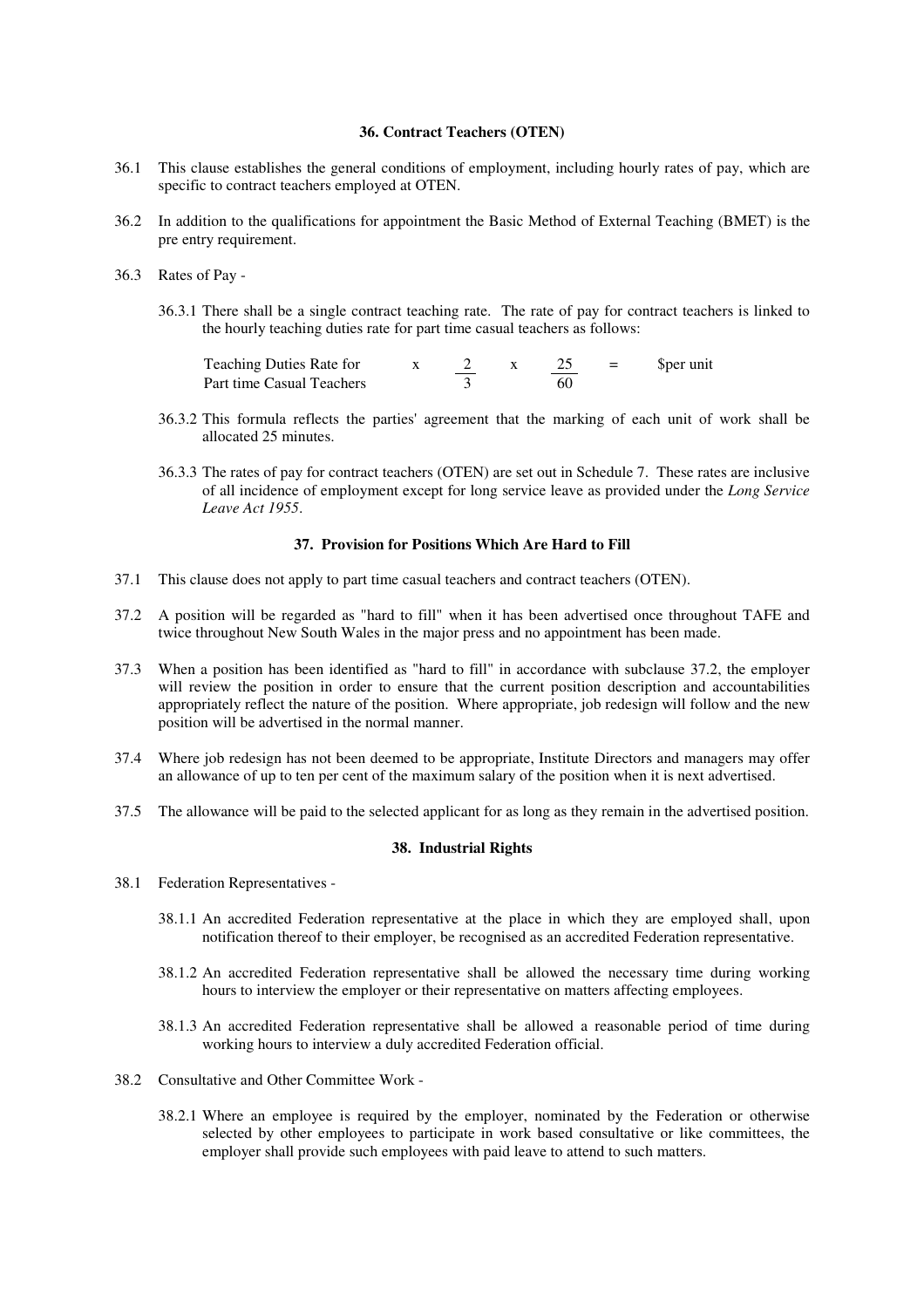38.2.2 In addition, where such committees unanimously agree to undertake a particular project consistent with their terms of reference, the employer shall provide sufficient paid time to enable the employee to undertake the project.

#### **39. Quality Improvement Program**

- 39.1 The parties are committed to encouraging officers at all levels to take responsibility for the continuous improvement of all processes, products and services of TAFE.
- 39.2 The parties will actively participate in the development and implementation of the agreed quality improvement program throughout TAFE and will contribute to the program's success.

#### **40. Pilot Schemes**

- 40.1 The parties agree to pilot innovative ways to meet customer needs; to jointly develop performance indicators for these schemes; to jointly monitor and measure the success of these schemes using these indicators; and to implement those initiatives which they have agreed are a success.
- 40.2 The parties agree that, before pilot schemes are introduced, the Federation and affected officers involved must be consulted and agree to their trial.

## **41. Principles of Restructuring**

- 41.1 The parties agree to the following basic principles in the restructuring of work units:
	- 41.1.1 officers will be consulted at the first opportunity;
	- 41.1.2 the Federation is notified and discussions held regarding the restructure;
	- 41.1.3 where new structures are being considered, a broad outline of the structure with basic functions of each position will be developed;
	- 41.1.4 the process involves ongoing consultation with officers and the Federation;
	- 41.1.5 job analysis will be conducted on the new positions;
	- 41.1.6 resulting position descriptions will be discussed with affected officers and the Federation;
	- 41.1.7 job evaluation of positions is undertaken;
	- 41.1.8 staffing of positions occurs in terms of redeployment, potential redeployment, transfer, staff selection and direct appointment, except where a position can clearly be identified as an upgraded position with an incumbent.

#### **42. Dispute Resolution Procedures**

- 42. Subject to the provisions of the *Industrial Relations Act 1996*, the following procedures shall apply:
	- 42.1.1 Should any dispute (including a question or difficulty) arise as to matters occurring in a particular workplace, then the employee and or the Federation's workplace representative shall raise the matter with the appropriate supervisor as soon as practicable.
	- 42.1.2 The supervisor shall discuss the matter with the employee and or the Federation's workplace representative within two working days with a view to resolving the matter or by negotiating an agreed method and time frame for proceeding.
	- 42.1.3 Should the above procedure be unsuccessful in producing resolution of the dispute or should the matter be of a nature which involves multiple workplaces, then the employee and or the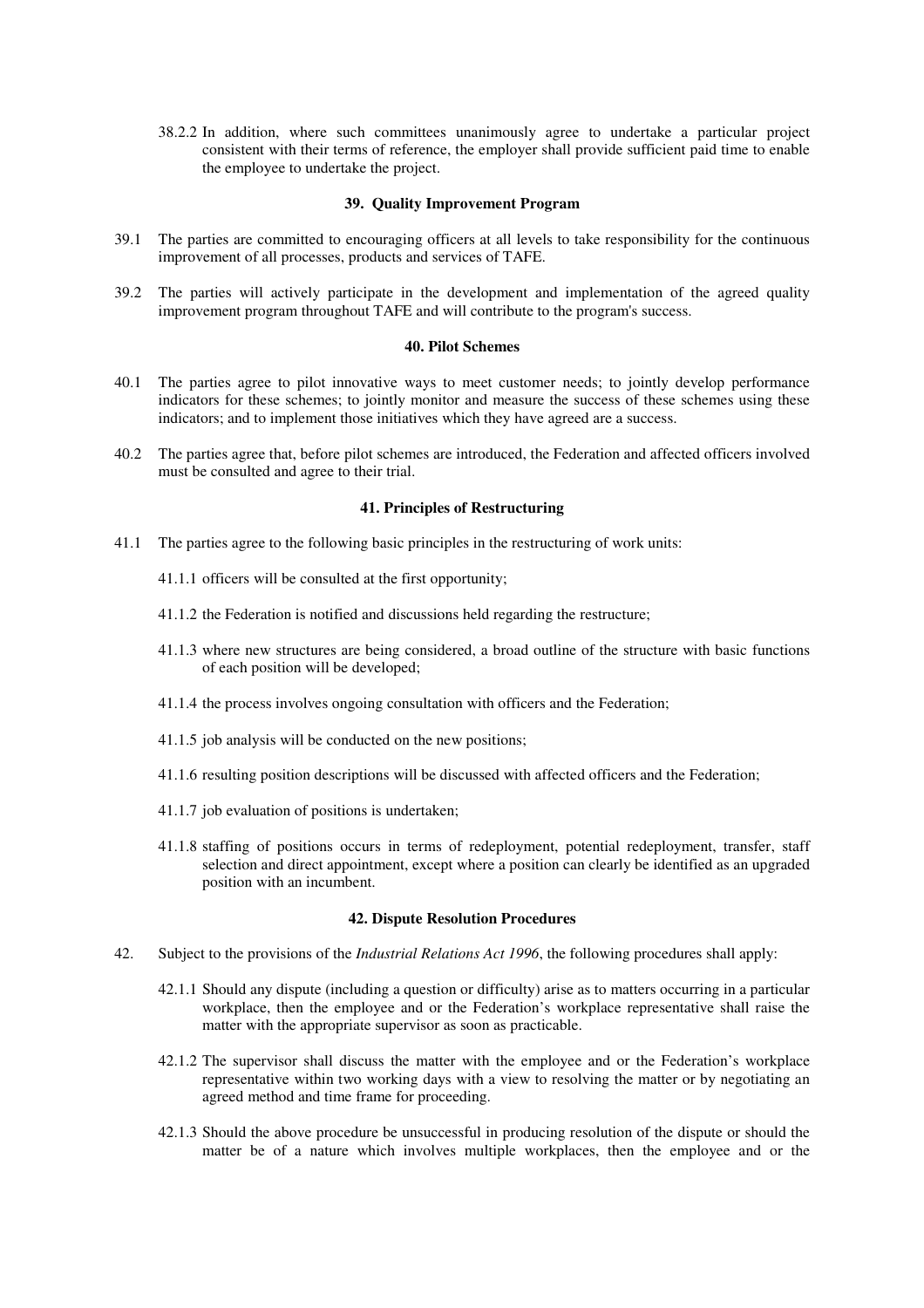Federation may raise the matter with an appropriate officer at the institute level with a view to resolving the dispute, or by negotiating an agreed method and time frame for proceeding.

- 42.1.4 Where the procedures in paragraph 42.1.3 do not lead to resolution of the dispute, the matter shall be referred to the General Manager, Industrial Relations and Employment Services of the Department and the General Secretary of the Federation. They or their nominees shall discuss the dispute with a view to resolving the matter or by negotiating an agreed method and time frame for proceeding.
- 42.2 Should the above procedures not lead to a resolution, then either party may make application to the Industrial Relations Commission of New South Wales.

#### **43. No Further Claims**

43 Except as provided by the *Industrial Relations Act 1996*, prior to 31 December 2008, there shall be no further claims by the parties to this Agreement for changes to salaries, rates of pay, allowances, or conditions of employment in relation to matters expressly contained in this Agreement.

#### **44. Anti-Discrimination**

- 44.1 It is the intention of the parties bound by this Agreement to seek to achieve the object in section 3(f) of the *Industrial Relations Act 1996* to prevent and eliminate discrimination in the workplace. This includes discrimination on the grounds of race, sex, marital status, disability, homosexuality, transgender identity, age and responsibilities as a carer.
- 44.2 It follows that in fulfilling their obligations under the dispute resolution procedures prescribed under clause 42, the parties have obligations to take all reasonable steps to ensure that the operation of the provisions of this Agreement are not directly or indirectly discriminatory in their effects. It shall be consistent with the fulfilment of these obligations for the parties to make application to vary any provision of the Agreement which, by its terms or operation, has a direct or indirect discriminatory effect.
- 44.3 Under the *Anti-Discrimination Act 1977*, it is unlawful to victimise an employee because the employee has made or may make or has been involved in a complaint of unlawful discrimination or harassment.
- 44.4 Nothing in this clause is to be taken to affect:
	- 44.4.1 any conduct or act which is specifically exempted from anti-discrimination legislation;
	- 44.4.2 offering or providing junior rates of pay to persons under 21 years of age;
	- 44.4.3 any act or practice of a body established to propagate religion which is exempted under section 56(d) of the *Anti-Discrimination Act 1977*; and
	- 44.4.4 a party to this Agreement from pursuing matters of unlawful discrimination in any state or federal jurisdiction.
- 44.5 This clause does not create legal rights or obligations in addition to those imposed upon the parties by the legislation referred to in this clause.

## **45. Goods and Services Tax**

45. The parties shall monitor the overall impact of the Commonwealth Government's goods and services tax through the term of the Agreement. In the event that the Industrial Relations Commission makes a State decision (as defined by section 49 of the *Industrial Relations Act 1996*) having regard to the impact on wages of the goods and services tax, the Federation reserves the right to make application to the Industrial Relations Commission in relation to that decision.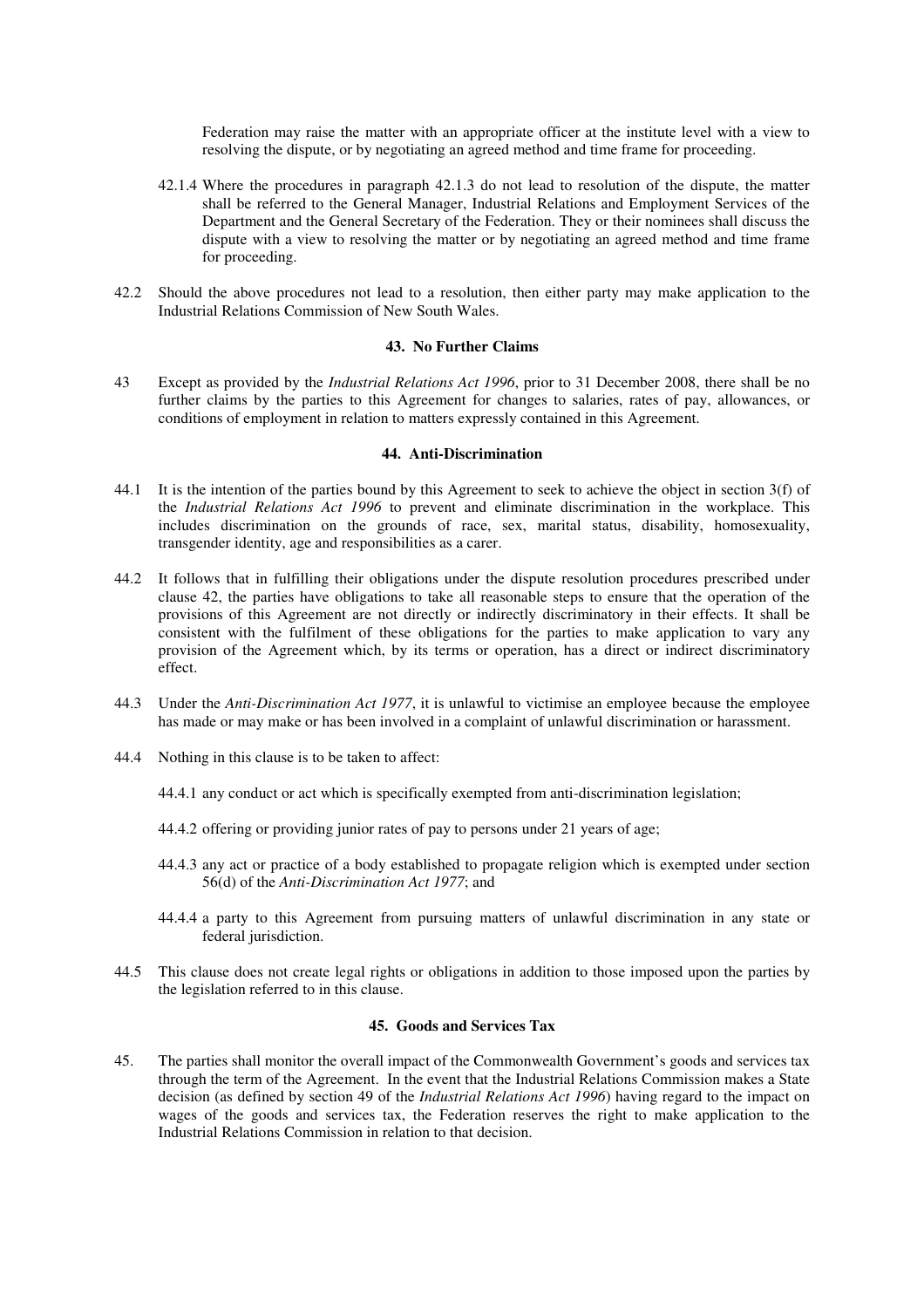# **46. Area, Incidence and Duration**

- 46.1 This Agreement between the Crown in the right of the State of New South Wales and the NSW Teachers Federation covers all teachers and related employees in TAFE, the classifications of which are set out in Schedules 1, 4 and 7 inclusive. This Agreement does not cover teachers and related employees in TAFE Children's Centres, Bradfield College and educational staff employed at the TAFE NSW – Riverina Institute National Aerospace Training Centre of Excellence (NATCOE) based at the RAAF base Wagga Wagga.
- 46.2 This Agreement commences on and from 1 January 2006 and shall remain in force for three years until 31 December 2008.

| <b>SIGNED</b> for the<br><b>CROWN IN THE RIGHT OF</b><br>THE STATE OF NEW SOUTH WALES<br><b>By Andrew Cappie-Wood</b><br><b>Managing Director</b> |           |
|---------------------------------------------------------------------------------------------------------------------------------------------------|-----------|
| <b>TAFE Commission</b>                                                                                                                            |           |
| In the presence of                                                                                                                                | (Witness) |
| <b>SIGNED</b> for the<br><b>NSW TEACHERS FEDERATION</b><br><b>By Barry Johnson, General Secretary</b>                                             |           |
| In the presence of                                                                                                                                | (Witness) |

# **SCHEDULE 1**

#### Co**mmon Incremental Salary Scale**

The following salary scale applies to: teachers; education officers (TAFE); counsellors; adult literacy officers, and assistant outreach coordinators:

| <b>Current</b><br>salary steps | <b>Salary</b><br>From the first pay period<br>to commence on or after<br>1.1.2006 | <b>Salary</b><br>From the first pay period<br>to commence on or after<br>1.1.2007 | <b>Salary</b><br>From the first pay period<br>to commence on or after<br>1.1.2008 |
|--------------------------------|-----------------------------------------------------------------------------------|-----------------------------------------------------------------------------------|-----------------------------------------------------------------------------------|
| <b>Increase</b>                | $4.5\%$                                                                           | $4.5\%$                                                                           | $4\%$                                                                             |
| Step 13                        | 69,334                                                                            | 72,454                                                                            | 75,352                                                                            |
| <b>Increase</b>                | $3\%$                                                                             | $3\%$                                                                             | $3\%$                                                                             |
| Step 12                        | 64.798                                                                            | 66,742                                                                            | 68,744                                                                            |
| Step 11                        | 62,341                                                                            | 64,211                                                                            | 66,137                                                                            |
| Step 10                        | 59,888                                                                            | 61,685                                                                            | 63,536                                                                            |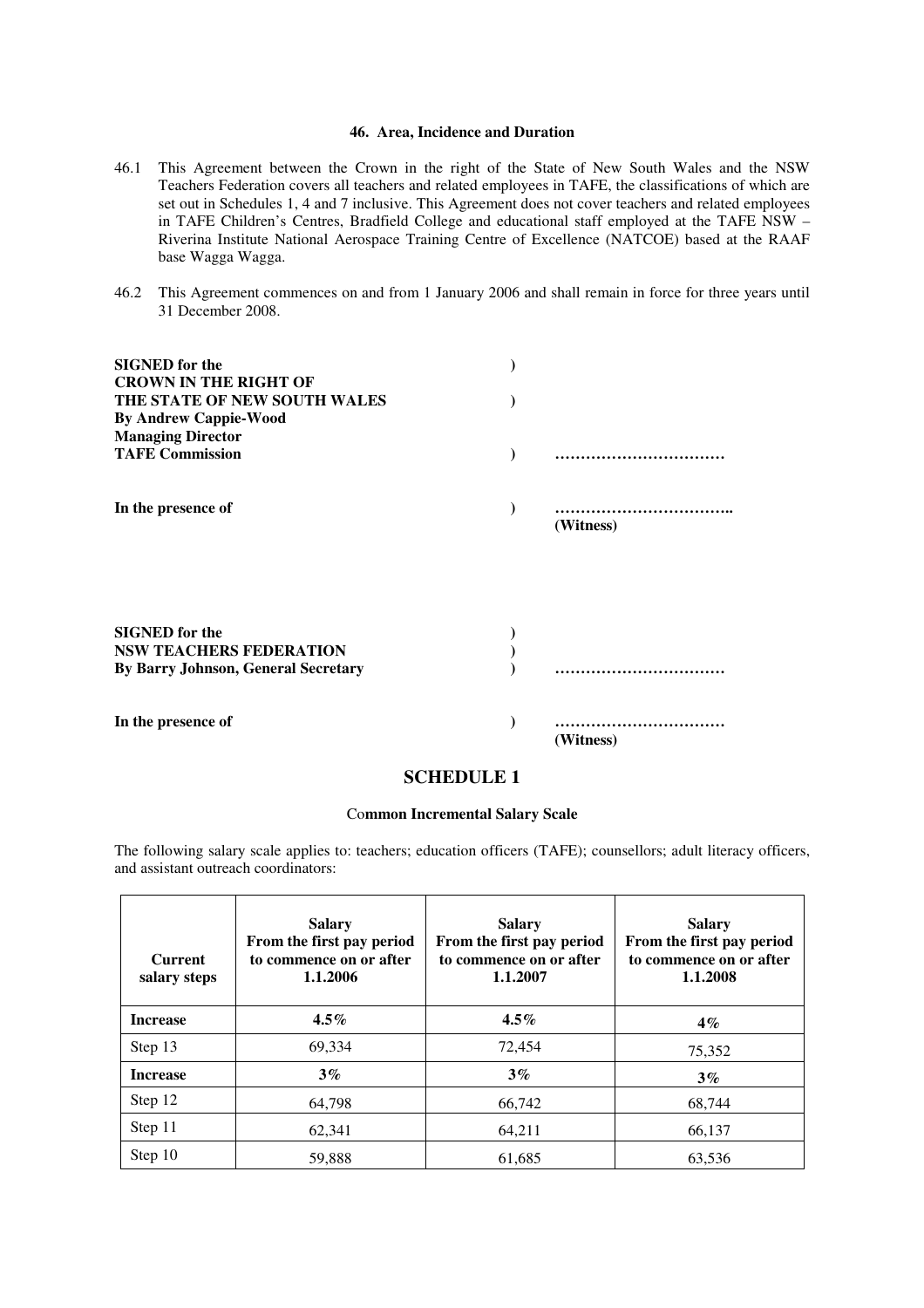# **SCHEDULE 2**

#### **Allowances**

| <b>Additional Responsibility Allowances</b>                                   | <b>Rates</b><br><b>From the first</b><br>pay period to<br>commence on<br>or after<br>1.1.2006 | <b>Rates</b><br><b>From the first</b><br>pay period to<br>commence on<br>or after<br>1.1.2007 | <b>Rates</b><br><b>From the first</b><br>pay period to<br>commence on<br>or after<br>1.1.2008 |
|-------------------------------------------------------------------------------|-----------------------------------------------------------------------------------------------|-----------------------------------------------------------------------------------------------|-----------------------------------------------------------------------------------------------|
| <b>Increase</b>                                                               | $4\%$                                                                                         | $4\%$                                                                                         | $4\%$                                                                                         |
| Teacher nominated as teacher in charge                                        | 3,128                                                                                         | 3,253                                                                                         | 3,383                                                                                         |
| Counsellor nominated as counsellor in charge                                  | 1,390                                                                                         | 1,446                                                                                         | 1,504                                                                                         |
| Part time casual teachers teaching within a<br>correctional centre (per hour) | 1.36                                                                                          | 1.41                                                                                          | 1.47                                                                                          |

# **SCHEDULE 3**

#### **Locality Allowances**

#### 1. Definitions -

- 1.1 For the purposes of this schedule:
	- 1.1.1 "Dependent child" means, unless otherwise defined in the Agreement, a child of which a teacher is a parent and who is resident with and wholly maintained by such teacher and either is under the age of sixteen years or is a full time student under the age of eighteen years or is completing their school studies up to and including Year 12.
	- 1.1.2 "Dependent partner" means a person who is resident with and substantially reliant upon a teacher for their financial support, being either the teacher's spouse or a person whom the employer is satisfied is cohabiting otherwise than in marriage with the teacher in a permanent de facto and bona fide domestic relationship.
	- 1.1.3 "Duly qualified" means a practitioner practising in Australia who, by training, skill and experience, is competent to diagnose, advise with regard to, and or treat the condition in relation to which relevant medical or dental assistance, as the case may be, is reasonably sought.
	- 1.1.4 "Married couple" means and shall include a teacher and their spouse or a person whom the employer is satisfied is cohabiting otherwise than in marriage in a permanent de facto and bona fide domestic relationship.
	- 1.1.5 "Practitioner" means a legally qualified and lawfully practising medical practitioner or, as appropriate, a legally qualified and lawfully practising dentist and includes a duly qualified and lawfully practising physiotherapist to whom a teacher or a dependent spouse, partner or child of a teacher has been referred for treatment by a legally qualified medical practitioner.
	- 1.1.6 "Reimbursable expenses" means, for the purposes of Part E of this schedule:
		- (i) Actual travel costs in excess of the amounts specified in subparagraph (iv) of this paragraph in any one instance reasonably incurred in transporting a teacher and or a dependent partner and or dependent child of a teacher from his or her place of residence to a place at which a duly qualified practitioner is consulted.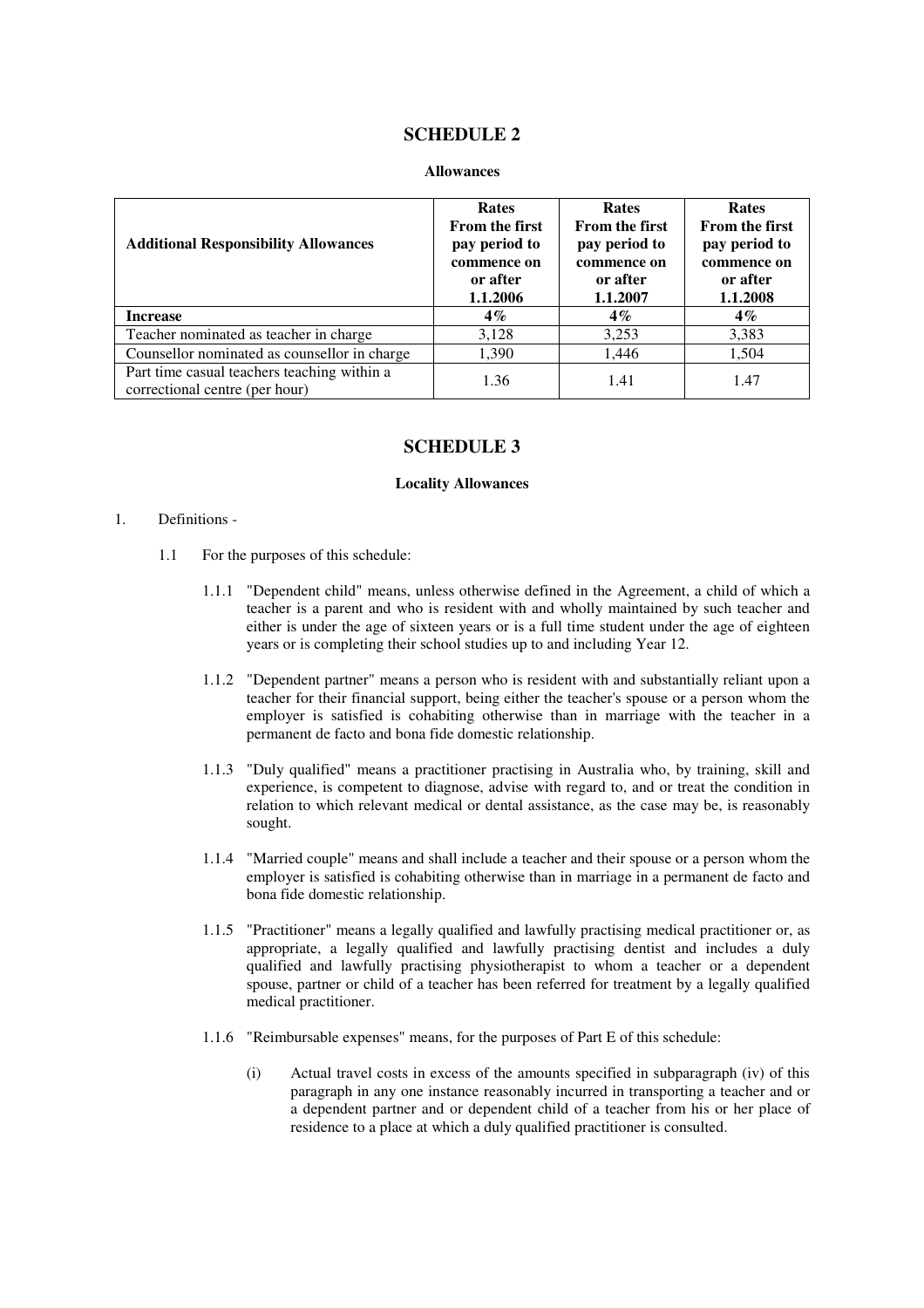- (ii) Travel charges in excess of the amounts specified in subparagraph (iv) of this paragraph in any one instance made by a duly qualified practitioner reasonably summoned to a teacher or a dependent partner or dependent child of a teacher at or near the place of residence of the teacher.
- (iii) The actual cost of accommodation not being hospital or nursing accommodation reasonably and necessarily incurred by a teacher or a dependent partner or dependent child of a teacher in connection with the attendance of that person away from their place of residence at a place at which a duly qualified practitioner is consulted.
- (iv) For the purposes of subparagraphs (i) and (ii) of this paragraph, the amounts which travel costs and charges must exceed are as follows:

| From the first pay<br>period to commence<br>on or after 1.1.2006 | From the first pay<br>period to commence<br>on or after 1.1.2007 | From the first pay<br>period to commence<br>on or after 1.1.2008<br>(\$) |
|------------------------------------------------------------------|------------------------------------------------------------------|--------------------------------------------------------------------------|
| 25                                                               | 26                                                               | 27                                                                       |

- 1.1.7 "Campus" shall include any college, campus, branch, annex, centre or other establishment to which a teacher is appointed.
- 1.1.8 "Single teacher" means and shall include a widow, widower, divorcee or teacher living separately and apart from their spouse.
- 1.1.9 "Travel costs" means, for the purposes of Part E of this schedule, the actual return transport costs payable in respect of the means of conveyance most appropriate to the circumstances and, in relation to a motor vehicle owned by a teacher or a dependent partner of a teacher, an amount calculated for the total distance travelled at the casual rate determined from time to time by the employer provided, however, that transport costs shall not in any circumstances exceed a sum which would be applicable to any return trip over a distance greater than that to and from the place of residence of the relevant teacher and the GPO at Sydney.
- 1.1.10 "Teacher" for the purpose of this schedule means a permanent or temporary employee covered by this Agreement.
- 2. Part A Allowances Climatic Disability
	- 2.1 Subject to clause 7 of this schedule, a teacher appointed to a campus located in the Western Division of New South Wales upon or to the west of a line starting from a point on the right bank of the Murray River opposite Swan Hill (Victoria), and thence by straight lines passing through the following towns or localities in the order stated, viz., Conargo, Coleambally, Hay, Rankins Springs, Marsden, Condobolin, Peak Hill, Nevertire, Gulargambone, Coonabarabran, Wee Waa, Moree, Warialda, Ashford and Bonshaw, shall be paid an allowance at the rates prescribed in subclause 2.4 below.
	- 2.2 Subject to clause 7 of this schedule, a teacher appointed to a campus within a zone of New South Wales established by the 0 Degrees Celsius July Average Minimum Temperature Isotherm as contained in the Climatic Atlas of Australia, June 1974 as amended, and published by the Bureau of Meteorology, shall be paid an allowance at the rates prescribed in subclause 2.4 below.
	- 2.3 The allowances prescribed in subclauses 2.1 and 2.2 of this Part may be extended, excluded or otherwise varied by the employer to take into account any special circumstances.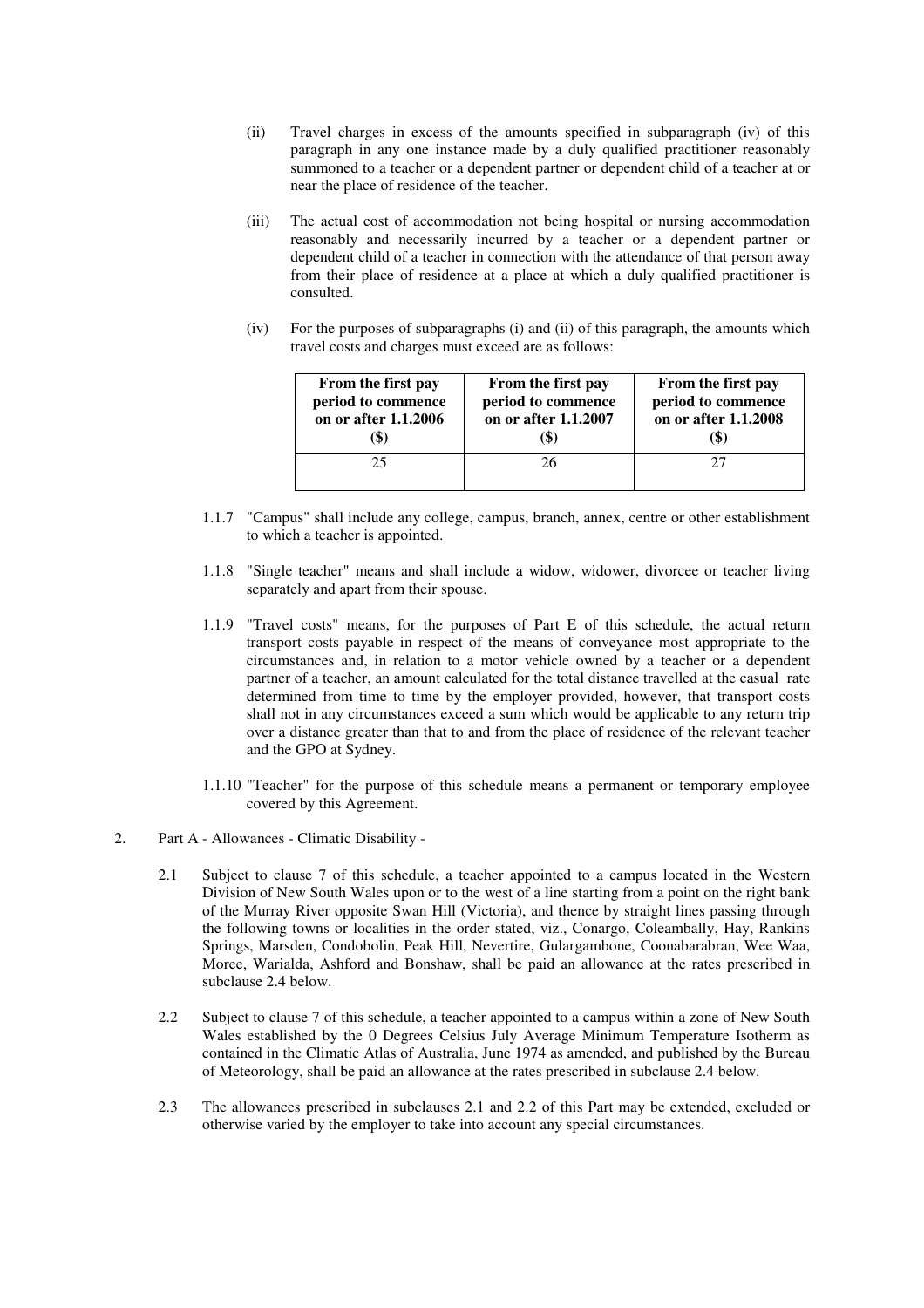| 2.4 | Allowances under subclauses 2.1 and 2.2 are as follows: |  |  |  |  |  |  |
|-----|---------------------------------------------------------|--|--|--|--|--|--|
|-----|---------------------------------------------------------|--|--|--|--|--|--|

| <b>Subclause</b><br>No. | <b>Climatic</b><br>allowances        | Rates<br><b>From the first</b><br>pay period to<br>commence on or<br>after<br>1.1.2006 | <b>Rates</b><br><b>From the first</b><br>pay period to<br>commence on or<br>after<br>1.1.2007 | <b>Rates</b><br><b>From the first</b><br>pay period to<br>commence on or<br>after<br>1.1.2008 |  |
|-------------------------|--------------------------------------|----------------------------------------------------------------------------------------|-----------------------------------------------------------------------------------------------|-----------------------------------------------------------------------------------------------|--|
| Per annum (\$)          |                                      |                                                                                        |                                                                                               |                                                                                               |  |
| <b>Increase</b>         |                                      | $4\%$                                                                                  | $4\%$                                                                                         | $4\%$                                                                                         |  |
| 2.1                     | Teacher without<br>dependent partner | 965                                                                                    | 1,004                                                                                         | 1,044                                                                                         |  |
|                         | Teacher with<br>dependent partner    | 1,141                                                                                  | 1,187                                                                                         | 1,234                                                                                         |  |
| 2.2                     | Teacher without<br>dependent partner | 488                                                                                    | 508                                                                                           | 528                                                                                           |  |
|                         | Teacher with<br>dependent partner*   | 651                                                                                    | 677                                                                                           | 704                                                                                           |  |

\* The dependent partner rate is one third greater than the rate for a teacher without a dependent partner.

- 3. Part B Allowances Isolation from Socio Economic Goods and Services
	- 3.1 A teacher appointed to a campus included in Appendix A of this schedule shall be paid the following allowances –

| Group           | Rates<br>From the first pay<br>period to commence<br>on or after<br>1.1.2006 | Rates<br>From the first pay<br>period to commence<br>on or after<br>1.1.2007 | Rates<br>From the first pay<br>period to commence<br>on or after<br>1.1.2008 |
|-----------------|------------------------------------------------------------------------------|------------------------------------------------------------------------------|------------------------------------------------------------------------------|
|                 |                                                                              | Per annum (\$)                                                               |                                                                              |
| <b>Increase</b> | $4\%$                                                                        | $4\%$                                                                        | $4\%$                                                                        |
|                 | 3,170                                                                        | 3,297                                                                        | 3,429                                                                        |
| $\overline{2}$  | 2,852                                                                        | 2,966                                                                        | 3,085                                                                        |
| 3               | 2,534                                                                        | 2,635                                                                        | 2,740                                                                        |
| 4               | 2,219                                                                        | 2,308                                                                        | 2,400                                                                        |
| 5               | 1,901                                                                        | 1,977                                                                        | 2,056                                                                        |
| 6               | 1,587                                                                        | 1,650                                                                        | 1,716                                                                        |
| 7               | 1,269                                                                        | 1,320                                                                        | 1,373                                                                        |
| 8               | 953                                                                          | 991                                                                          | 1,031                                                                        |
| 9               | 638                                                                          | 664                                                                          | 691                                                                          |
| 10              | 317                                                                          | 330                                                                          | 343                                                                          |

- 3.2 A teacher with a dependent partner shall receive double the allowance prescribed in subclause 3.1 of this clause.
- 3.3 Subject to clause 7 of this schedule, a teacher entitled to an allowance under subclause 3.1 of this clause and with a dependent child or children shall be paid the following additional allowances -

**1st dependent child**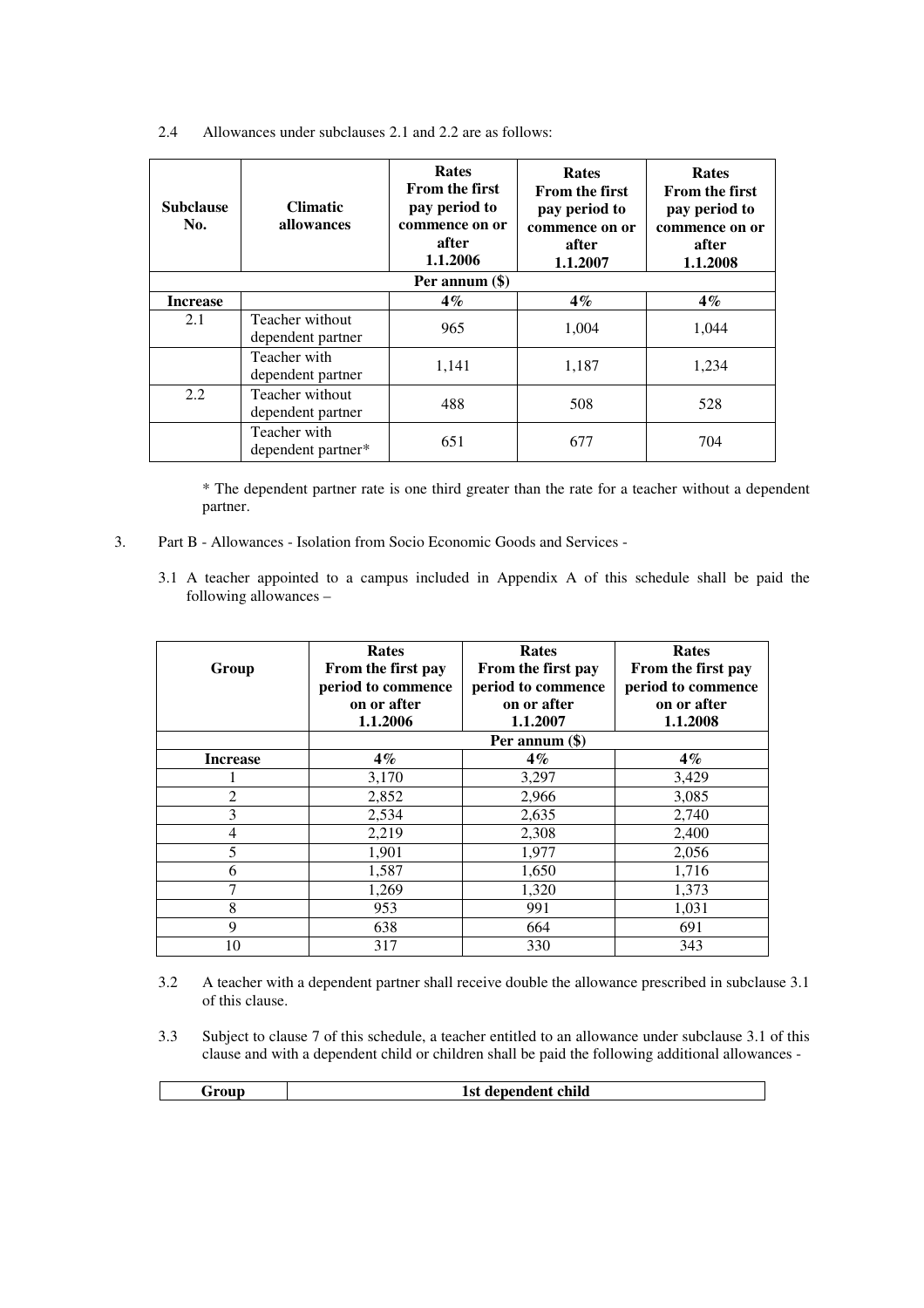|                 | <b>Rates</b><br>From the first pay<br>period to<br>commence on or<br>after<br>1.1.2006 | <b>Rates</b><br>From the first pay<br>period to<br>commence on or<br>after<br>1.12007 | <b>Rates</b><br>From the first pay<br>period to<br>commence on or<br>after<br>1.1.2008 |
|-----------------|----------------------------------------------------------------------------------------|---------------------------------------------------------------------------------------|----------------------------------------------------------------------------------------|
|                 | Per annum $(\$)$                                                                       |                                                                                       |                                                                                        |
| <b>Increase</b> | $4\%$                                                                                  | $4\%$                                                                                 | $4\%$                                                                                  |
| Group 1         | 379                                                                                    | 394                                                                                   | 410                                                                                    |
| Group 2         | 331                                                                                    | 344                                                                                   | 358                                                                                    |
| Group 3         | 280                                                                                    | 291                                                                                   | 303                                                                                    |
| Group 4         | 230                                                                                    | 239                                                                                   | 249                                                                                    |
| Groups 5 and 6  | 183                                                                                    | 190                                                                                   | 198                                                                                    |

| Group           | 2nd and subsequent dependent child                                                  |                                                                                        |                                                                                        |
|-----------------|-------------------------------------------------------------------------------------|----------------------------------------------------------------------------------------|----------------------------------------------------------------------------------------|
|                 | <b>Rates</b><br>From the first pay<br>period to commence<br>on or after<br>1.1.2006 | <b>Rates</b><br>From the first pay<br>period to<br>commence on or<br>after<br>1.1.2007 | <b>Rates</b><br>From the first pay<br>period to<br>commence on or<br>after<br>1.1.2008 |
|                 | Per annum (\$)                                                                      |                                                                                        |                                                                                        |
| <b>Increase</b> | $4\%$                                                                               | $4\%$                                                                                  | $4\%$                                                                                  |
| Group 1         | 255                                                                                 | 265                                                                                    | 276                                                                                    |
| Group 2         | 210                                                                                 | 218                                                                                    | 227                                                                                    |
| Group 3         | 157                                                                                 | 163                                                                                    | 170                                                                                    |
| Group 4         | 111                                                                                 | 115                                                                                    | 120                                                                                    |
| Groups 5 and 6  | 60                                                                                  | 62                                                                                     | 64                                                                                     |

- 4. Part C Allowances Motor Vehicle
	- 4.1 Subject to clause 7 of this schedule, a teacher appointed to a campus included in Appendix A of this schedule shall be paid the following allowances –

| Group             | <b>Rates</b><br>From the first pay<br>period to commence<br>on or after<br>1.1.2006 | Rates<br>From the first pay<br>period to commence<br>on or after<br>1.1.2007 | Rates<br>From the first pay<br>period to commence<br>on or after<br>1.1.2004 |
|-------------------|-------------------------------------------------------------------------------------|------------------------------------------------------------------------------|------------------------------------------------------------------------------|
|                   | Per annum $(\$)$                                                                    |                                                                              |                                                                              |
| <b>Increase</b>   | $4\%$                                                                               | $4\%$                                                                        | $4\%$                                                                        |
| Groups 1, 2 and 3 | 1,704                                                                               | 1,772                                                                        | 1,843                                                                        |
| Groups 4, 5 and 6 | 854                                                                                 | 888                                                                          | 924                                                                          |

- 5. Part D Allowances Vacation Travel Expense Subject to clause 7 of this schedule.
	- 5.1 A teacher, when proceeding on vacation leave, shall be entitled in any calendar year to the payment of certain travel expenses on the following occasions:
	- 5.1.1 if appointed to a campus included in Appendix A of this schedule and in:
		- (i) Groups 1 and 2 three vacation journeys;
		- (ii) Groups 3, 4, 5 and 6 two vacation journeys;
		- (iii) Group 7 one vacation journey; or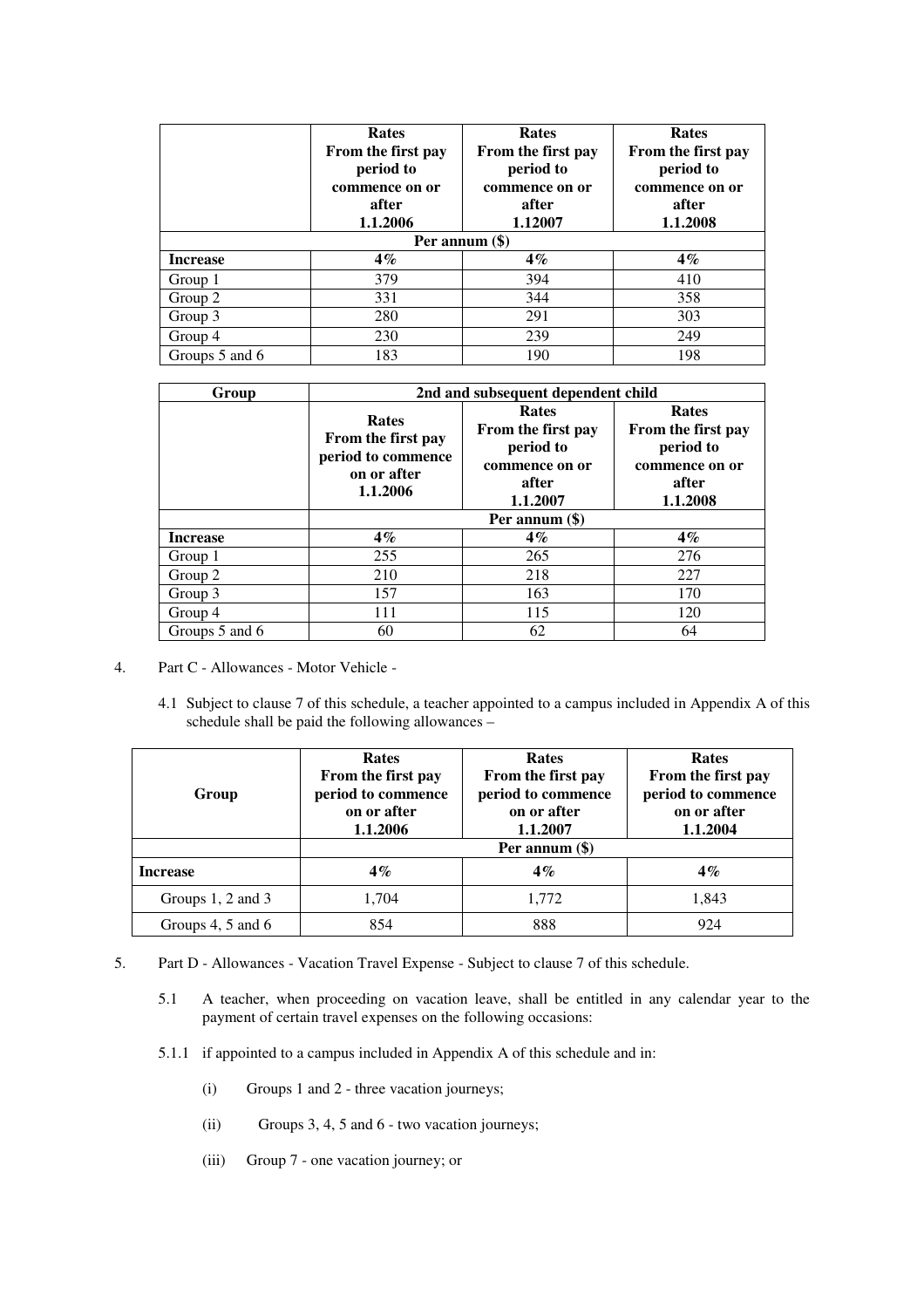- 5.1.2 if appointed to a campus covered by Determination 21 of the Determinations made pursuant to section 25 of the *Teaching Service Act 1980*, one vacation journey; and or
- 5.1.3 if appointed to a campus located more than 720 kilometres from Sydney by the nearest practicable route and other than a school or campus referred to in paragraph 5.1.1 of this subclause, one or more journey(s) if, given the circumstances of the campus location, the employer considers it to be warranted.

Provided always that the provisions of paragraphs 5.1.1, 5.1.2 and 5.1.3 shall not apply to a teacher with less than three years' service who, at the date of their engagement for service, was resident in the relevant area.

- 5.2 A teacher eligible for the payment of travelling expenses under subclause 5.1 shall have those travelling expenses calculated according to the formula for reimbursement set out in Determination 21 referred to in paragraph 5.1.2 of subclause 5.1 of this clause, except that the amount of overnight expenses shall be as set out in subclause 5.3 below, subject to the conditions contained in the aforementioned Determination. Provided that the use of a teacher's own car shall not require the approval of the employer.
- 5.3 For the purposes of subclause 5.2, the amount of overnight expenses are as follows:

| From the first pay period<br>to commence on or after<br>1.1.2006<br>J. | From the first pay period<br>to commence on or after<br>1.1.2007 | From the first pay period<br>to commence on or after<br>1.1.2008 |
|------------------------------------------------------------------------|------------------------------------------------------------------|------------------------------------------------------------------|
|                                                                        |                                                                  |                                                                  |

- 6. Part E Reimbursement of Certain Expenses Related to Medical or Dental Treatment.
	- 6.1 The provisions of subclauses 6.2, 6.3, 6.4, 6.5 and 6.6 of this clause apply only to a teacher who is appointed to a campus included in Appendix A of this schedule, but do not apply to a teacher -
		- 6.1.1 who for the time being is on maternity leave; or
		- 6.1.2 who is married to a spouse or has a partner normally resident in the locality, unless such spouse or partner is normally and usually dependent upon the teacher as a consequence of illness, incapacity or other reasonable inability to earn an income sufficient to support themselves and or his or her child or children, as the case may be.
	- 6.2 Where a teacher reasonably incurs reimbursable expense, the amount thereof shall be paid to that teacher upon written application made to the employer.
		- 6.2.1 A teacher shall not be disentitled to such payment merely by reason of the fact that the reimbursable expense incurred was in relation to the attendance by or upon a duly qualified practitioner who was not the nearest duly qualified practitioner available at the relevant time if special circumstances in the particular case render it desirable that the services of some other duly qualified practitioner be sought.
		- 6.2.2 In any instance in which it is necessary for the teacher or the partner of the teacher or some other attendant to accompany the person in respect of whom reimbursable expense is incurred then, upon written application by the teacher to the employer, the additional travel and accommodation costs reasonably and actually incurred shall be paid to the teacher.
	- 6.3 A teacher who claims payment of reimbursable expenses shall provide such evidence in substantiation of the claim as the employer may reasonably require.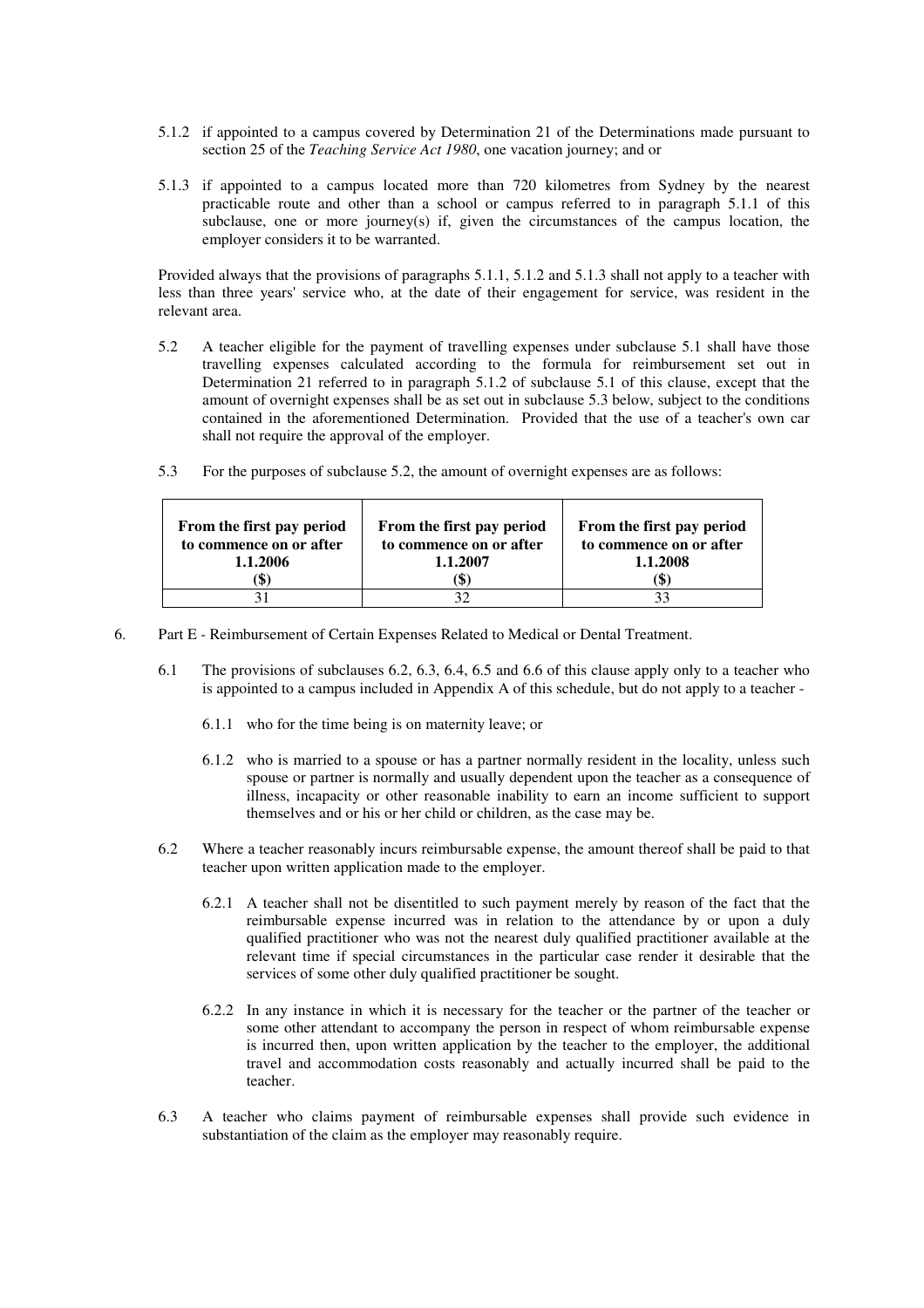- 6.4 The employer shall be entitled to refuse payment of any claim where it appears that the expense arose as a direct consequence of the serious and wilful misconduct or gross negligence of the person in respect of whom the expense was incurred.
- 6.5 A teacher shall, in respect of any occurrence which gives rise to the incurring of reimbursable expense, take all reasonable steps to recover any insurance, contributory fund, workers' compensation or other benefits or common law damages as may lawfully be payable in respect thereof and any sum actually recovered in respect of items of reimbursable expense under this Schedule shall be brought to credit as against the employer's liability for the same. If any such sum shall be recovered subsequently to payment by the Managing Director of reimbursable expense to a teacher, that teacher shall make an appropriate repayment. The employer shall not be entitled to withhold payment of reimbursable expense merely upon the ground that it or some portion of it may be recoverable at some time in the future from a third party.
- 6.6 The employer may, by notice in writing, require any teacher to effect and keep on foot a policy of insurance or membership of a medical fund to cover that teacher's liability for items of the nature of reimbursable expense under this schedule.
	- 6.6.1 In any such case, the employer shall reimburse to the teacher the amount by which any premium or contribution incurred in so doing exceeds the following amounts:

| From the first pay period<br>to commence on or after<br>1.1.2006 | From the first pay period<br>to commence on or after<br>1.1.2007 | From the first pay period<br>to commence on or after<br>1.1.2008<br>(\$` |
|------------------------------------------------------------------|------------------------------------------------------------------|--------------------------------------------------------------------------|
|                                                                  |                                                                  |                                                                          |

- 6.6.2 If a teacher fails to comply with a requirement made by the employer under this subclause, such teacher shall not be entitled to claim any reimbursable expense which, but for their failure, would have been recouped to that teacher as a result of the relevant insurance or membership.
- 6.7 When a teacher is necessarily absent from duty for the purpose of securing advice and or treatment from a duly qualified practitioner for such teacher or dependent partner or child of such teacher, any period of such absence involved in travelling to or from the place of residence of the teacher to the place at which the advice or treatment is obtained shall not be debited against any sick leave credit to which that teacher is entitled. Provided that this clause shall be without prejudice to the right of the employer in their discretion to temporarily appoint the teacher to a campus nearer to the place of consultation or treatment where they may deem it desirable so to do.
- 6.8 The employer shall be entitled to decline payment of reimbursable expense to a teacher in any instance in which such expense relates to a non urgent elective consultation or treatment which might reasonably have been sought during a vacation period whilst the teacher or their relevant dependent partner, child or children (as the case may be) had, in the normal course, travelled to a location at which the type of consultation or treatment could be obtained.
- 7. Part F Payment of Allowances According to Marital Status (Payment of Allowances Regardless of Marital Status).
	- 7.1 Subject to subclause 7.2 of this clause, where a married couple consists of two teachers who are otherwise eligible for payment of an allowance under this schedule then, in the case of an allowance under:
		- 7.1.1 subclause 2.1 or 2.2 of clause 2 of this schedule, each teacher shall only be entitled to one half of the allowance provided therein for a teacher with a dependent partner;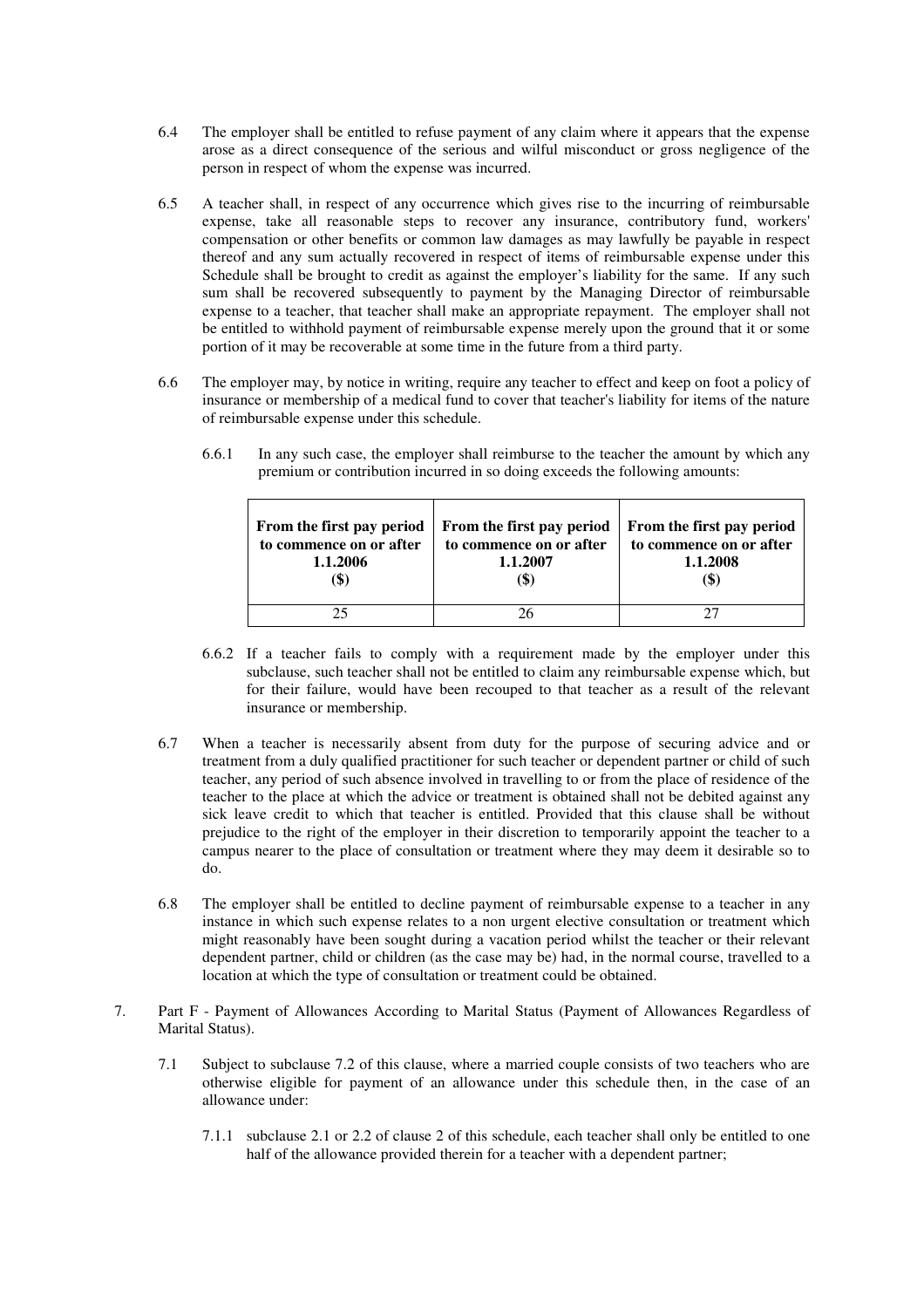- 7.1.2 subclause 3.3 of clause 3 of this schedule, each teacher shall only be entitled to one half of the allowance provided therein for a teacher with a dependent child or children;
- 7.1.3 clause 4 of this schedule, each teacher shall only be entitled to one half of the motor vehicle allowance applicable to a single teacher;
- 7.1.4 clause 5 of this schedule, each teacher shall only be entitled to one half of the vacation travel allowance; and
- 7.1.5 subclause 6.2 of clause 6 of this schedule, each teacher shall not qualify for reimbursement of expenses in so far as the teacher's partner qualifies for and claims reimbursement as a teacher.
- 7.2 Where a married couple includes a teacher entitled to allowances under the agreement and a person entitled to a similar allowance pursuant to the *Crown Employees (Public Service Conditions of Employment) Award 2002* published 21 March 2003 (338 I.G. 837) as varied, or its successor, the teacher shall only receive the difference between that allowance and the married couple or dependent allowances under this schedule.
- 8. Part G Locality Allowance Committee
	- 8.1 A Locality Allowance Committee shall be established for the purpose of
		- 8.1.1 investigating all matters in dispute and reporting and making recommendations thereon to the employer and the Federation;
		- 8.1.2 recommending the inclusion or deletion of campuses to be covered by the provisions of clause 3 of this schedule; and
		- 8.1.3 recommending the appropriate groupings and alteration of existing groupings of campuses within clause 3 of this schedule.
	- 8.2 The Locality Allowance Committee shall
		- 8.2.1 consist of an equal number of representatives nominated by the employer, and the Federation;
		- 8.2.2 elect its own chairperson, who shall not have a casting vote;
		- 8.2.3 be permitted to act in the absence of any member, provided more than one half of the members are present; and
		- 8.2.4 by its creation and operation not affect the exercise of the powers and functions of any tribunal constituted under the *Industrial Relations Act 1996*.

# **APPENDIX A**

# **ALLOWANCE FOR ISOLATION FROM SOCIO ECONOMIC GOODS AND SERVICES**

Groupings of Campuses

| Group 1 | Menindee Centre TAFE, Wilcannia TAFE       |  |
|---------|--------------------------------------------|--|
| Group 2 | Goodooga TAFE, Lightning Ridge Centre TAFE |  |
| Group 3 | <b>Brewarrina TAFE</b>                     |  |
| Group 4 | <b>Bourke TAFE</b>                         |  |
| Group 5 | Boggabilla TAFE                            |  |
|         | Cobar TAFE, Coomealla TAFE, Dunedoo TAFE   |  |
| Group 6 | Nyngan TAFE, Warren TAFE                   |  |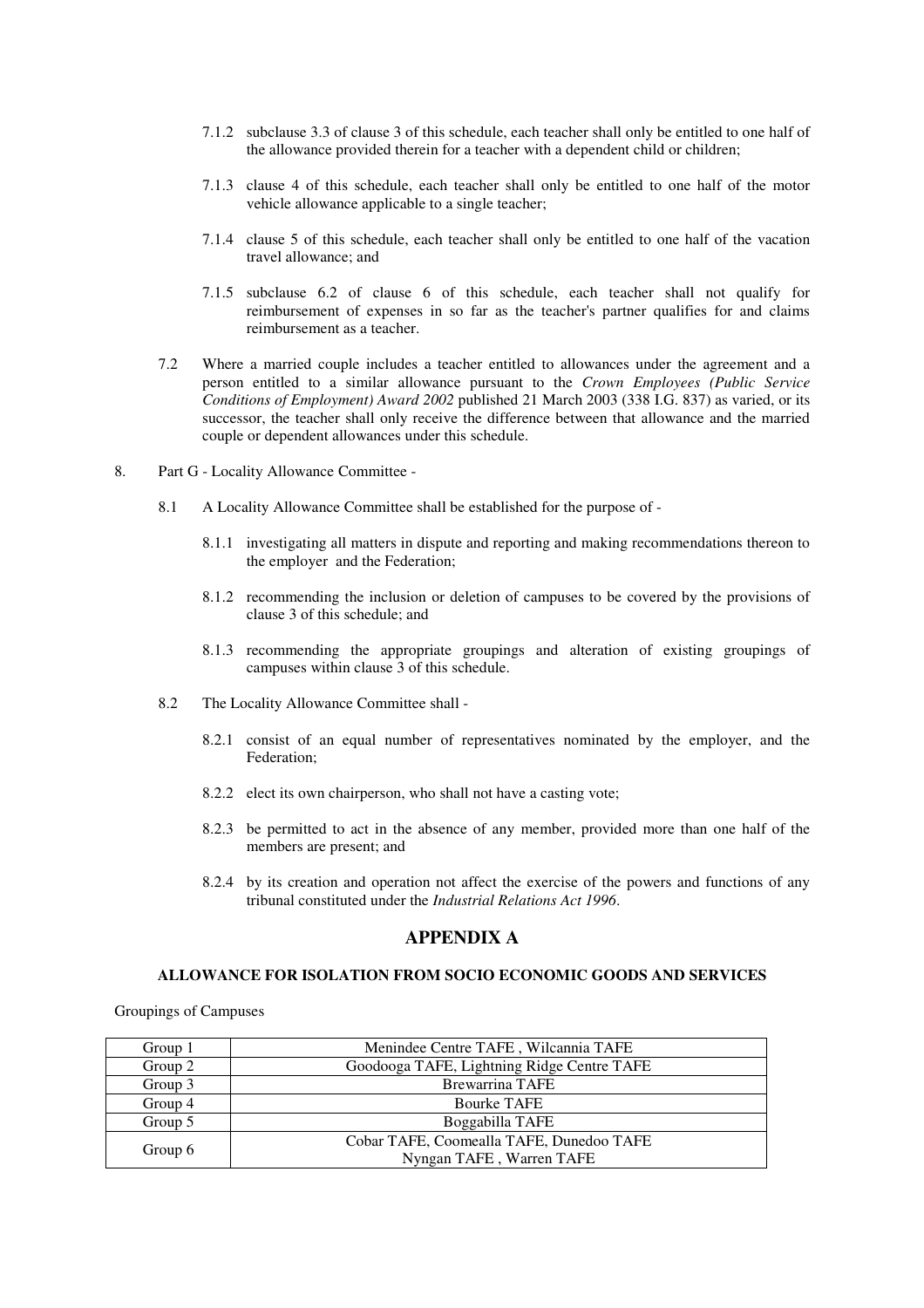# **SCHEDULE 4**

# **Salary Scales - Promotion Classifications**

| <b>Classification</b>                                                         | Rates<br>From the first pay<br>period to commence<br>on or after<br>1.1.2006 | <b>Rates</b><br>From the first pay<br>period to commence<br>on or after<br>1.7.2007 | Rates<br>From the first pay<br>period to commence<br>on or after<br>1.1.2008 |
|-------------------------------------------------------------------------------|------------------------------------------------------------------------------|-------------------------------------------------------------------------------------|------------------------------------------------------------------------------|
|                                                                               |                                                                              | Per annum (\$)                                                                      |                                                                              |
| <b>Increase</b>                                                               | $4\%$                                                                        | $4\%$                                                                               | $4\%$                                                                        |
| Cluster Manager and Manager,<br><b>Education and Training Resource Centre</b> | 111,498                                                                      | 115,958                                                                             | 120,596                                                                      |
| Principal Education Officer and Program<br>Manager and Curriculum Manager     | 103,890                                                                      | 108,046                                                                             | 112,368                                                                      |
| <b>Quality Assurance Coordinator</b>                                          | 97,889                                                                       | 101,805                                                                             | 105,877                                                                      |
| <b>Chief Education Officer</b>                                                | 92,727                                                                       | 96,436                                                                              | 100,293                                                                      |
| Senior Education Officer<br>and Senior Counsellor                             |                                                                              |                                                                                     |                                                                              |
| Step 2<br>Step 1                                                              | 85,259<br>83,199                                                             | 88,669<br>86,527                                                                    | 92,216<br>89,988                                                             |
| Senior Head Teacher (old classification)                                      |                                                                              |                                                                                     |                                                                              |
| Step 2                                                                        | 85,259                                                                       | 88,669                                                                              | 92,216                                                                       |
| Step 1                                                                        | 83,199                                                                       | 86,527                                                                              | 89,988                                                                       |
| <b>Head Teacher</b>                                                           |                                                                              |                                                                                     |                                                                              |
| Band 2                                                                        | 83,199                                                                       | 86,527                                                                              | 89,988                                                                       |
| Band 1                                                                        | 76,574                                                                       | 79,637                                                                              | 82,822                                                                       |
| Head Teacher (old classification)                                             |                                                                              |                                                                                     |                                                                              |
| Step 2                                                                        | 79,709                                                                       | 82,897                                                                              | 86,213                                                                       |
| Step 1                                                                        | 76,574                                                                       | 79,637                                                                              | 82,822                                                                       |
| Special Program coordinator                                                   |                                                                              |                                                                                     |                                                                              |
| Step 2                                                                        | 79,709                                                                       | 82,897                                                                              | 86,213                                                                       |
| Step 1                                                                        | 76,574                                                                       | 79,637                                                                              | 82,822                                                                       |

# **SCHEDULE 5**

# **Excess Travel and Compensation for Travel on Official Business**

- 1. Definitions
	- 1.1 For the purpose of this Schedule:
		- 1.1.1 "Excess Travel" means, for the purpose of subclause 3.3, those distances:
			- (i) when travelling from home to work and vice versa, that distance in excess of the distance between the teacher's home and headquarters;
			- (ii) on any day where the teacher is required during the day to travel from one college, campus or other workplace to another.
		- 1.1.2 "Headquarters" means that college/campus nominated by the employer or nominee for the teacher, or that college/campus where the major part of the teacher's approved program is performed.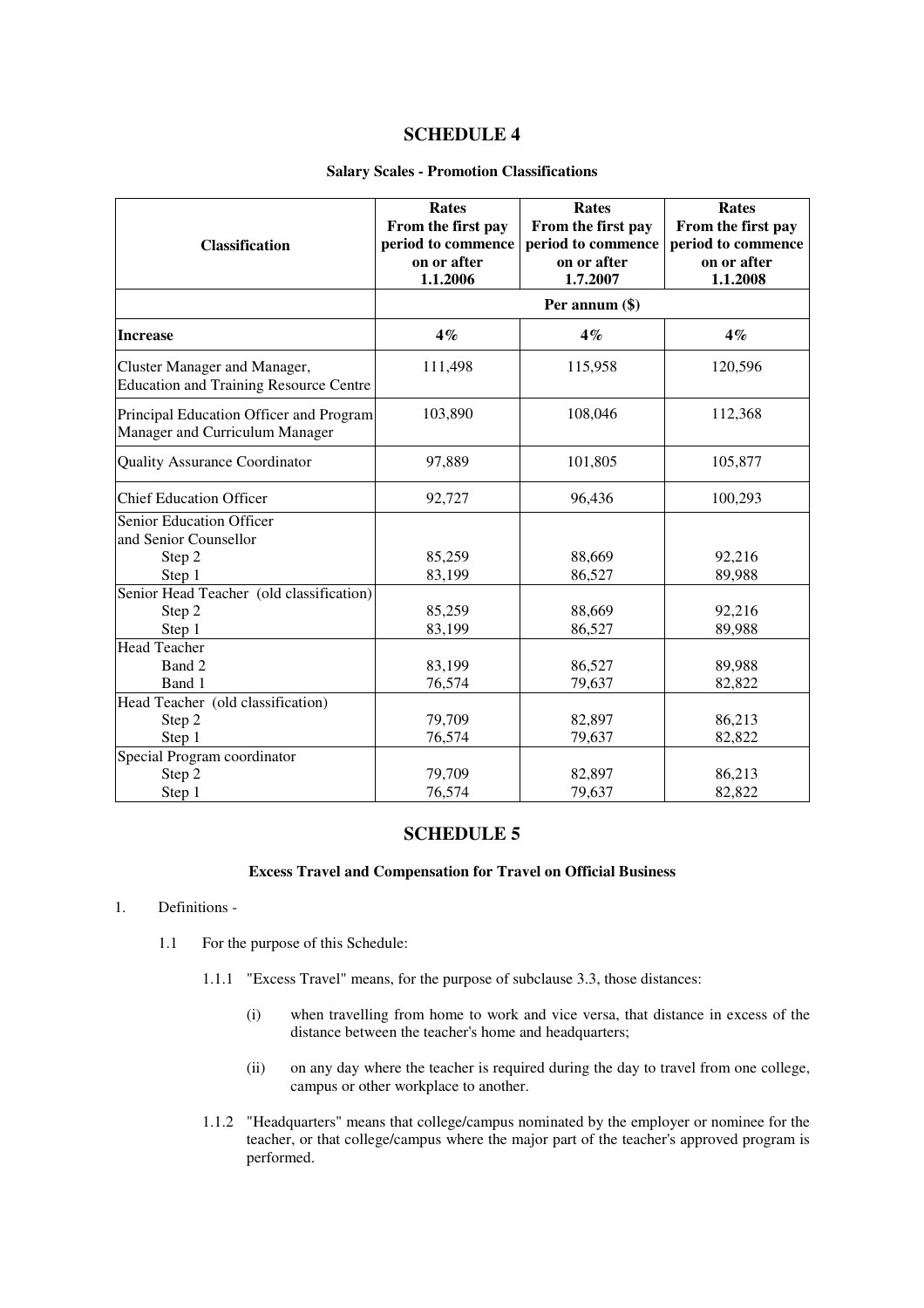- 1.1.3 "Teacher" means all persons employed permanently or temporarily in teaching positions, including head teachers, special program coordinators, counsellors, adult literacy officers, and persons employed as part time casual teachers*.*
- 1.1.4 "Teaching Program" means the teacher's approved program. This includes direct teaching and other duties as well as approved releases (eg for prescribed course of teacher education) and would normally be the program as approved by the teacher's supervisor
- 2. Introduction
	- 2.1 Except where authorised, teachers are responsible for meeting costs incurred in travel between their residence and usual place of work.
	- 2.2 Teachers may be authorised to use their private vehicle for travel on official business in the performance of their normal duties where other modes of travel are unsuitable or unavailable.
	- 2.3 The use of a teacher's private motor vehicle on official business is not mandatory.
- 3. Excess Travel Time
	- 3.1 When a teacher, in order to perform their teaching program is required to travel outside the teacher's duty hours:

from the teacher's home to a college, campus or other workplace; and/or

from a college, campus or other workplace to the teacher's home; and/or

between colleges, campuses or other workplaces on any one day; and/or

between parts of a college, campus or other workplace which are at different sites; and/or

between colleges, campuses, institutes or other workplaces and any annexes of a college, campus, institute or other workplace which are at different sites,

and where the teacher is not granted by mutual arrangement between the teacher and TAFE time off the teaching duties equal to and in lieu of the actual time spent in excess travelling, the teacher shall be paid for excess time occupied in travelling, in accordance with this Schedule but subject to the following conditions:

- 3.1.1 There shall be deducted from the teacher's travelling time on any one day the time normally taken for the periodic journey from home to headquarters and return.
- 3.1.2 Periods of less than fifteen minutes on any one day shall be disregarded.
- 3.1.3 Travelling time shall not include any period of travel between:
	- (i) 11.00pm on any one day and 7.30am on the following day when the teacher has travelled overnight and accommodation has been provided for the teacher; or
	- (ii) 11.00pm on any one day and 6.00am on the following day for a teacher who is required to perform teaching duties between 6.00am and 7.30am as part of their teaching program when the teacher has travelled overnight and accommodation has been provided for the teacher.
- 3.1.4 Travelling time shall be calculated by reference to the time that might reasonably have been taken by the use of the most practical and economic means of transport.
- 3.1.5 No time spent in performing duties shall be counted as travelling time.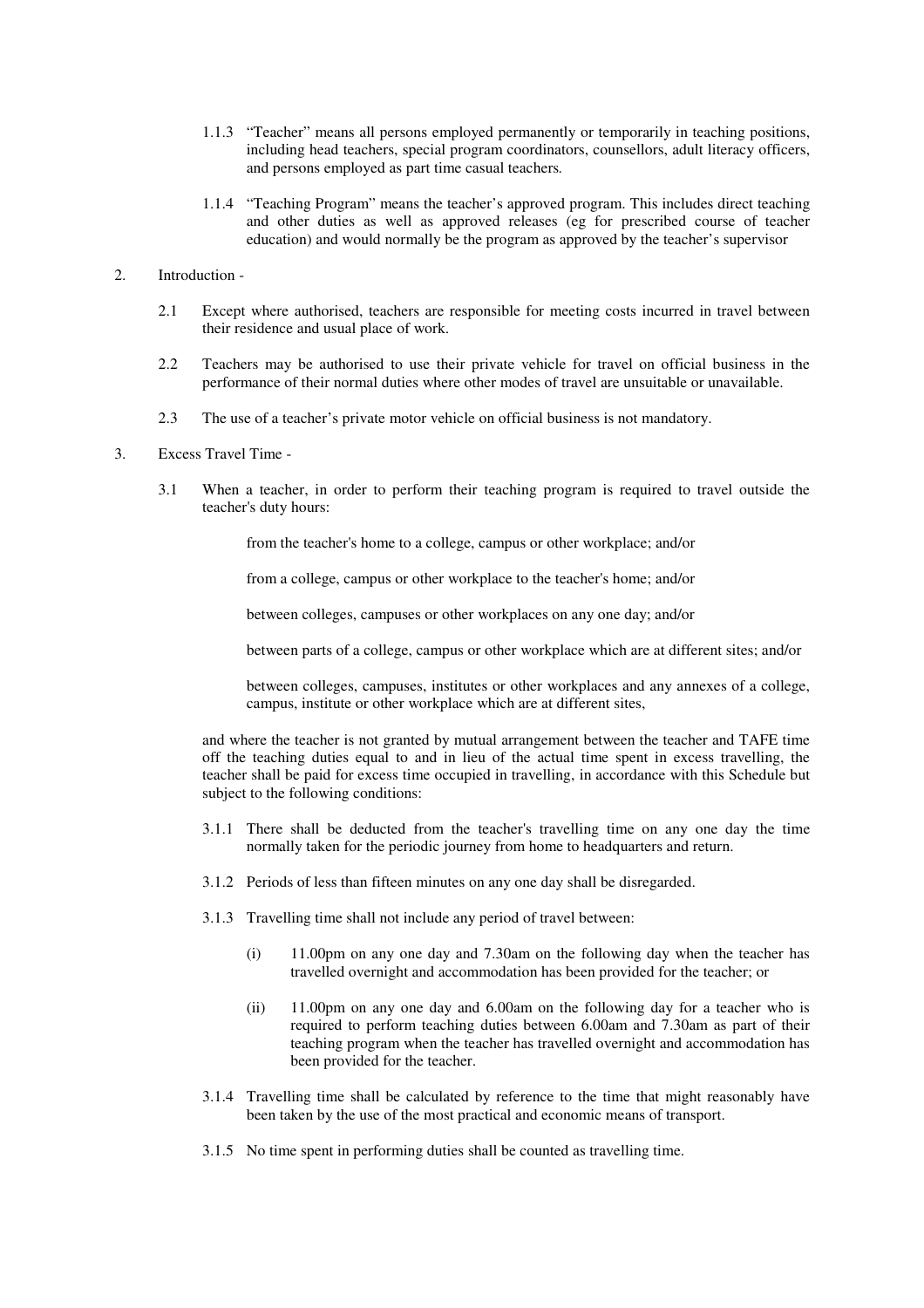- 3.2 Payment for excess travelling time shall be at the teacher's ordinary rate of pay on an hourly basis, calculated as follows:
	- 3.2.1 For full time teachers:

$$
Annual salary \quad x \quad \frac{5}{260.8929} \quad x \quad \frac{1}{30}
$$

3.2.2 For part time casual teachers:

Duties Other Than Teaching (DOTT) rate

- 3.3 Payment for Excess Travel
	- 3.3.1 All travelling costs reasonably incurred because of excess travel for the use of a private motor vehicle shall be paid on the basis of cents per kilometre at two rates as set out in clause 9 of this schedule for:
		- (i) up to 8,000 km per annum;
		- (ii) over 8,000 km per annum.
	- 3.3.2 For the purposes of payment under this subclause, excess travel on any day where the teacher is required during the day to travel from one college, campus or other workplace to another, shall be determined in accordance with the provisions of subclauses 3.3.1 to 3.3.8 inclusive.
	- 3.3.3 On days when a teacher is required to travel on official business and travels to and from home, whether or not the teacher visits headquarters, a deduction shall be made from the total distance travelled from home to home as follows:

| Distance Home to Headquarters | Deduction Km                           |
|-------------------------------|----------------------------------------|
| (One Way) Km                  |                                        |
|                               |                                        |
| 2                             | 2                                      |
| 3                             |                                        |
|                               |                                        |
| 5                             |                                        |
| 6                             | n                                      |
|                               |                                        |
| 8                             |                                        |
| 9                             | 9                                      |
| 10                            | 10                                     |
| 11-29                         | 10                                     |
| 30 or more                    | 10                                     |
|                               | plus 2 km for each km above 29 km from |
|                               | home to headquarters.                  |

3.3.4 Provided that when the above deduction in subclause 3.3.3 has been effected, the teacher shall add to the number of kilometres claimed the kilometres shown in the following schedule:

| Home to Headquarters | Add        |
|----------------------|------------|
| (One Way)            |            |
| Kilometres           | Kilometres |
| 29-35                |            |
| $36-40$              |            |
| 41-45                |            |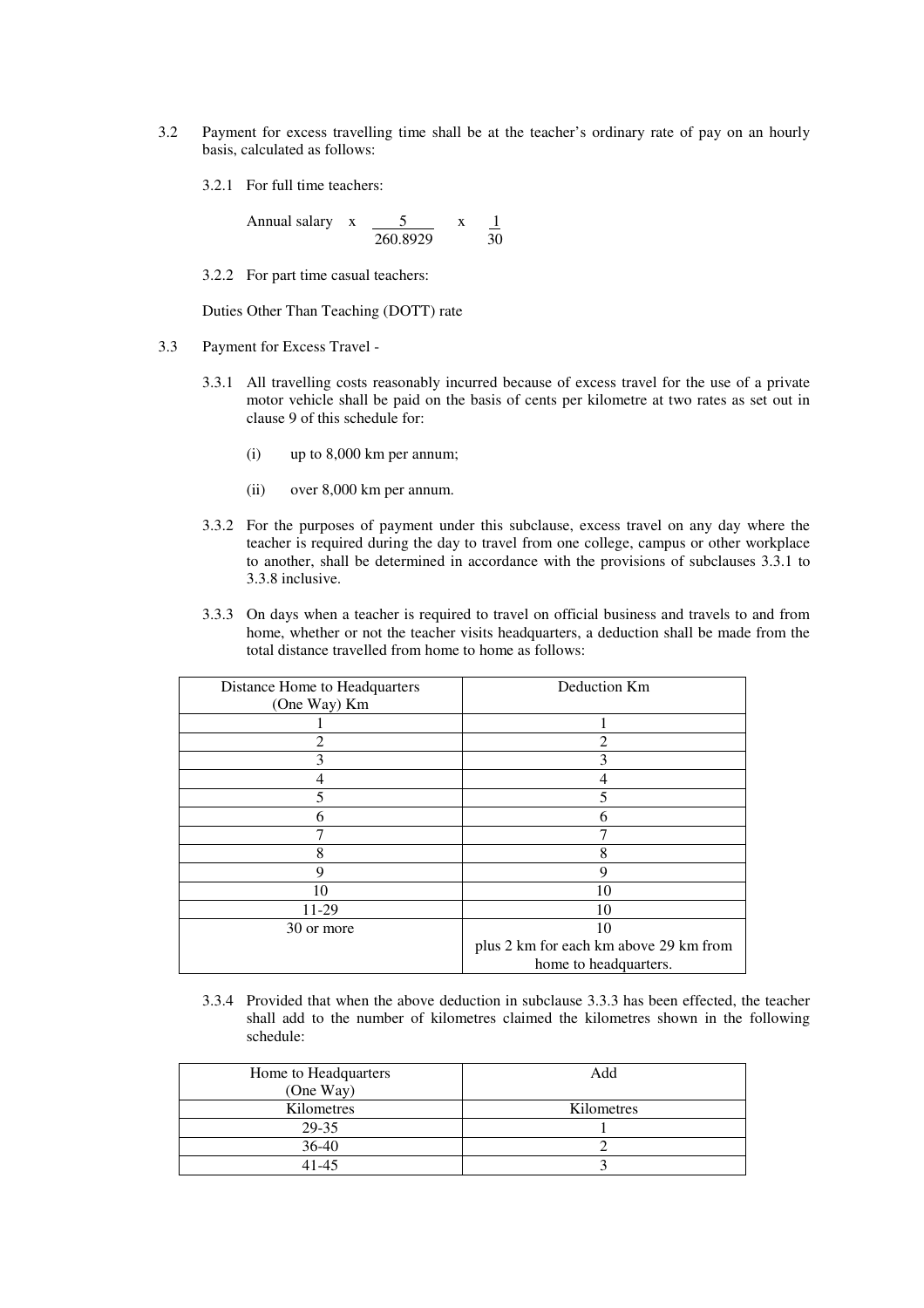| $46 - 50$   |  |
|-------------|--|
| $51 - 55$   |  |
| 56-60       |  |
| 61-65       |  |
| 66 and over |  |

- 3.3.5 This daily deduction discounts the normal one way distance travelled from home to headquarters for which teachers shall not be paid.
- 3.3.6 Where a teacher is on duty at their headquarters on a particular day and the teacher elects to travel to the headquarters in their private motor vehicle, no payment shall be made for such travel.
	- (i) If, on such a day, the teacher is directed to travel from their headquarters in an emergency situation, the teacher may be granted approval to use their own motor vehicle and claim the normal kilometre rate for the distance from headquarters to the emergency centre and return.
	- (ii) Where a teacher has approval to use their private motor vehicle on official business and is directed to have the vehicle at headquarters on each day, or particular days, in order to have available a ready means of transport, payment shall be made for the distance from home to headquarters and return for each day of duty the car is required to be available (on official business), less the daily deduction.
- 3.3.7 A claim for travel allowance cannot be made where the headquarters and another centre visited are on the same or adjacent sites where less than fifteen minutes travel between the sites is required.
- 3.3.8 The daily deduction is not applied where a teacher is required to use their private motor vehicle from their home after working hours on official business or when the teacher is required to stay away from home overnight on official business.
- 4. Waiting Time
	- 4.1 Where a teacher qualifies for payment in accordance with this Schedule for excess time occupied in travelling and necessary waiting time occurs, such waiting time shall be treated as travelling time subject to the following conditions:
		- 4.1.1 Where there is no overnight stay with accommodation at a centre away from home or headquarters one hour shall be deducted from the necessary waiting time between the time of arrival at the centre and the commencement of duty and one hour shall be deducted from the necessary waiting time between the time of ceasing duty and the time of departure for home or headquarters or another centre.
		- 4.1.2 Where overnight accommodation is provided at a centre any time from the completion of arrival at the centre until departure for home or headquarters or another centre shall not count as travelling time except that:
			- (i) where duty is performed on the day of such departure any necessary waiting time (less one hour) from completion of such duty until departure shall be counted;
			- (ii) where no duty is performed on the day of such departure necessary waiting time (less one hour) after 9.00am until such departure shall be counted,

and provided further that where accommodation as mentioned in subclause 3.1.3 above is provided waiting time after 11.00pm shall not be counted.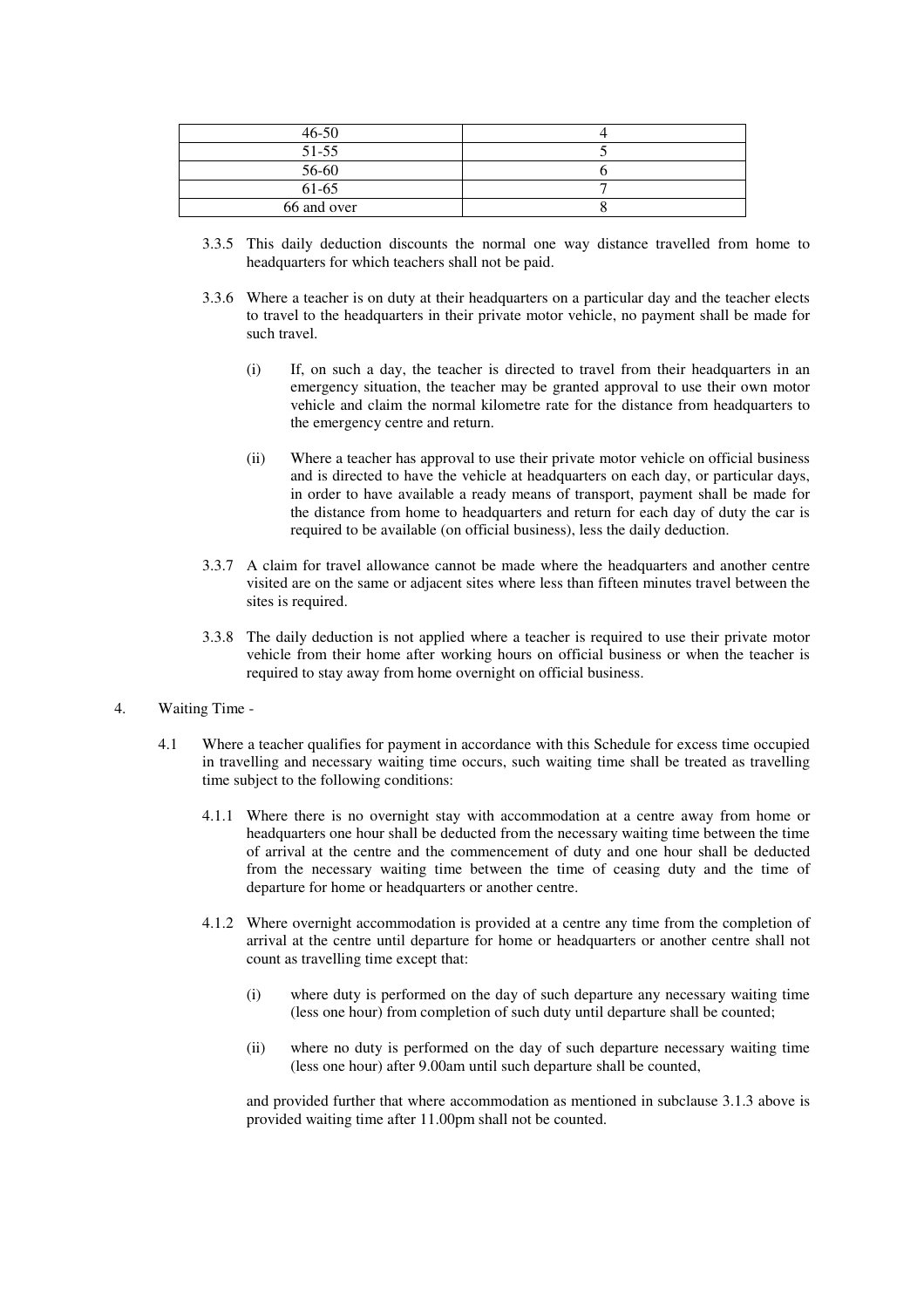- 5. Official Business Rate
	- 5.1 The official business rate is payable where the use of a teacher's private motor vehicle on official business is authorised and the teacher is required to travel on official business using their motor vehicle on a regular basis of at least once per week throughout the TAFE year or travel a minimum of 400 kilometres during the TAFE year, except where:
		- 5.1.1 an official vehicle is available;
		- 5.1.2 for all or specific days of travel, public transport is obviously available, suitable, and does not result in a loss of the teacher's professional time and/or restriction in the performance of the teacher's duties and professional responsibilities.
	- 5.2 Where a teacher commences duty other than at the start of the TAFE year the minimum period of 400 kilometres to be travelled, as provided by subclause 5.1 above, shall be adjusted proportionately.
	- 5.3 The rate paid is that specified at clause 9 of this schedule.
- 6. Casual Rate
	- 6.1 The casual rate is payable to teachers who are authorised to use their private motor vehicle to travel on official business intermittently as opposed to regular use (as provided by clause 5 of this Schedule) for which the official business rate is paid, except where:
		- 6.1.1 an official vehicle is available;
		- 6.1.2 for all or specific days of travel, public transport is obviously available, suitable, and does not result in a loss of the teacher's professional time and/or restriction in the performance of the teacher's duties and professional responsibilities.
	- 6.2 Circumstances where teachers, who are not authorised for reimbursement of travel expenses at the official business rate, may be given approval to use their private vehicle on official business at the casual rate include travel to attend staff development courses, selection committee interviews, GREAT appeals and hearings.
	- 6.3 The rate paid is that specified in clause 9 of this Schedule.
- 7. Payment of 2700 cc or more Motor Vehicle Rate
	- 7.1 Where the teacher's normal duties are performed within the Sydney Region (as defined by the Department Planning) the maximum per kilometre rate payable shall be the 1600 to 2700 cc rate.
	- 7.2 Where the official travel, in whole or in part, is outside the Sydney Region, consideration shall be given to payment of the over 2700 cc rate in respect of a vehicle with an engine capacity above 2700 cc. Such consideration shall be related to the total annual distance travelled by the teacher on official business, the terrain and other factors advanced by the teacher as relevant.
	- 7.3 Provided that the provisions of subclauses 7.1 and 7.2 above shall not apply to teachers who have an existing approval for payment of the over 2700 cc rate arising from clause 4 (b) (i) of Industrial Agreement 7036 of 1983.
- 8. Daily Deduction
	- 8.1 On days when a teacher is required to travel on official business and travels to and from home, whether or not the teacher visits headquarters, a deduction shall be made from the total distance travelled from home to home as follows: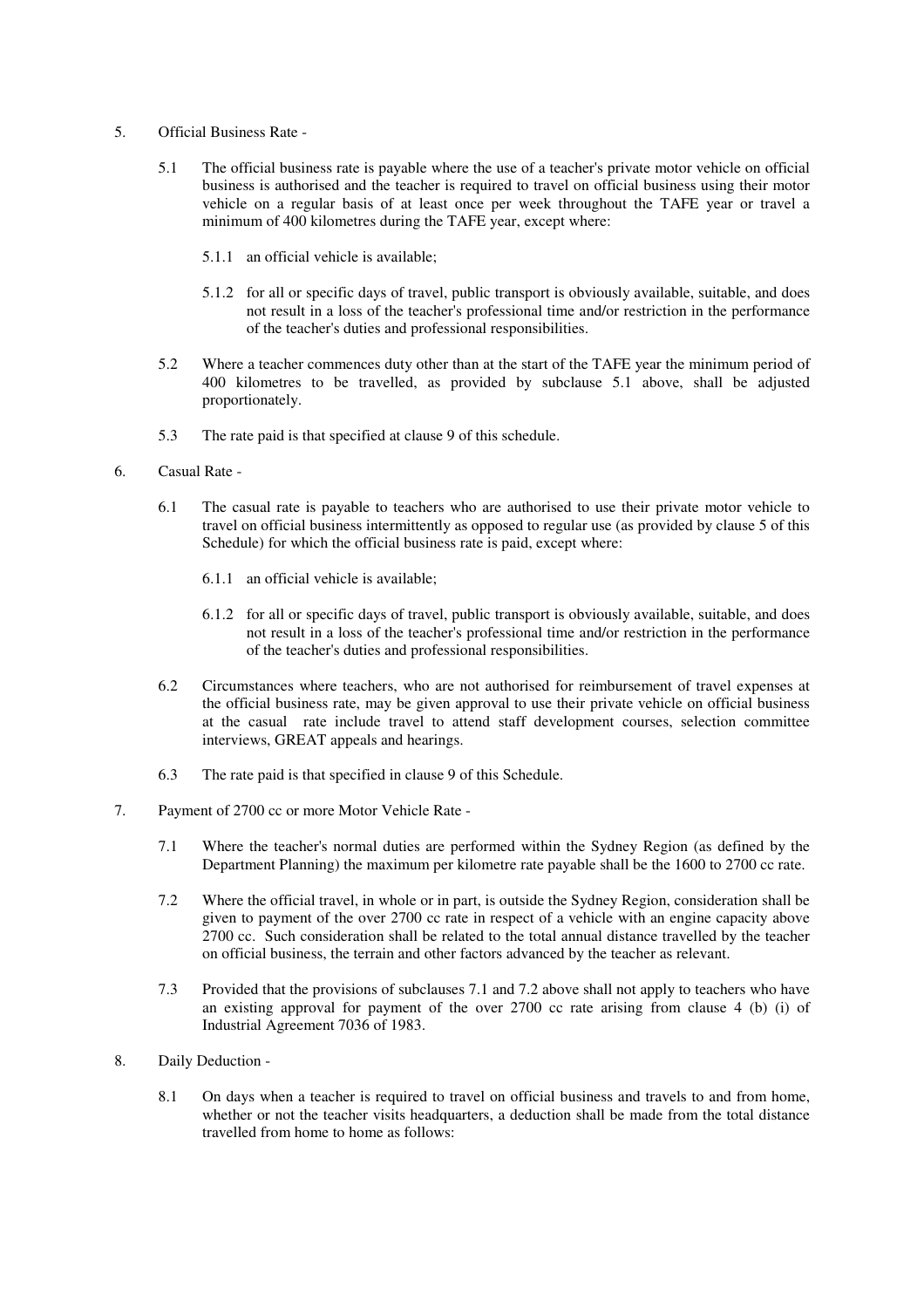| Distance Home to Headquarters | Deduction                              |
|-------------------------------|----------------------------------------|
| (One Way)                     |                                        |
| Kilometres                    | Kilometres                             |
|                               |                                        |
| 2                             | $\overline{c}$                         |
| 3                             | 3                                      |
| 4                             | 4                                      |
| 5                             | 5                                      |
| 6                             | 6                                      |
|                               |                                        |
| 8                             | 8                                      |
| 9                             | 9                                      |
| 10                            | 10                                     |
| 11-29                         | 10                                     |
| 30 or more                    | 10                                     |
|                               | plus 2 km for each km above 29 km from |
|                               | home to headquarters.                  |

8.2 Provided that when the above deduction in subclause 8.1 has been effected, the teacher shall add to the number of kilometres claimed the kilometres shown in the following schedule:

|                      | Add        |
|----------------------|------------|
| Home to Headquarters |            |
| (One Way)            |            |
| Kilometres           | Kilometres |
| 29-35                |            |
| 36-40                | 2          |
| $41 - 45$            | 3          |
| $46 - 50$            |            |
| $51-55$              |            |
| 56-60                | 6          |
| 61-65                |            |
| 66 and over          | 8          |

- 8.3 This daily deduction discounts the normal one way distance travelled from home to headquarters for which teachers shall not be paid.
- 8.4 Where a teacher is on duty at their headquarters on a particular day and the teacher elects to travel to the headquarters in their private motor vehicle, no payment shall be made for such travel.
	- 8.4.1 If, on such a day, the teacher is directed to travel from their headquarters in an emergency situation, the teacher may be granted approval to use their own motor vehicle and claim the normal kilometre rate for the distance from headquarters to the emergency centre and return.
	- 8.4.2 Where a teacher has approval to use their private motor vehicle on official business and is directed to have the vehicle at headquarters on each day, or particular days, in order to have available a ready means of transport, payment shall be made for the distance from home to headquarters and return for each day of duty the car is required to be available (on official business), less the daily deduction.
- 8.5 A claim for travel allowance cannot be made where the headquarters and another centre visited are on the same or adjacent sites where less than fifteen minutes, travel between the sites is required.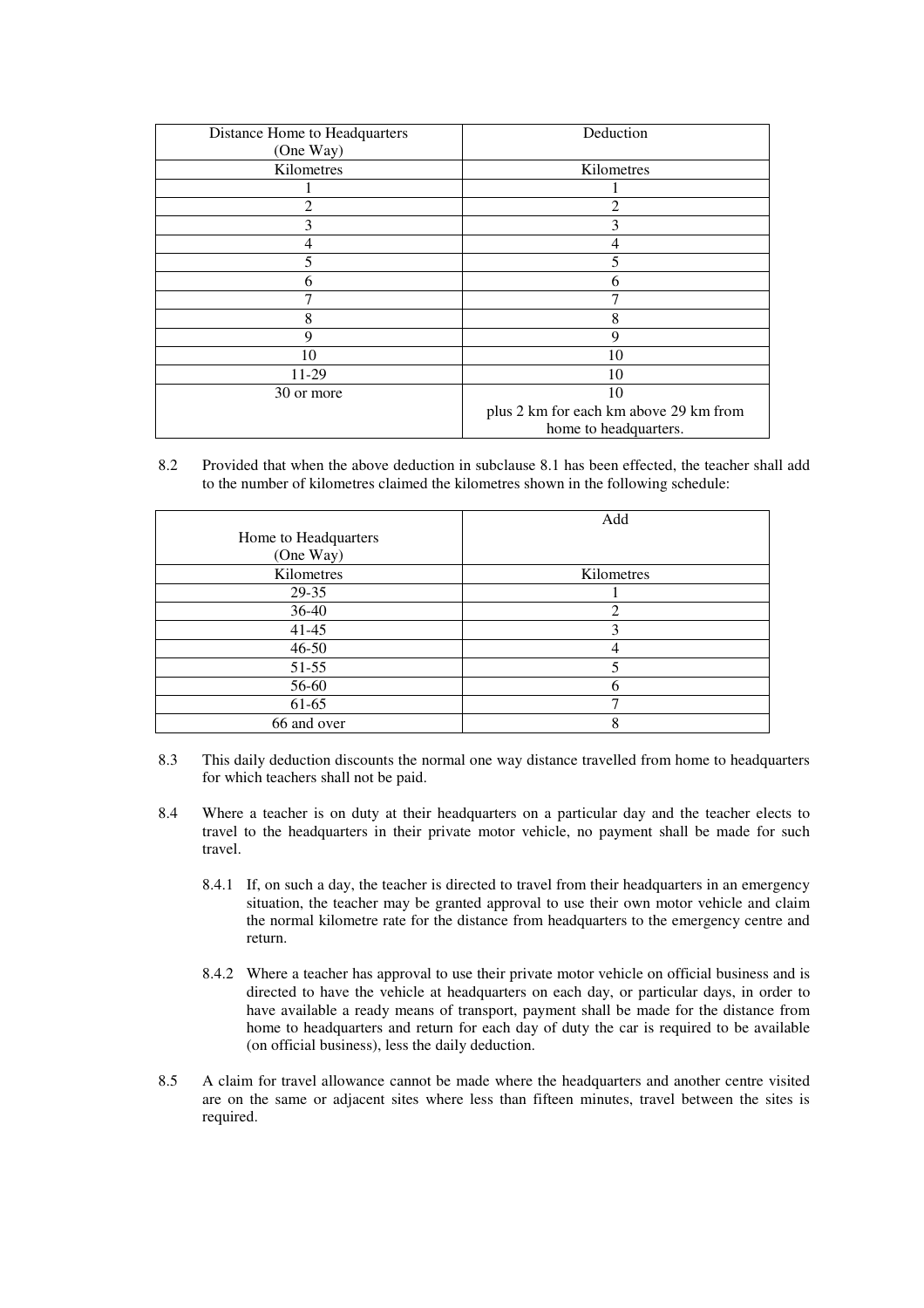8.6 The daily deduction is not applied where a teacher is required to use their private motor vehicle from their home after working hours on official business or when the teacher is required to stay away from home overnight on official business.

| Clause of Schedule<br>which applies | Rate/Vehicle Engine Capacity  |                | Cents Per Km     |
|-------------------------------------|-------------------------------|----------------|------------------|
|                                     | <b>Official Business Rate</b> | $0 - 8,000$ km | 8,001 km or more |
|                                     |                               | per annum      | per annum        |
|                                     | below $1600 \text{ cc}$       | 50.6           | 21.1             |
|                                     | 1600 - 2700 cc                | 70.6           | 25.0             |
|                                     | above 2700 cc                 | 75.9           | 27.0             |
| h                                   | Casual Rate                   |                |                  |
|                                     | below 1600 cc                 | 21.1           |                  |
|                                     | 1600 - 2700 cc                |                | 25.0             |
|                                     | above $2700 \text{ cc}$       |                | 27.0             |

9. Official Business and Casual Rates -

Provided that these rates shall be adjusted in accordance with the rates pursuant to the *Crown Employees (Public Service Conditions of Employment 2002) Award* published 21 March 2003 (338 I.G. 837), as varied, or its successor as amended from time to time or in accordance with the rates as approved from time to time by the Director-General of the Premier's Department.

# **SCHEDULE 6**

## **Strategies for Maximising Annual Student Hours in TAFE**

- 1. Annual Student Hours (ASH) shall be maximised by utilising a range of strategies. If requested, consultation shall occur at the local level between the teaching section and their line manager regarding educational soundness, access and equity, appropriate resources and occupational health and safety.
- 2. Such strategies include:
	- 2.1 Ensuring that all available student places are filled.
	- 2.2 Continual or "topping up" of enrolments as students meet module outcomes or units of competence and move out of the class. This shall result in an increased output of students.
	- 2.3 Continual or "topping up" of enrolments to replace enrolled students who have not commenced the course, or who have officially withdrawn from modules or who have been absent from class without notice for four consecutive weeks.
	- 2.4 Enrolment of students in modules to undertake the additional training and education required to achieve competency against the module outcome or unit of competence following successful assessment for Recognition.
	- 2.5 Establishing quality partnerships with industry which may result in a proportion of the program being workplace training and assessment, conducted by TAFE approved industry personnel in accordance with an agreed quality assurance process.
	- 2.6 Utilising a variety of delivery modes that are appropriate to the particular learning situation, including the needs of students.
	- 2.7 Core enrolment times shall continue to occur at the start of each semester. These shall be supplemented by continual or "topping up" of enrolments as outlined above.
	- 2.8 Extending enrolments and commencements beyond the core enrolment times at the start of each semester and staggering enrolments and commencement times across the full year.